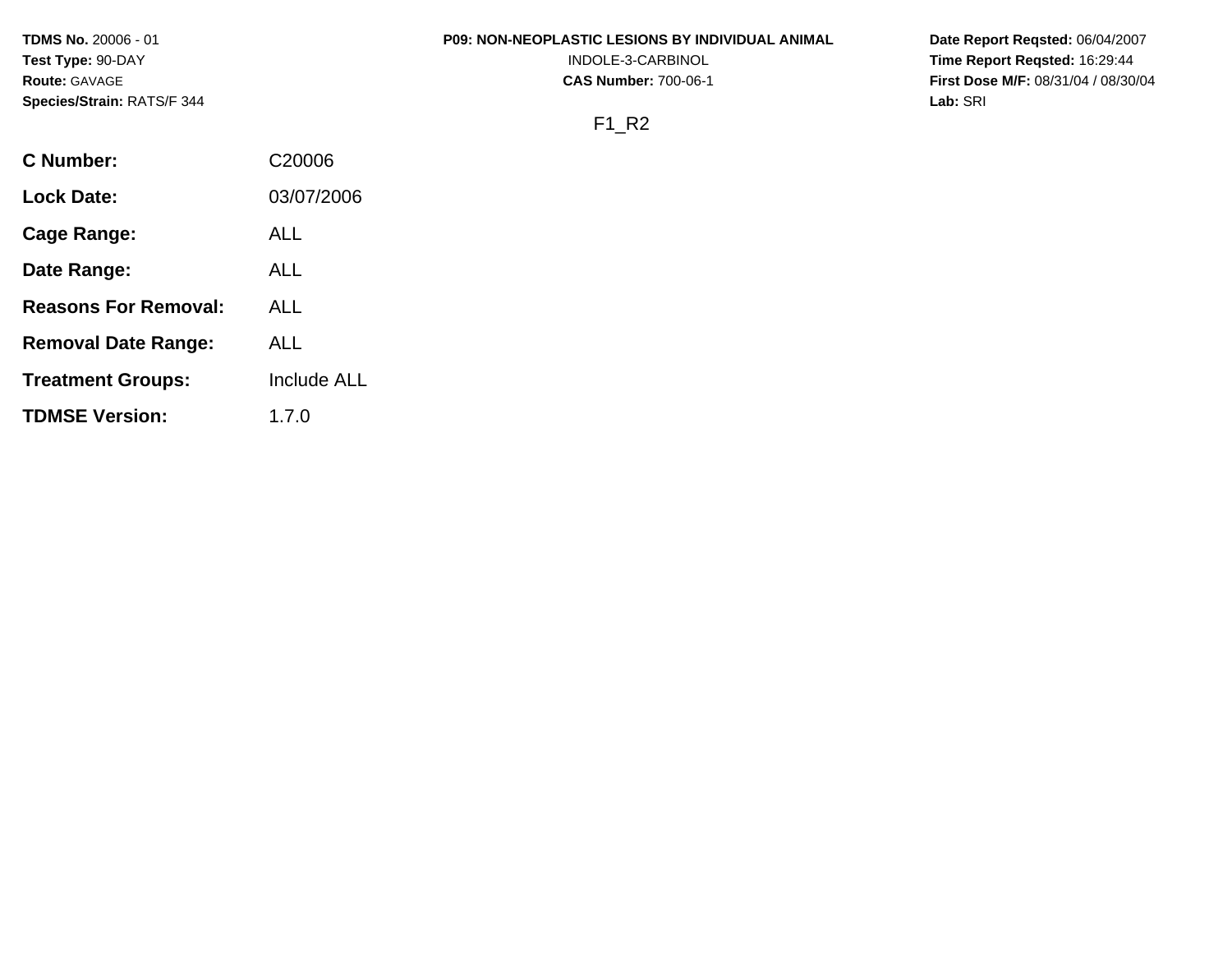| TDMS No. 20006 - 01<br>Test Type: 90-DAY<br>Route: GAVAGE<br>Species/Strain: RATS/F 344 |                                            |                                                      |                                           |                                                            |                                                                |                                                               |                                                        |                                                |                                                     |                                                                         | P09: NON-NEOPLASTIC LESIONS BY INDIVIDUAL ANIMAL<br>INDOLE-3-CARBINOL<br><b>CAS Number: 700-06-1</b> | Date Report Reqsted: 06/04/2007<br>Time Report Reqsted: 16:29:44<br>First Dose M/F: 08/31/04 / 08/30/04<br>Lab: SRI |
|-----------------------------------------------------------------------------------------|--------------------------------------------|------------------------------------------------------|-------------------------------------------|------------------------------------------------------------|----------------------------------------------------------------|---------------------------------------------------------------|--------------------------------------------------------|------------------------------------------------|-----------------------------------------------------|-------------------------------------------------------------------------|------------------------------------------------------------------------------------------------------|---------------------------------------------------------------------------------------------------------------------|
| DAY ON TEST                                                                             | 0<br>$\pmb{0}$<br>9<br>$\overline{4}$      | 0<br>$\pmb{0}$<br>$\boldsymbol{9}$<br>$\overline{4}$ | 0<br>$\mathbf 0$<br>9<br>4                | $\mathbf 0$<br>$\Omega$<br>9<br>$\overline{\mathbf{4}}$    | 0<br>$\mathbf 0$<br>9<br>$\overline{4}$                        | 0<br>$\mathbf 0$<br>9<br>$\overline{4}$                       | 0<br>$\mathbf 0$<br>9<br>$\overline{4}$                | 0<br>$\mathsf 0$<br>9<br>$\overline{4}$        | $\mathbf 0$<br>$\mathbf 0$<br>9<br>4                | $\mathbf 0$<br>0<br>9<br>$\overline{4}$                                 |                                                                                                      |                                                                                                                     |
| <b>FISCHER 344 RATS MALE</b><br>ANIMAL ID<br>0 MG/KG                                    | 0<br>0<br>$\mathbf 0$<br>0<br>$\mathbf{1}$ | 0<br>0<br>$\pmb{0}$<br>0<br>$\boldsymbol{2}$         | 0<br>0<br>$\mathbf 0$<br>$\mathbf 0$<br>3 | $\mathbf 0$<br>$\mathbf 0$<br>$\Omega$<br>$\mathbf 0$<br>4 | 0<br>$\mathbf 0$<br>$\mathbf 0$<br>$\pmb{0}$<br>$\overline{5}$ | $\mathbf 0$<br>$\mathbf 0$<br>$\mathbf 0$<br>$\mathbf 0$<br>6 | $\mathbf 0$<br>0<br>$\mathbf 0$<br>0<br>$\overline{7}$ | 0<br>$\boldsymbol{0}$<br>$\mathbf 0$<br>0<br>8 | $\mathbf 0$<br>$\mathbf 0$<br>$\mathbf 0$<br>0<br>9 | $\mathbf 0$<br>$\mathbf 0$<br>$\Omega$<br>$\overline{1}$<br>$\mathbf 0$ |                                                                                                      | * TOTALS                                                                                                            |
| <b>ALIMENTARY SYSTEM</b>                                                                |                                            |                                                      |                                           |                                                            |                                                                |                                                               |                                                        |                                                |                                                     |                                                                         |                                                                                                      |                                                                                                                     |
| Esophagus                                                                               |                                            |                                                      |                                           |                                                            |                                                                |                                                               |                                                        |                                                |                                                     |                                                                         |                                                                                                      | 10                                                                                                                  |
| Intestine Large, Cecum                                                                  |                                            |                                                      |                                           |                                                            |                                                                |                                                               |                                                        |                                                |                                                     |                                                                         |                                                                                                      | 10                                                                                                                  |
| Intestine Large, Colon                                                                  |                                            |                                                      |                                           |                                                            |                                                                |                                                               |                                                        |                                                |                                                     |                                                                         |                                                                                                      | 10                                                                                                                  |
| Intestine Large, Rectum                                                                 |                                            |                                                      |                                           |                                                            |                                                                |                                                               |                                                        |                                                |                                                     | $\ddot{}$                                                               |                                                                                                      | 10                                                                                                                  |
| Intestine Small, Duodenum                                                               |                                            |                                                      |                                           |                                                            |                                                                |                                                               |                                                        |                                                |                                                     |                                                                         |                                                                                                      | 10                                                                                                                  |
| Intestine Small, Ileum                                                                  |                                            |                                                      |                                           |                                                            |                                                                |                                                               |                                                        |                                                |                                                     |                                                                         |                                                                                                      | 10                                                                                                                  |
| Intestine Small, Jejunum                                                                |                                            |                                                      |                                           |                                                            |                                                                |                                                               |                                                        |                                                |                                                     |                                                                         |                                                                                                      | 10                                                                                                                  |
| Liver<br>Hemorrhage<br>Hepatocyte, Vacuolization Cytoplasmic                            | +                                          | $\ddot{}$<br>$\mathbf{1}$                            | $\ddot{}$                                 | $\ddot{}$<br>$\overline{2}$                                | 1                                                              |                                                               | $\mathbf{1}$                                           | $\ddot{}$<br>$\mathbf{1}$                      | $\ddot{}$<br>$\overline{\mathbf{1}}$                | $+$                                                                     |                                                                                                      | 10<br>$2\;1.5$<br>4 1.0                                                                                             |
| Mesentery<br>Accessory Spleen<br>Fat, Necrosis                                          |                                            |                                                      |                                           |                                                            |                                                                |                                                               |                                                        | $\ddot{}$<br>X                                 |                                                     | $\ddot{}$<br>$\overline{2}$                                             |                                                                                                      | $\mathbf{2}$<br>12.0                                                                                                |
| Pancreas                                                                                |                                            |                                                      |                                           |                                                            |                                                                |                                                               |                                                        |                                                |                                                     | <b>+</b>                                                                |                                                                                                      | 10                                                                                                                  |
|                                                                                         |                                            |                                                      |                                           |                                                            |                                                                |                                                               |                                                        |                                                |                                                     |                                                                         |                                                                                                      |                                                                                                                     |

\* .. Total animals with tissue examined microscopically; Total animals with lesion and mean severity grade<br>
+ .. Tissue examined microscopically<br>
× .. Lesion present A .. Autolysis precludes evaluation<br>
1 .. Insufficient Page 2

1-4 .. Lesion qualified as: 1) Minimal 3) Moderate  $2)$  Mild 4) Marked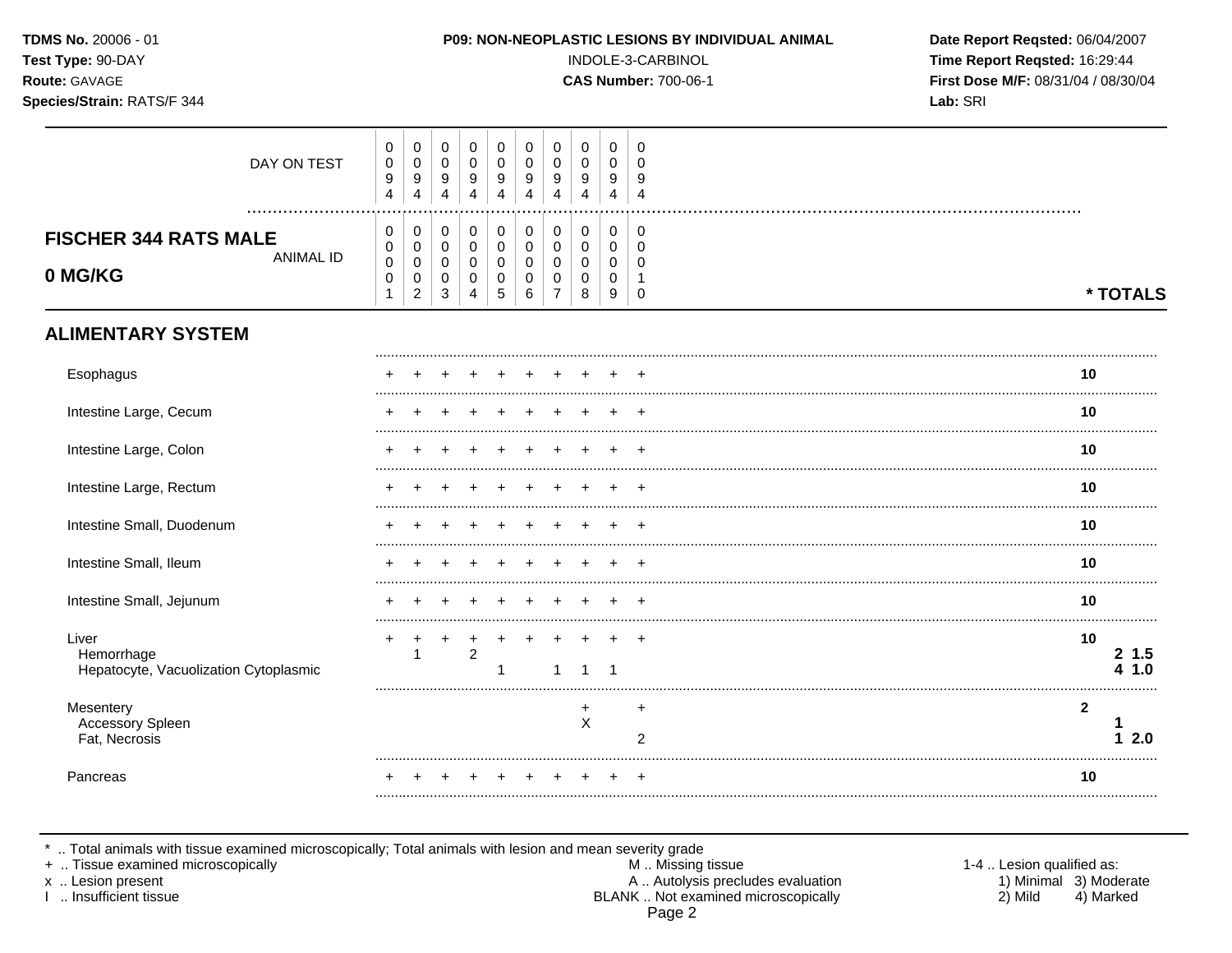| <b>TDMS No. 20006 - 01</b><br>Test Type: 90-DAY<br><b>Route: GAVAGE</b><br>Species/Strain: RATS/F 344 |             |                               |                                 |                            |                                      |                  |                                                |                  |                       | <b>P09: NON-NEOPLASTIC LESIONS BY INDIVIDUAL ANIMAL</b><br>INDOLE-3-CARBINOL<br><b>CAS Number: 700-06-1</b> | Date Report Reqsted: 06/04/2007<br>Time Report Reqsted: 16:29:44<br>First Dose M/F: 08/31/04 / 08/30/04<br>Lab: SRI |
|-------------------------------------------------------------------------------------------------------|-------------|-------------------------------|---------------------------------|----------------------------|--------------------------------------|------------------|------------------------------------------------|------------------|-----------------------|-------------------------------------------------------------------------------------------------------------|---------------------------------------------------------------------------------------------------------------------|
|                                                                                                       | DAY ON TEST | 0<br>0<br>9<br>$\overline{4}$ | 0<br>0<br>0<br>9<br>9<br>4<br>4 | 0<br>0<br>$9\,$<br>4       | 0<br>0<br>9<br>4                     | 0<br>0<br>9<br>4 | 0<br>$\mathbf 0$<br>9<br>4                     | 0<br>0<br>9<br>4 | 0<br>9<br>4           | U<br>U<br>9<br>4                                                                                            |                                                                                                                     |
| <b>FISCHER 344 RATS MALE</b><br>0 MG/KG                                                               | ANIMAL ID   | $\pmb{0}$<br>0<br>0<br>0      | 0<br>0<br>0                     | 0<br>$\mathbf 0$<br>0<br>0 | 0<br>$\mathbf 0$<br>0<br>$\mathbf 0$ | 0<br>0<br>0<br>0 | $\mathbf 0$<br>0<br>$\mathbf 0$<br>$\mathbf 0$ | 0<br>0<br>0<br>0 | 0<br>0<br>$\mathbf 0$ | U<br>0<br>$\Omega$                                                                                          |                                                                                                                     |

|                        | 5 6 7<br>-9<br>8<br>3<br>0<br>4 |    |
|------------------------|---------------------------------|----|
| <b>Salivary Glands</b> | + + + + + + + + +               | 10 |
| Stomach, Forestomach   | + + + + + + + + + +             | 10 |
| Stomach, Glandular     | + + + + + + + + +               | 10 |

## **CARDIOVASCULAR SYSTEM**

| Hean                              | + + + + + + + + + + |  |  |  |  |   |
|-----------------------------------|---------------------|--|--|--|--|---|
| Cardiomyopath                     |                     |  |  |  |  | . |
| Infiltration Cellular, Mixed Cell |                     |  |  |  |  | . |

## **ENDOCRINE SYSTEM**

| <b>Adrenal Cortex</b><br><b>Accessory Adrenal Cortical Nodule</b> |  | ົ |             |  |  |  | 10<br>1.5 |
|-------------------------------------------------------------------|--|---|-------------|--|--|--|-----------|
| Adrenal Medulla                                                   |  |   |             |  |  |  | 10        |
| Islets, Pancreatic                                                |  |   |             |  |  |  | 10        |
| Parathyroid Gland                                                 |  |   | + + + + M + |  |  |  |           |
| <b>Pituitary Gland</b>                                            |  |   |             |  |  |  | 10        |
| <b>Thyroid Gland</b>                                              |  |   |             |  |  |  | 10        |

\* .. Total animals with tissue examined microscopically; Total animals with lesion and mean severity grade<br>+ .. Tissue examined microscopically A .. Autolysis precludes evaluation<br>BLANK .. Not examined microscopically x .. Lesion present I .. Insufficient tissue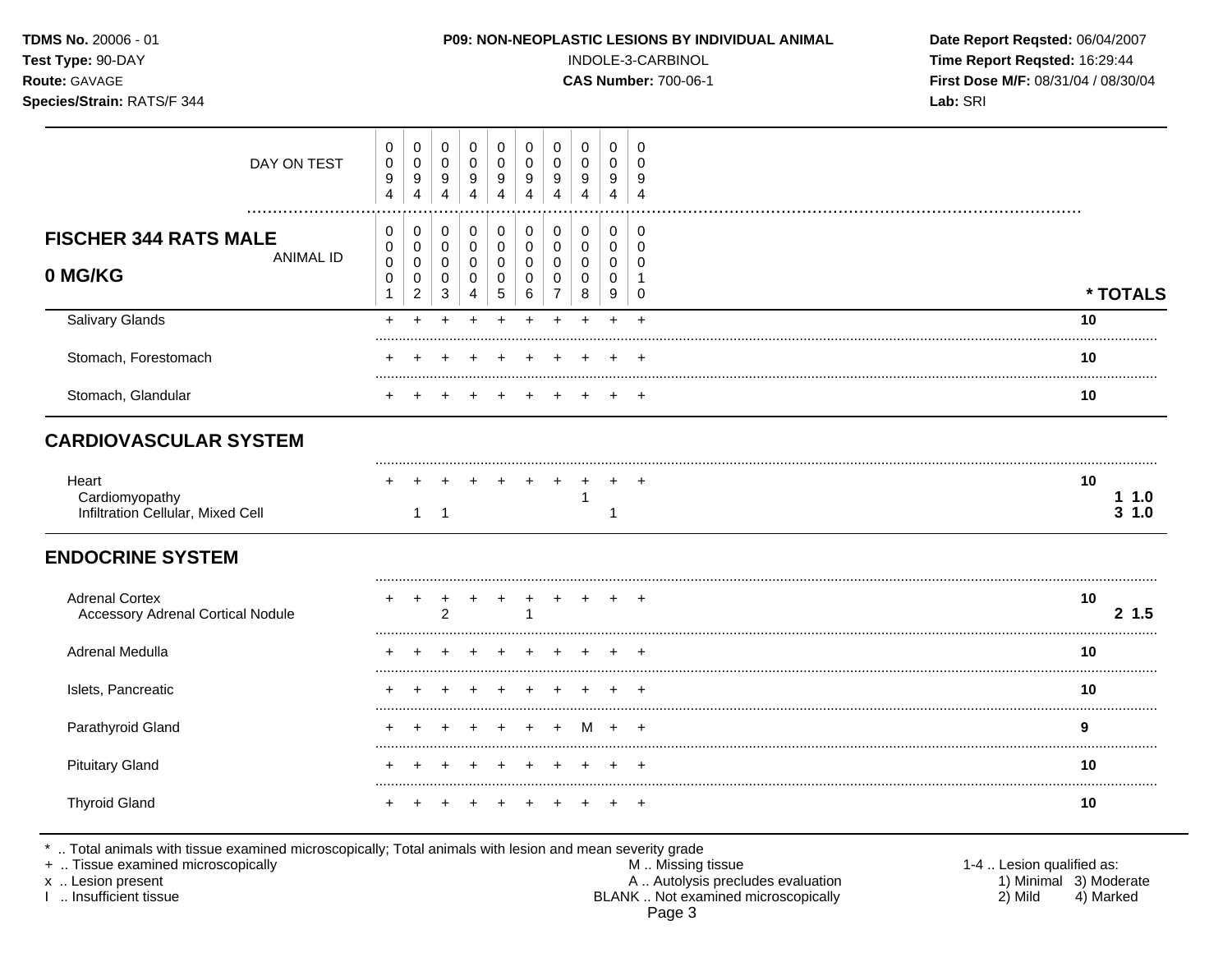|                                                      |                                                                            |                                                     |                                                      |                                                              |                                           |                                    |                                                            |                                         | P09: NON-NEOPLASTIC LESIONS BY INDIVIDUAL ANIMAL              |                                                           | Date Report Reqsted: 06/04/2007<br>Time Report Reqsted: 16:29:44<br>First Dose M/F: 08/31/04 / 08/30/04<br>Lab: SRI |
|------------------------------------------------------|----------------------------------------------------------------------------|-----------------------------------------------------|------------------------------------------------------|--------------------------------------------------------------|-------------------------------------------|------------------------------------|------------------------------------------------------------|-----------------------------------------|---------------------------------------------------------------|-----------------------------------------------------------|---------------------------------------------------------------------------------------------------------------------|
| 0<br>$\pmb{0}$<br>$\boldsymbol{9}$<br>$\overline{4}$ | $\mathsf{O}\xspace$<br>$\pmb{0}$<br>9<br>$\overline{4}$                    | 0<br>$\mathbf 0$<br>9<br>4                          | 0<br>$\pmb{0}$<br>$\boldsymbol{9}$<br>4              | $\mathbf 0$<br>$\mathbf 0$<br>$\boldsymbol{9}$<br>4          | 0<br>$\mathbf 0$<br>$\boldsymbol{9}$<br>4 | 0<br>$\mathbf 0$<br>9<br>4         | $\mathsf 0$<br>$\mathbf 0$<br>9<br>$\overline{\mathbf{4}}$ | $\pmb{0}$<br>$\mathbf 0$<br>9<br>4      | 0<br>$\Omega$<br>9<br>$\overline{4}$                          |                                                           |                                                                                                                     |
| 0<br>$\mathbf 0$<br>0<br>$\mathbf 0$<br>1            | $\mathbf 0$<br>$\mathbf 0$<br>$\mathbf 0$<br>$\mathbf 0$<br>$\overline{2}$ | $\mathbf 0$<br>$\mathbf 0$<br>$\mathbf 0$<br>0<br>3 | $\mathsf{O}\xspace$<br>0<br>0<br>0<br>$\overline{4}$ | $\mathbf 0$<br>$\mathbf 0$<br>$\mathbf 0$<br>0<br>$\sqrt{5}$ | 0<br>$\mathbf 0$<br>0<br>0<br>6           | 0<br>0<br>0<br>0<br>$\overline{7}$ | $\pmb{0}$<br>$\mathsf 0$<br>0<br>0<br>8                    | $\pmb{0}$<br>$\mathbf 0$<br>0<br>0<br>9 | $\mathbf 0$<br>$\mathbf 0$<br>$\mathbf 0$<br>$\mathbf 1$<br>0 |                                                           | * TOTALS                                                                                                            |
|                                                      |                                                                            |                                                     |                                                      |                                                              |                                           |                                    |                                                            |                                         |                                                               |                                                           |                                                                                                                     |
|                                                      |                                                                            |                                                     |                                                      |                                                              |                                           |                                    |                                                            |                                         |                                                               |                                                           |                                                                                                                     |
|                                                      |                                                                            |                                                     |                                                      |                                                              |                                           |                                    |                                                            |                                         |                                                               |                                                           | 10                                                                                                                  |
|                                                      |                                                                            |                                                     |                                                      |                                                              |                                           |                                    |                                                            |                                         |                                                               |                                                           | 10                                                                                                                  |
|                                                      |                                                                            |                                                     |                                                      |                                                              |                                           |                                    |                                                            |                                         |                                                               |                                                           | 10<br>                                                                                                              |
|                                                      |                                                                            |                                                     |                                                      |                                                              |                                           |                                    |                                                            |                                         |                                                               |                                                           | 10                                                                                                                  |
|                                                      |                                                                            |                                                     |                                                      |                                                              |                                           |                                    |                                                            |                                         |                                                               |                                                           | 10                                                                                                                  |
|                                                      |                                                                            |                                                     |                                                      |                                                              |                                           |                                    |                                                            |                                         |                                                               |                                                           |                                                                                                                     |
|                                                      |                                                                            |                                                     |                                                      |                                                              |                                           |                                    |                                                            |                                         |                                                               |                                                           | 10                                                                                                                  |
| M                                                    | M                                                                          |                                                     |                                                      |                                                              |                                           | M                                  |                                                            |                                         |                                                               |                                                           | 1                                                                                                                   |
|                                                      | A                                                                          |                                                     |                                                      |                                                              | $+$<br>1                                  | $+$                                | $+$                                                        |                                         |                                                               |                                                           | $\overline{7}$<br>1.0                                                                                               |
|                                                      |                                                                            |                                                     |                                                      | M                                                            | $A \quad A +$                             | M M +                              |                                                            |                                         |                                                               | INDOLE-3-CARBINOL<br><b>CAS Number: 700-06-1</b><br>M M M |                                                                                                                     |

\* .. Total animals with tissue examined microscopically; Total animals with lesion and mean severity grade<br>
+ .. Tissue examined microscopically<br>
x .. Lesion present<br>
1 .. Insufficient tissue<br>
1 .. Insufficient tissue<br>
1 . Page 4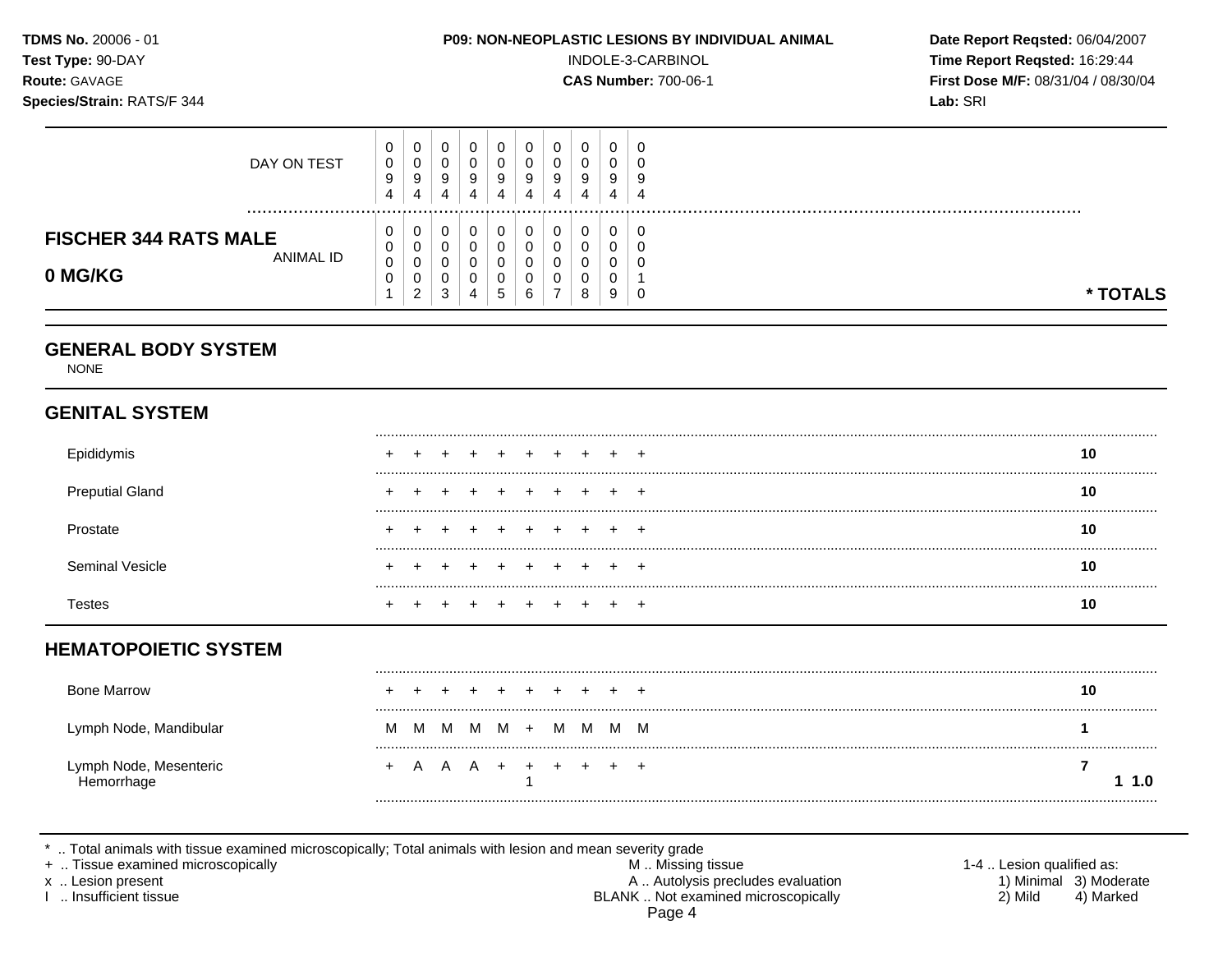| <b>TDMS No. 20006 - 01</b><br>Test Type: 90-DAY<br>Route: GAVAGE<br>Species/Strain: RATS/F 344                                                                   |                                 |                                             |                               |                               |                                |                                 |                               |                                 |                               | <b>P09: NON-NEOPLASTIC LESIONS BY INDIVIDUAL ANIMAL</b><br>INDOLE-3-CARBINOL<br><b>CAS Number: 700-06-1</b> | Date Report Reqsted: 06/04/2007<br>Time Report Reqsted: 16:29:44<br>First Dose M/F: 08/31/04 / 08/30/04<br>Lab: SRI |
|------------------------------------------------------------------------------------------------------------------------------------------------------------------|---------------------------------|---------------------------------------------|-------------------------------|-------------------------------|--------------------------------|---------------------------------|-------------------------------|---------------------------------|-------------------------------|-------------------------------------------------------------------------------------------------------------|---------------------------------------------------------------------------------------------------------------------|
| DAY ON TEST                                                                                                                                                      | 0<br>0<br>9<br>$\overline{4}$   | 0<br>0<br>9<br>4                            | 0<br>0<br>9<br>$\overline{4}$ | 0<br>0<br>9<br>$\overline{4}$ | 0<br>0<br>9<br>$\overline{4}$  | 0<br>0<br>9<br>$\overline{4}$   | 0<br>0<br>9<br>$\overline{4}$ | 0<br>0<br>9<br>4                | 0<br>0<br>9<br>$\overline{4}$ | 0<br>0<br>9<br>$\overline{4}$                                                                               |                                                                                                                     |
| <b>FISCHER 344 RATS MALE</b><br><b>ANIMAL ID</b><br>0 MG/KG                                                                                                      | 0<br>0<br>$\mathbf 0$<br>0<br>1 | 0<br>0<br>0<br>0<br>$\overline{\mathbf{c}}$ | 0<br>0<br>0<br>0<br>3         | 0<br>0<br>0<br>0<br>4         | 0<br>0<br>0<br>0<br>$\sqrt{5}$ | 0<br>0<br>$\mathbf 0$<br>0<br>6 | 0<br>0<br>0<br>0<br>7         | 0<br>0<br>$\mathbf 0$<br>0<br>8 | 0<br>0<br>0<br>0<br>9         | 0<br>0<br>∩<br>0                                                                                            | * TOTALS                                                                                                            |
| Spleen<br>Pigmentation                                                                                                                                           | $+$                             | $\ddot{}$                                   | $+$                           | $\ddot{}$                     | $+$                            | $\ddot{}$                       | $\ddot{}$<br>1                | $\ddot{}$                       | $+$                           | $+$                                                                                                         | 10<br>3 1.0                                                                                                         |
| Thymus                                                                                                                                                           |                                 |                                             |                               |                               |                                |                                 | $\pm$                         |                                 | M +                           | $+$                                                                                                         | 9                                                                                                                   |
| <b>INTEGUMENTARY SYSTEM</b>                                                                                                                                      |                                 |                                             |                               |                               |                                |                                 |                               |                                 |                               |                                                                                                             |                                                                                                                     |
| Mammary Gland                                                                                                                                                    |                                 |                                             |                               |                               |                                |                                 |                               |                                 |                               | $\overline{+}$                                                                                              | 9                                                                                                                   |
| Skin                                                                                                                                                             |                                 |                                             |                               |                               |                                |                                 |                               |                                 | $\div$                        | $^{+}$                                                                                                      | 10                                                                                                                  |
| <b>MUSCULOSKELETAL SYSTEM</b>                                                                                                                                    |                                 |                                             |                               |                               |                                |                                 |                               |                                 |                               |                                                                                                             |                                                                                                                     |
| Bone                                                                                                                                                             |                                 | $\ddot{}$                                   |                               | $+$                           | $+$                            | $+$                             | $+$                           |                                 | $+$ $+$                       |                                                                                                             | 10                                                                                                                  |
| <b>NERVOUS SYSTEM</b>                                                                                                                                            |                                 |                                             |                               |                               |                                |                                 |                               |                                 |                               |                                                                                                             |                                                                                                                     |
| <b>Brain</b>                                                                                                                                                     |                                 |                                             |                               | +                             |                                |                                 |                               |                                 | $\div$                        | $+$                                                                                                         | 10                                                                                                                  |
| <b>RESPIRATORY SYSTEM</b>                                                                                                                                        |                                 |                                             |                               |                               |                                |                                 |                               |                                 |                               |                                                                                                             |                                                                                                                     |
| Lung<br>Inflammation, Chronic<br>Alveolar Epithelium, Hyperplasia                                                                                                |                                 | 1                                           |                               |                               |                                |                                 |                               |                                 | -1                            |                                                                                                             | 10<br>$3 \t1.0$<br>1.0                                                                                              |
| Total animals with tissue examined microscopically; Total animals with lesion and mean severity grade<br>+  Tissue examined microscopically<br>x  Lesion present |                                 |                                             |                               |                               |                                |                                 |                               |                                 |                               | M  Missing tissue<br>A  Autolysis precludes evaluation                                                      | 1-4  Lesion qualified as:<br>1) Minimal 3) Moderate                                                                 |

I .. Insufficient tissue BLANK .. Not examined microscopically 2) Mild 4) Marked Page 5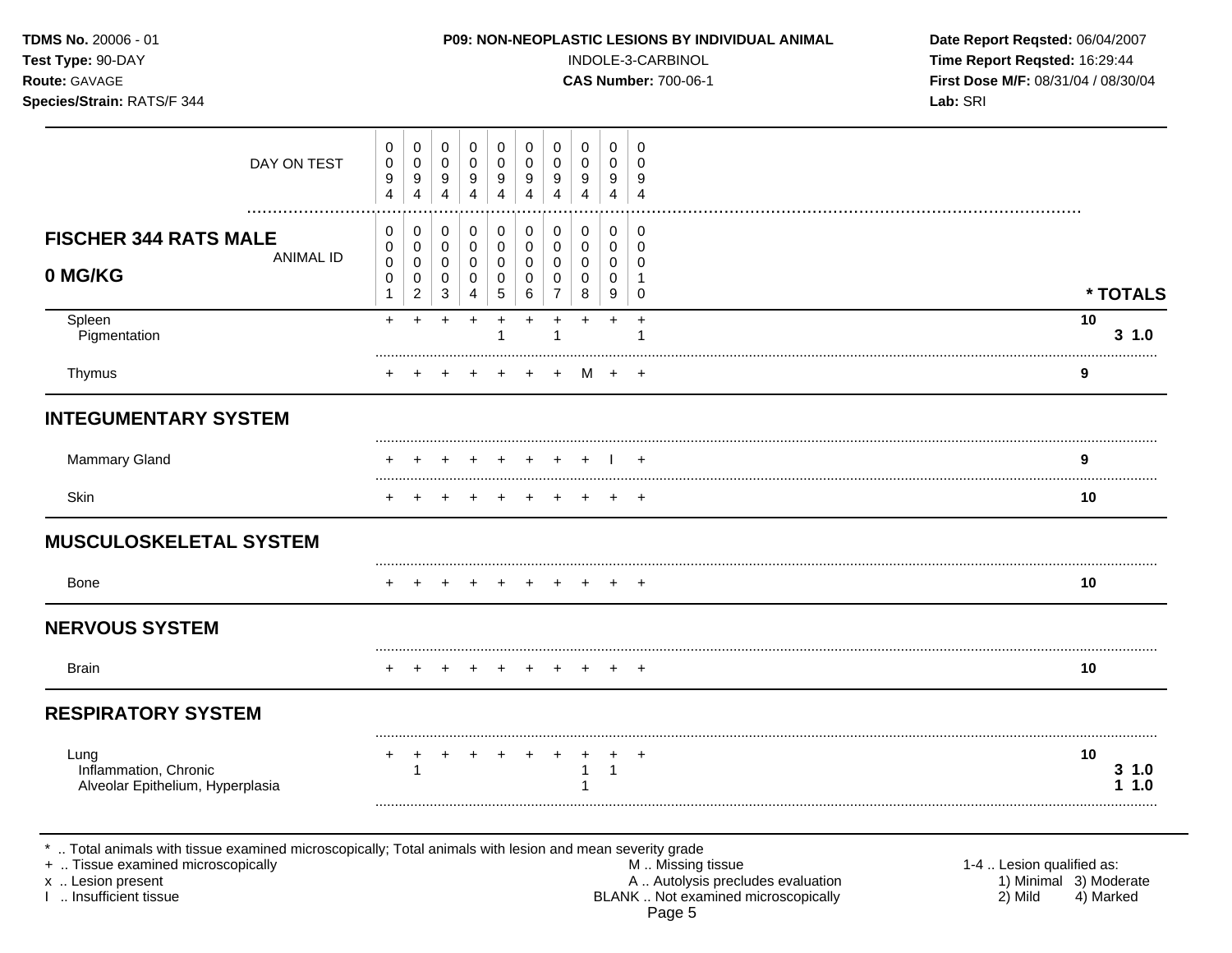| <b>TDMS No. 20006 - 01</b><br>Test Type: 90-DAY<br>Route: GAVAGE<br>Species/Strain: RATS/F 344 |                  |                                    |                            |                       |                                 |                               |                                                        |                                 |                       |                                          | <b>P09: NON-NEOPLASTIC LESIONS BY INDIVIDUAL ANIMAL</b><br>INDOLE-3-CARBINOL<br><b>CAS Number: 700-06-1</b> | Date Report Reqsted: 06/04/2007<br>Time Report Reqsted: 16:29:44<br>First Dose M/F: 08/31/04 / 08/30/04<br>Lab: SRI |          |
|------------------------------------------------------------------------------------------------|------------------|------------------------------------|----------------------------|-----------------------|---------------------------------|-------------------------------|--------------------------------------------------------|---------------------------------|-----------------------|------------------------------------------|-------------------------------------------------------------------------------------------------------------|---------------------------------------------------------------------------------------------------------------------|----------|
| DAY ON TEST                                                                                    | 0<br>0<br>9<br>4 | 0<br>0<br>9<br>$\overline{4}$      | 0<br>$\mathbf 0$<br>9<br>4 | 0<br>0<br>9<br>4      | 0<br>0<br>$\boldsymbol{9}$<br>4 | 0<br>0<br>9<br>$\overline{4}$ | 0<br>$\mathbf 0$<br>9<br>4                             | 0<br>0<br>9<br>4                | 0<br>0<br>9<br>4      | 0<br>∩<br>9<br>$\overline{4}$            |                                                                                                             |                                                                                                                     |          |
| <b>FISCHER 344 RATS MALE</b><br><b>ANIMAL ID</b><br>0 MG/KG                                    | 0<br>0<br>0<br>0 | 0<br>0<br>0<br>0<br>$\overline{2}$ | 0<br>0<br>0<br>0<br>3      | 0<br>0<br>0<br>0<br>4 | 0<br>0<br>0<br>0<br>$\sqrt{5}$  | $\pmb{0}$<br>0<br>0<br>0<br>6 | 0<br>$\mathbf 0$<br>$\mathbf 0$<br>0<br>$\overline{7}$ | $\mathbf 0$<br>0<br>0<br>0<br>8 | 0<br>0<br>0<br>0<br>9 | 0<br>$\Omega$<br>$\Omega$<br>$\mathbf 0$ |                                                                                                             |                                                                                                                     | * TOTALS |
| Nose<br>Nasolacrimal Duct, Inflammation, Chronic                                               | $+$              |                                    |                            |                       |                                 |                               |                                                        | $\div$                          | $+$<br>2              | $\ddot{}$                                |                                                                                                             | 10                                                                                                                  | 12.0     |
| Trachea                                                                                        |                  |                                    |                            |                       |                                 |                               |                                                        |                                 |                       | $\overline{ }$                           |                                                                                                             | 10                                                                                                                  |          |
| <b>SPECIAL SENSES SYSTEM</b>                                                                   |                  |                                    |                            |                       |                                 |                               |                                                        |                                 |                       |                                          |                                                                                                             |                                                                                                                     |          |
| Eye                                                                                            |                  |                                    |                            |                       |                                 |                               |                                                        |                                 |                       |                                          |                                                                                                             | 10                                                                                                                  |          |
| Harderian Gland                                                                                |                  |                                    |                            | $+$                   |                                 | $+ + + +$                     |                                                        |                                 |                       | $+$ $+$                                  |                                                                                                             | 10                                                                                                                  |          |
| <b>URINARY SYSTEM</b>                                                                          |                  |                                    |                            |                       |                                 |                               |                                                        |                                 |                       |                                          |                                                                                                             |                                                                                                                     |          |
| Kidney                                                                                         |                  |                                    |                            |                       |                                 |                               |                                                        |                                 |                       |                                          |                                                                                                             | 10                                                                                                                  |          |
| <b>Urinary Bladder</b>                                                                         |                  |                                    |                            |                       |                                 |                               |                                                        |                                 |                       | $\overline{ }$                           |                                                                                                             | 10                                                                                                                  |          |

+ .. Tissue examined microscopically M .. Missing tissue 1-4 .. Lesion qualified as: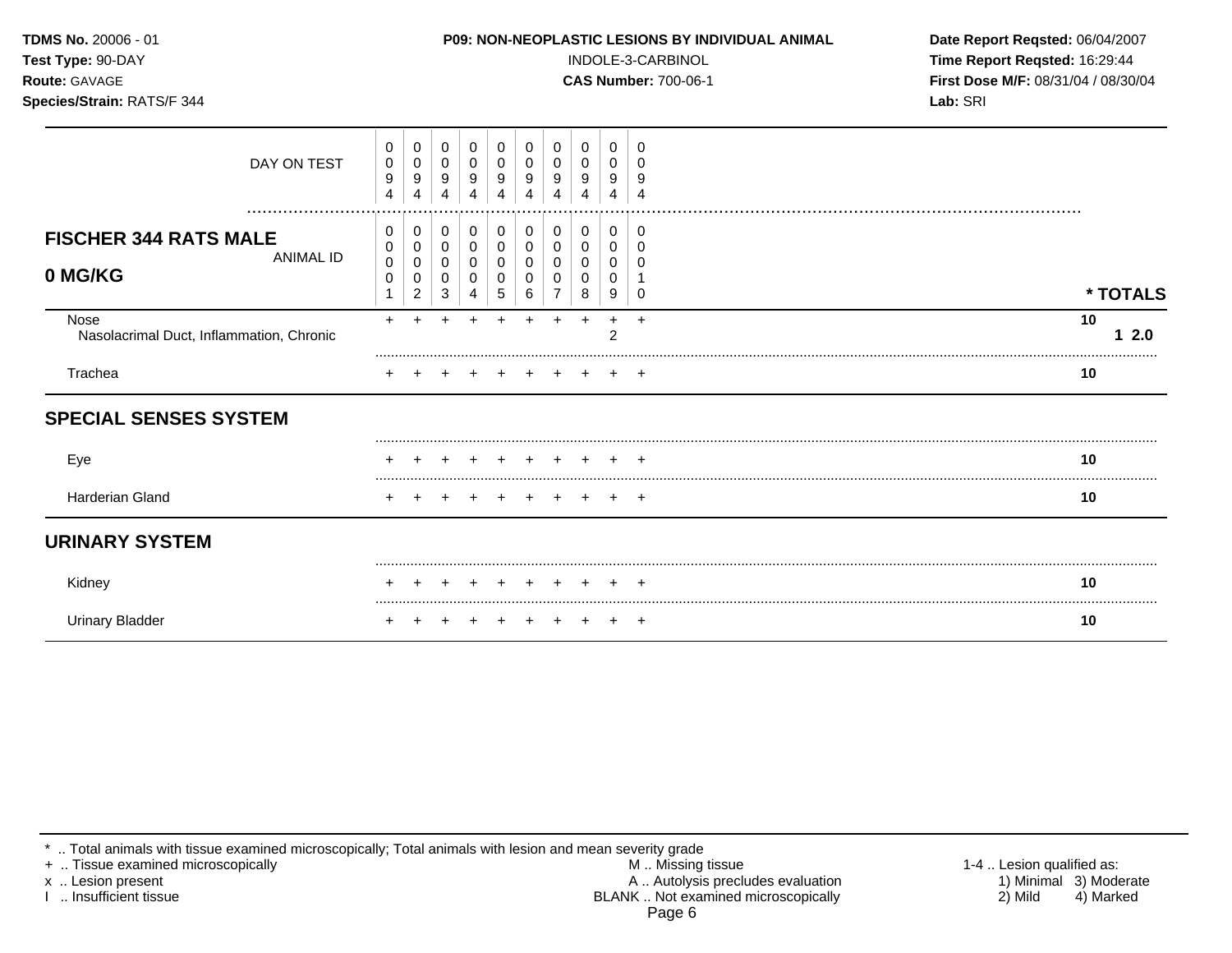| TDMS No. 20006 - 01<br>Test Type: 90-DAY<br>Route: GAVAGE<br>Species/Strain: RATS/F 344 |                                         |                                    |                                 |                                                        |                                                                    |                                          |                                              |                                            |                                                      | INDOLE-3-CARBINOL<br><b>CAS Number: 700-06-1</b> | P09: NON-NEOPLASTIC LESIONS BY INDIVIDUAL ANIMAL | Date Report Reqsted: 06/04/2007<br>Time Report Reqsted: 16:29:44<br>First Dose M/F: 08/31/04 / 08/30/04<br>Lab: SRI |
|-----------------------------------------------------------------------------------------|-----------------------------------------|------------------------------------|---------------------------------|--------------------------------------------------------|--------------------------------------------------------------------|------------------------------------------|----------------------------------------------|--------------------------------------------|------------------------------------------------------|--------------------------------------------------|--------------------------------------------------|---------------------------------------------------------------------------------------------------------------------|
| DAY ON TEST                                                                             | 0<br>$\mathbf 0$<br>9<br>4              | 0<br>0<br>9<br>4                   | 0<br>0<br>9<br>4                | 0<br>$\mathbf 0$<br>$\boldsymbol{9}$<br>$\overline{4}$ | 0<br>$\mathbf 0$<br>$\boldsymbol{9}$<br>$\overline{4}$             | 0<br>0<br>9<br>4                         | 0<br>$\mathbf 0$<br>9<br>$\overline{4}$      | 0<br>$\mathbf 0$<br>9<br>4                 | 0<br>$\mathbf 0$<br>9<br>4                           | 0<br>$\Omega$<br>9<br>$\overline{4}$             |                                                  |                                                                                                                     |
| <b>FISCHER 344 RATS MALE</b><br><b>ANIMAL ID</b><br>18.75 MG/KG                         | 0<br>0<br>$\pmb{0}$<br>$\mathbf 1$<br>1 | 0<br>0<br>0<br>1<br>$\overline{2}$ | 0<br>$\mathbf 0$<br>0<br>1<br>3 | 0<br>0<br>$\mathbf 0$<br>$\mathbf{1}$<br>4             | 0<br>$\mathbf 0$<br>$\mathbf 0$<br>$\mathbf{1}$<br>$5\phantom{.0}$ | 0<br>0<br>$\pmb{0}$<br>$\mathbf{1}$<br>6 | 0<br>0<br>$\mathbf 0$<br>1<br>$\overline{7}$ | 0<br>$\mathbf 0$<br>0<br>$\mathbf{1}$<br>8 | 0<br>$\mathbf 0$<br>$\mathbf 0$<br>$\mathbf{1}$<br>9 | 0<br>0<br>$\Omega$<br>2<br>$\mathbf 0$           |                                                  | * TOTALS                                                                                                            |
| <b>ALIMENTARY SYSTEM</b>                                                                |                                         |                                    |                                 |                                                        |                                                                    |                                          |                                              |                                            |                                                      |                                                  |                                                  |                                                                                                                     |
| Intestine Small, Duodenum                                                               |                                         |                                    |                                 |                                                        |                                                                    |                                          |                                              |                                            |                                                      |                                                  |                                                  | 10                                                                                                                  |
| Intestine Small, Jejunum<br>Lamina Propria, Lipidosis<br>Lymphatic, Ectasia             | A                                       |                                    |                                 |                                                        |                                                                    |                                          |                                              | -1                                         |                                                      | $+$                                              |                                                  | 9<br>11.0<br>11.0                                                                                                   |
| Liver<br>Hepatocyte, Vacuolization Cytoplasmic                                          |                                         |                                    |                                 |                                                        | $\overline{1}$                                                     |                                          |                                              | $\mathbf{1}$                               | $\overline{1}$                                       | $\overline{ }$<br>$\mathcal{P}$                  |                                                  | 10<br>41.3                                                                                                          |
| <b>CARDIOVASCULAR SYSTEM</b><br><b>NONE</b>                                             |                                         |                                    |                                 |                                                        |                                                                    |                                          |                                              |                                            |                                                      |                                                  |                                                  |                                                                                                                     |
| <b>ENDOCRINE SYSTEM</b><br><b>NONE</b>                                                  |                                         |                                    |                                 |                                                        |                                                                    |                                          |                                              |                                            |                                                      |                                                  |                                                  |                                                                                                                     |
| <b>GENERAL BODY SYSTEM</b><br><b>NONE</b>                                               |                                         |                                    |                                 |                                                        |                                                                    |                                          |                                              |                                            |                                                      |                                                  |                                                  |                                                                                                                     |
| <b>GENITAL SYSTEM</b>                                                                   |                                         |                                    |                                 |                                                        |                                                                    |                                          |                                              |                                            |                                                      |                                                  |                                                  |                                                                                                                     |

NONE

## **HEMATOPOIETIC SYSTEM**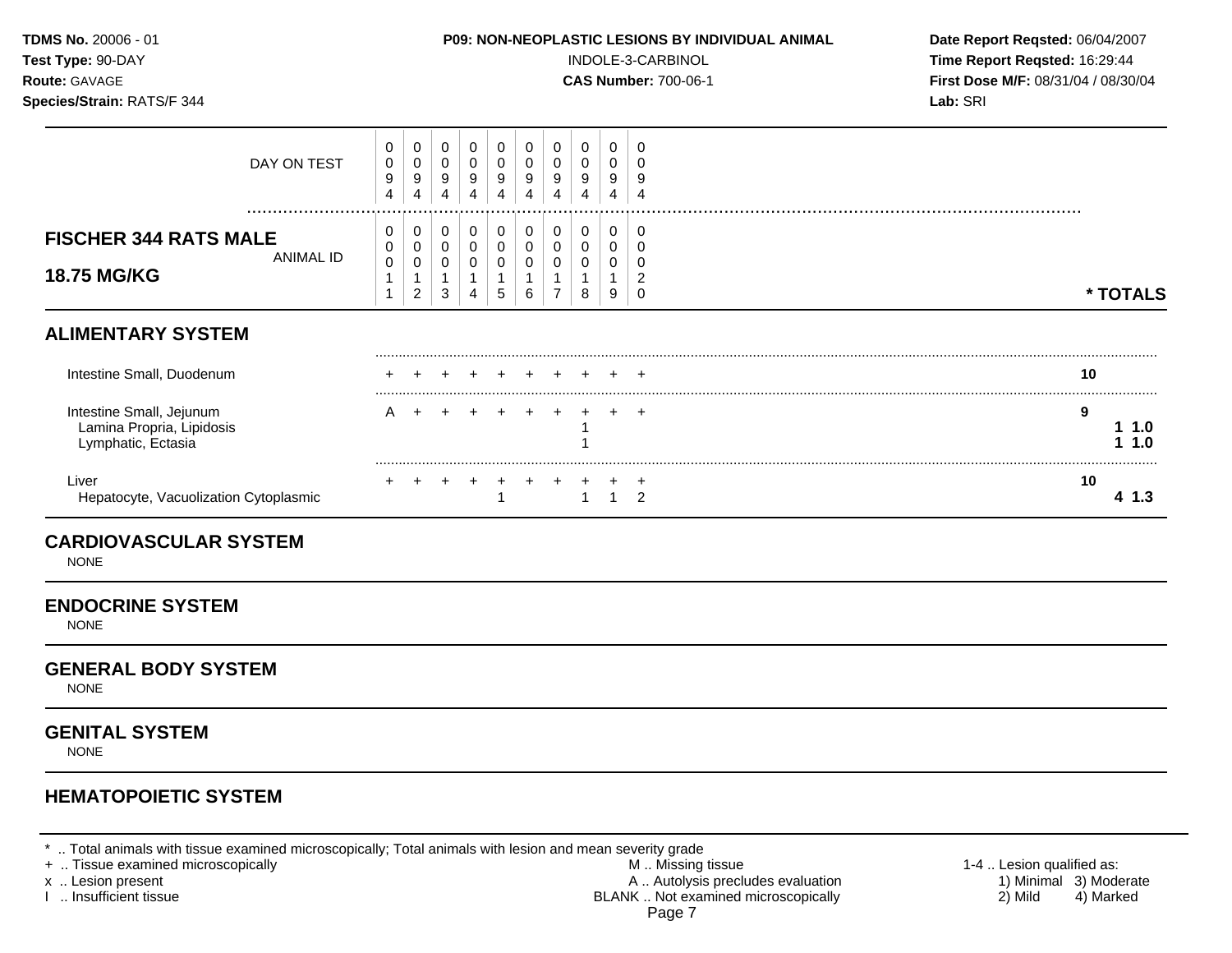#### **TDMS No.** 20006 - 01 **P09: NON-NEOPLASTIC LESIONS BY INDIVIDUAL ANIMAL Date Report Reqsted:** 06/04/2007

**Test Type:**  $90-DAY$  **INDOLE-3-CARBINOL Time Report Reqsted: 16:29:44 Route:** GAVAGE **CAS Number:** 700-06-1 **First Dose M/F:** 08/31/04 / 08/30/04 **Species/Strain:** RATS/F 344 **Lab:** SRI

| DAY ON TEST                                                                              | υ<br>0<br>9<br>4      | 0<br>0<br>9<br>4              | 0<br>0<br>9<br>4 | 9<br>4 | 0<br>0<br>9<br>4 | 0<br>0<br>9<br>4 | U<br>9 | 0<br>0<br>9<br>4 | 0<br>0<br>9<br>4 | 9<br>4 |                          |
|------------------------------------------------------------------------------------------|-----------------------|-------------------------------|------------------|--------|------------------|------------------|--------|------------------|------------------|--------|--------------------------|
| <br><b>FISCHER 344 RATS MALE</b><br>ANIMAL ID<br><b>18.75 MG/KG</b>                      | 0<br>0<br>$\mathbf 0$ | 0<br>0<br>0<br>$\overline{2}$ | 0<br>0<br>0<br>3 | 0<br>4 | 0<br>0<br>5      | 0<br>0<br>0<br>6 | 0<br>U | 0<br>0<br>0<br>8 | 0<br>0<br>0<br>9 | c      | * TOTALS                 |
| Lymph Node, Mesenteric<br>Lipidosis<br>Lymphatic, Ectasia<br><b>INTEGUMENTARY SYSTEM</b> | $\pm$                 |                               |                  |        |                  |                  |        |                  |                  | $\pm$  | 10<br>$2 \t1.0$<br>2 1.0 |

NONE

#### **MUSCULOSKELETAL SYSTEM**

NONE

#### **NERVOUS SYSTEM**

NONE

#### **RESPIRATORY SYSTEM**

NONE

#### **SPECIAL SENSES SYSTEM**

NONE

#### **URINARY SYSTEM**

NONE

\* .. Total animals with tissue examined microscopically; Total animals with lesion and mean severity grade<br>+ .. Tissue examined microscopically

+ .. Tissue examined microscopically the state of the state of the M .. Missing tissue 1-4 .. Lesion qualified as:

x .. Lesion present The Control of the Mathematic Control of A .. Autolysis precludes evaluation (and the Minimal 3) Moderate<br>A .. Autolysis precludes evaluation (and the Minimal 3) Moderate<br>BLANK .. Not examined microscop BLANK .. Not examined microscopically Page 8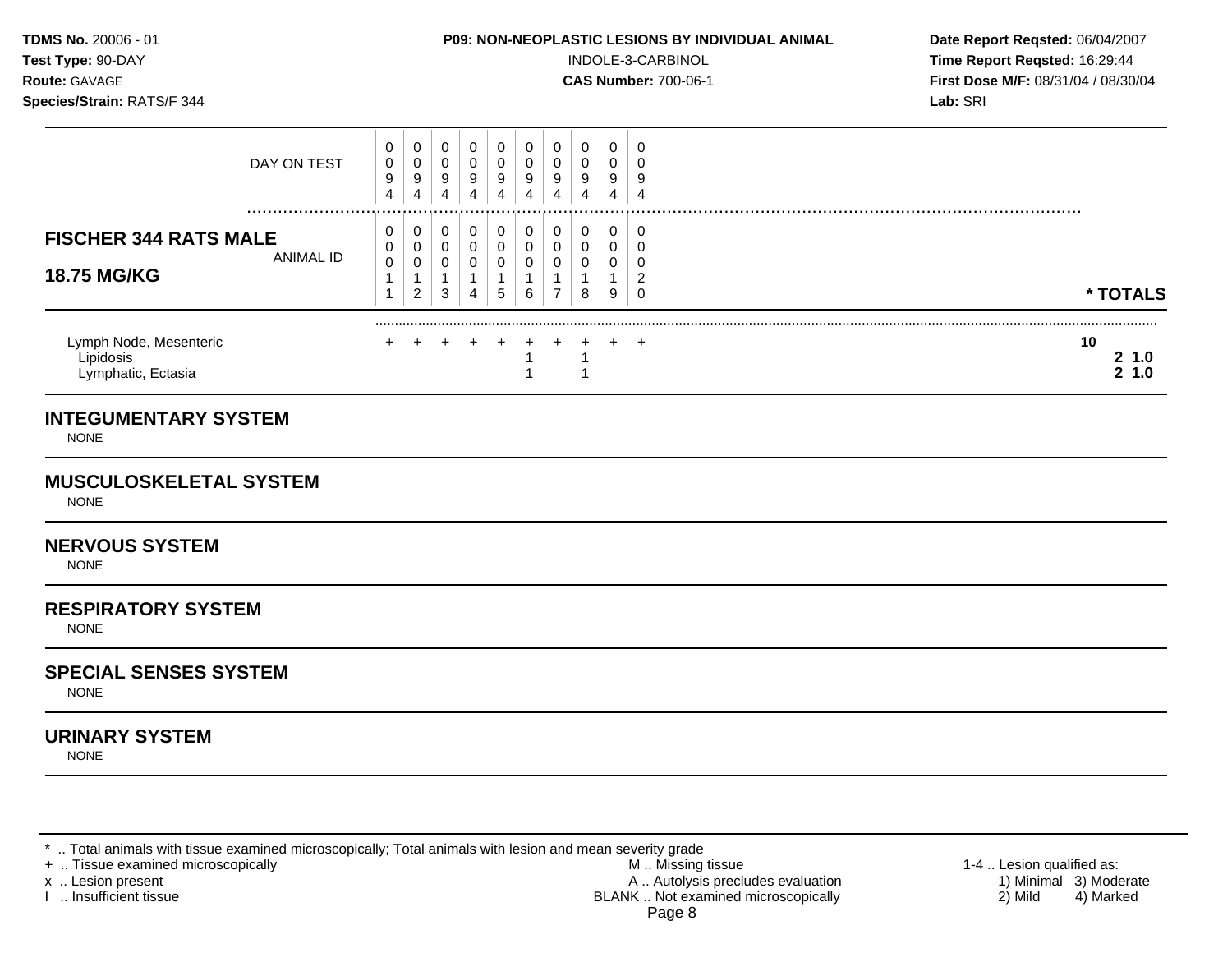| TDMS No. 20006 - 01<br>Test Type: 90-DAY<br>Route: GAVAGE<br>Species/Strain: RATS/F 344 |                                            |                                    |                              |                                                          | P09: NON-NEOPLASTIC LESIONS BY INDIVIDUAL ANIMAL |                                            |                                                           | INDOLE-3-CARBINOL<br><b>CAS Number: 700-06-1</b> | Date Report Reqsted: 06/04/2007<br>Time Report Reqsted: 16:29:44<br>First Dose M/F: 08/31/04 / 08/30/04<br>Lab: SRI |                                                       |  |                   |
|-----------------------------------------------------------------------------------------|--------------------------------------------|------------------------------------|------------------------------|----------------------------------------------------------|--------------------------------------------------|--------------------------------------------|-----------------------------------------------------------|--------------------------------------------------|---------------------------------------------------------------------------------------------------------------------|-------------------------------------------------------|--|-------------------|
| DAY ON TEST                                                                             | 0<br>0<br>9<br>$\overline{4}$              | 0<br>0<br>9<br>4                   | 0<br>0<br>9<br>4             | 0<br>0<br>9<br>4                                         | 0<br>0<br>9<br>4                                 | 0<br>0<br>9<br>4                           | 0<br>0<br>9<br>4                                          | 0<br>0<br>9<br>4                                 | 0<br>0<br>9<br>4                                                                                                    | $\Omega$<br>$\Omega$<br>9<br>$\overline{\mathcal{L}}$ |  |                   |
| <b>FISCHER 344 RATS MALE</b><br><b>ANIMAL ID</b><br>37.5 MG/KG                          | 0<br>0<br>$\pmb{0}$<br>$\overline{c}$<br>1 | 0<br>0<br>0<br>2<br>$\overline{c}$ | 0<br>0<br>$\Omega$<br>2<br>3 | 0<br>0<br>0<br>$\overline{\mathbf{c}}$<br>$\overline{A}$ | 0<br>0<br>0<br>$\overline{a}$<br>5               | 0<br>$\pmb{0}$<br>0<br>$\overline{c}$<br>6 | 0<br>0<br>$\mathbf 0$<br>$\overline{c}$<br>$\overline{7}$ | 0<br>0<br>0<br>2<br>8                            | 0<br>0<br>0<br>2<br>9                                                                                               | 0<br>$\Omega$<br>$\Omega$<br>3<br>0                   |  | * TOTALS          |
| <b>ALIMENTARY SYSTEM</b>                                                                |                                            |                                    |                              |                                                          |                                                  |                                            |                                                           |                                                  |                                                                                                                     |                                                       |  |                   |
| Intestine Small, Duodenum                                                               |                                            |                                    |                              |                                                          |                                                  |                                            |                                                           |                                                  |                                                                                                                     |                                                       |  | 10                |
| Intestine Small, Jejunum<br>Lamina Propria, Lipidosis<br>Lymphatic, Ectasia             |                                            |                                    |                              |                                                          |                                                  |                                            |                                                           |                                                  |                                                                                                                     | $+$ $+$                                               |  | 10<br>11.0<br>1.0 |
| Liver<br>Hepatodiaphragmatic Nodule<br>Hepatocyte, Vacuolization Cytoplasmic            |                                            |                                    |                              |                                                          | $\overline{2}$                                   | +<br>X                                     |                                                           |                                                  |                                                                                                                     |                                                       |  | 10<br>2, 1.5      |

## **ENDOCRINE SYSTEM**

NONE

#### **GENERAL BODY SYSTEM**

NONE

## **GENITAL SYSTEM**

NONE

\* .. Total animals with tissue examined microscopically; Total animals with lesion and mean severity grade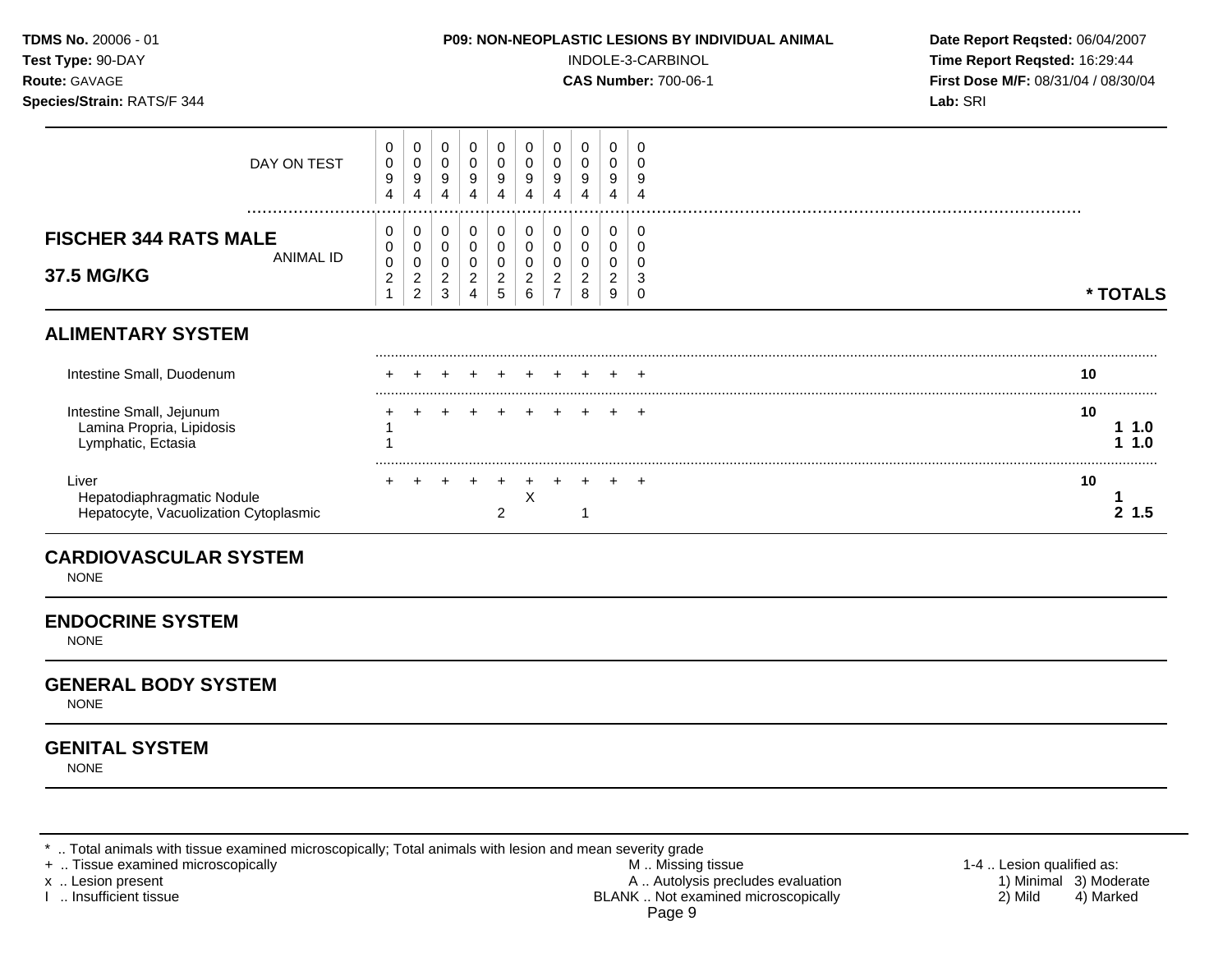| TDMS No. 20006 - 01<br>Test Type: 90-DAY<br>Route: GAVAGE<br>Species/Strain: RATS/F 344 |                                                         |                                                           |                                                       |                                                         |                                                               |                                                        |                                                           |                                    |                                                           | P09: NON-NEOPLASTIC LESIONS BY INDIVIDUAL ANIMAL<br>INDOLE-3-CARBINOL<br><b>CAS Number: 700-06-1</b> | Date Report Reqsted: 06/04/2007<br>Time Report Reqsted: 16:29:44<br>First Dose M/F: 08/31/04 / 08/30/04<br>Lab: SRI |
|-----------------------------------------------------------------------------------------|---------------------------------------------------------|-----------------------------------------------------------|-------------------------------------------------------|---------------------------------------------------------|---------------------------------------------------------------|--------------------------------------------------------|-----------------------------------------------------------|------------------------------------|-----------------------------------------------------------|------------------------------------------------------------------------------------------------------|---------------------------------------------------------------------------------------------------------------------|
| DAY ON TEST                                                                             | 0<br>$\pmb{0}$<br>9<br>$\overline{4}$                   | 0<br>$\mathbf 0$<br>9<br>4                                | 0<br>0<br>9<br>$\overline{4}$                         | $\mathbf 0$<br>$\mathbf 0$<br>9<br>$\overline{4}$       | 0<br>$\mathbf 0$<br>9<br>$\overline{4}$                       | 0<br>0<br>9<br>$\overline{\mathbf{4}}$                 | $\mathbf 0$<br>0<br>9<br>4                                | 0<br>0<br>9<br>4                   | 0<br>0<br>9<br>$\overline{4}$                             | 0<br>0<br>9<br>$\overline{4}$                                                                        |                                                                                                                     |
| <b>FISCHER 344 RATS MALE</b><br><b>ANIMAL ID</b><br>37.5 MG/KG                          | 0<br>0<br>$\mathbf 0$<br>$\overline{c}$<br>$\mathbf{1}$ | 0<br>0<br>$\mathbf 0$<br>$\overline{c}$<br>$\overline{a}$ | $\mathbf 0$<br>0<br>0<br>$\overline{2}$<br>$\sqrt{3}$ | 0<br>0<br>$\pmb{0}$<br>$\overline{c}$<br>$\overline{4}$ | 0<br>$\pmb{0}$<br>$\mathbf 0$<br>$\overline{c}$<br>$\sqrt{5}$ | 0<br>$\mathbf 0$<br>$\mathbf 0$<br>$\overline{2}$<br>6 | 0<br>$\mathbf 0$<br>0<br>$\overline{c}$<br>$\overline{7}$ | 0<br>0<br>0<br>$\overline{c}$<br>8 | 0<br>0<br>$\pmb{0}$<br>$\overline{2}$<br>$\boldsymbol{9}$ | 0<br>0<br>0<br>3<br>$\pmb{0}$                                                                        | * TOTALS                                                                                                            |
| <b>HEMATOPOIETIC SYSTEM</b>                                                             |                                                         |                                                           |                                                       |                                                         |                                                               |                                                        |                                                           |                                    |                                                           |                                                                                                      |                                                                                                                     |
| Lymph Node, Mesenteric<br>Lipidosis<br>Lymphatic, Ectasia                               |                                                         |                                                           | $+$                                                   | $+$                                                     |                                                               | $+$                                                    | $+$                                                       | $\ddot{}$<br>1<br>1                | $+$                                                       | - +                                                                                                  | 9<br>11.0<br>11.0                                                                                                   |
| <b>INTEGUMENTARY SYSTEM</b><br><b>NONE</b>                                              |                                                         |                                                           |                                                       |                                                         |                                                               |                                                        |                                                           |                                    |                                                           |                                                                                                      |                                                                                                                     |
| <b>MUSCULOSKELETAL SYSTEM</b><br><b>NONE</b>                                            |                                                         |                                                           |                                                       |                                                         |                                                               |                                                        |                                                           |                                    |                                                           |                                                                                                      |                                                                                                                     |
| <b>NERVOUS SYSTEM</b><br><b>NONE</b>                                                    |                                                         |                                                           |                                                       |                                                         |                                                               |                                                        |                                                           |                                    |                                                           |                                                                                                      |                                                                                                                     |
| <b>RESPIRATORY SYSTEM</b><br><b>NONE</b>                                                |                                                         |                                                           |                                                       |                                                         |                                                               |                                                        |                                                           |                                    |                                                           |                                                                                                      |                                                                                                                     |
| <b>SPECIAL SENSES SYSTEM</b><br><b>NONE</b>                                             |                                                         |                                                           |                                                       |                                                         |                                                               |                                                        |                                                           |                                    |                                                           |                                                                                                      |                                                                                                                     |
| <b>URINARY SYSTEM</b><br><b>NONE</b>                                                    |                                                         |                                                           |                                                       |                                                         |                                                               |                                                        |                                                           |                                    |                                                           |                                                                                                      |                                                                                                                     |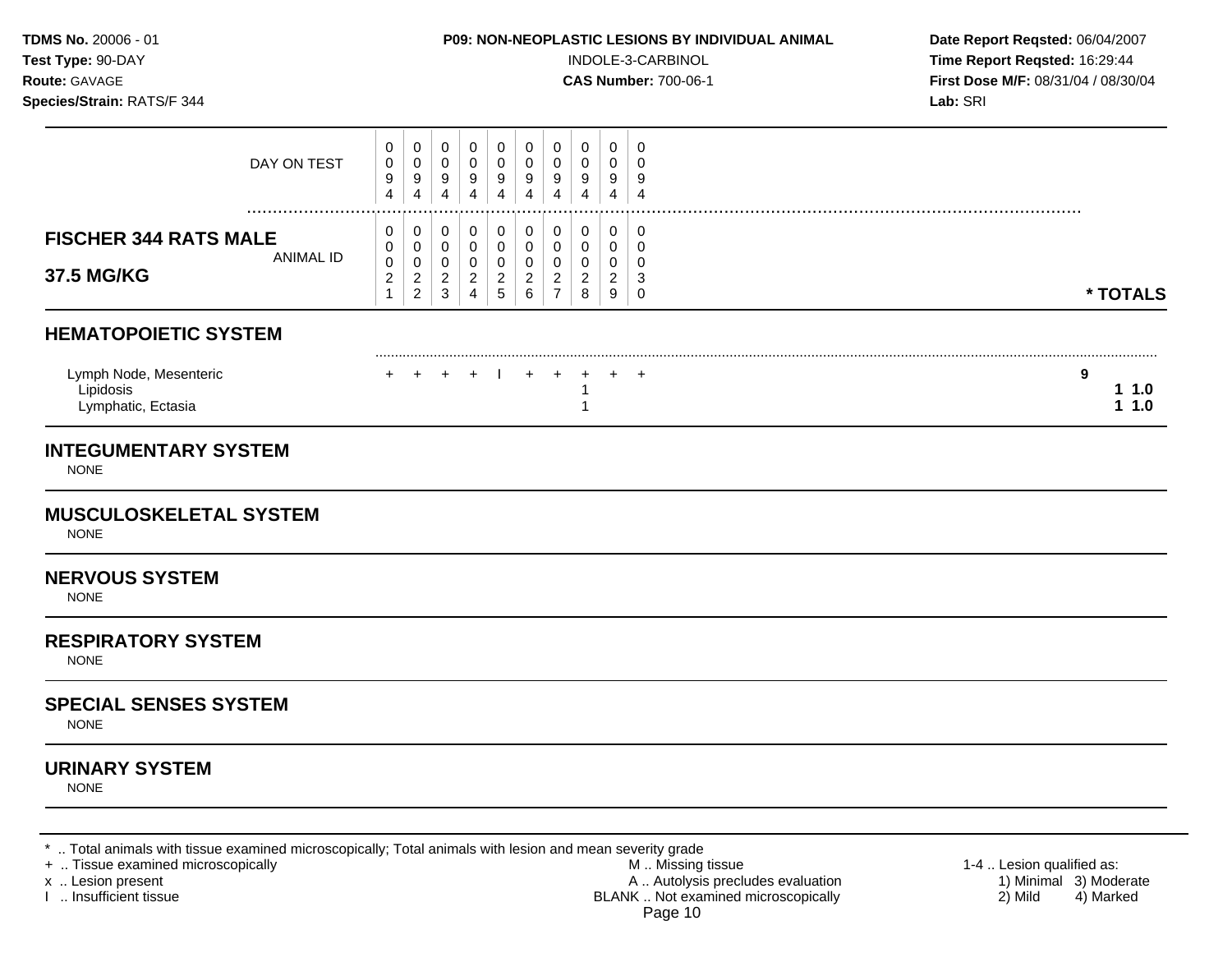| <b>TDMS No. 20006 - 01</b><br>Test Type: 90-DAY<br>Route: GAVAGE<br>Species/Strain: RATS/F 344                                          |                  |                            |                                                     |                       |                       |                       |                       |                                    |                                 |                                 |                            | P09: NON-NEOPLASTIC LESIONS BY INDIVIDUAL ANIMAL<br>INDOLE-3-CARBINOL<br><b>CAS Number: 700-06-1</b> | Date Report Reqsted: 06/04/2007<br>Time Report Reqsted: 16:29:44<br>First Dose M/F: 08/31/04 / 08/30/04<br>Lab: SRI |
|-----------------------------------------------------------------------------------------------------------------------------------------|------------------|----------------------------|-----------------------------------------------------|-----------------------|-----------------------|-----------------------|-----------------------|------------------------------------|---------------------------------|---------------------------------|----------------------------|------------------------------------------------------------------------------------------------------|---------------------------------------------------------------------------------------------------------------------|
| DAY ON TEST                                                                                                                             |                  | 0<br>0<br>9<br>4           | 0<br>0<br>9<br>4                                    | 0<br>0<br>9<br>4      | 0<br>0<br>9<br>4      | 0<br>0<br>9<br>4      | 0<br>0<br>9<br>4      | 0<br>0<br>9<br>4                   | 0<br>0<br>$\boldsymbol{9}$<br>4 | 0<br>0<br>9<br>4                | 0<br>9<br>$\overline{4}$   |                                                                                                      |                                                                                                                     |
| <b>FISCHER 344 RATS MALE</b><br><b>75 MG/KG</b>                                                                                         | <b>ANIMAL ID</b> | $\mathbf 0$<br>0<br>0<br>3 | 0<br>0<br>$\pmb{0}$<br>$\sqrt{3}$<br>$\overline{c}$ | 0<br>0<br>0<br>3<br>3 | 0<br>0<br>0<br>3<br>4 | 0<br>0<br>0<br>3<br>5 | 0<br>0<br>0<br>3<br>6 | 0<br>0<br>0<br>3<br>$\overline{7}$ | 0<br>0<br>0<br>3<br>8           | $\mathbf 0$<br>0<br>0<br>3<br>9 | $\mathbf 0$<br>0<br>0<br>0 |                                                                                                      | * TOTALS                                                                                                            |
| <b>ALIMENTARY SYSTEM</b>                                                                                                                |                  |                            |                                                     |                       |                       |                       |                       |                                    |                                 |                                 |                            |                                                                                                      |                                                                                                                     |
| Intestine Small, Duodenum<br>Lamina Propria, Lipidosis<br>Lymphatic, Ectasia                                                            |                  |                            |                                                     |                       |                       |                       |                       |                                    |                                 |                                 |                            |                                                                                                      | 10<br>1.0<br>1.0                                                                                                    |
| Intestine Small, Jejunum<br>Lamina Propria, Lipidosis<br>Lymphatic, Ectasia                                                             |                  |                            |                                                     |                       |                       |                       |                       |                                    |                                 |                                 |                            |                                                                                                      | 10<br>51.0<br>$5 \; 1.0$                                                                                            |
| Liver<br>Hemorrhage<br>Hepatodiaphragmatic Nodule<br>Capsule, Fibrosis<br>Hepatocyte, Necrosis<br>Hepatocyte, Vacuolization Cytoplasmic |                  |                            |                                                     |                       |                       |                       |                       |                                    |                                 |                                 |                            |                                                                                                      | 10<br>1.0<br>1.0<br>1.0<br>1.0                                                                                      |

#### **CARDIOVASCULAR SYSTEM**

NONE

## **ENDOCRINE SYSTEM**

NONE

## **GENERAL BODY SYSTEM**

NONE

\* .. Total animals with tissue examined microscopically; Total animals with lesion and mean severity grade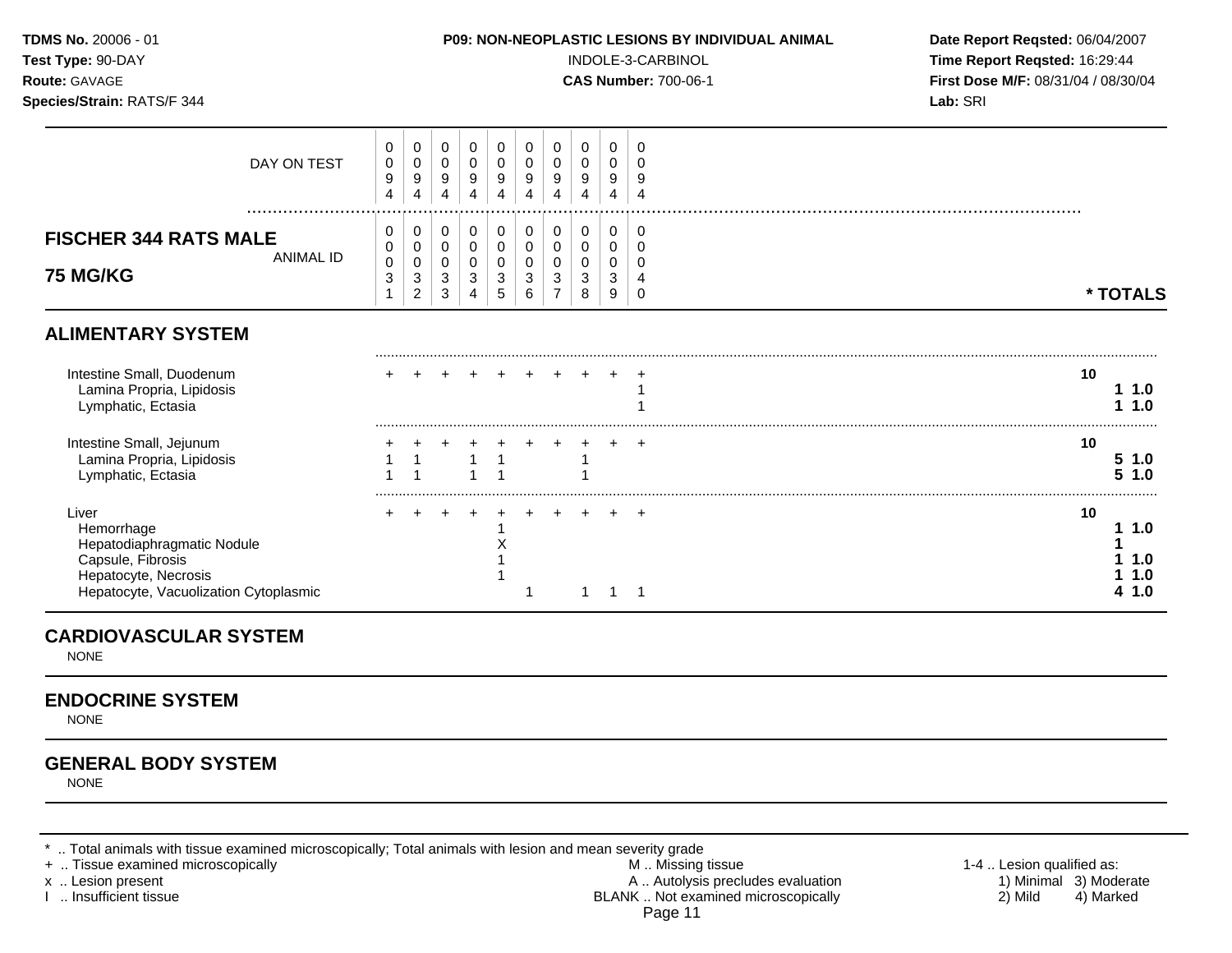| TDMS No. 20006 - 01<br>Test Type: 90-DAY<br>Route: GAVAGE<br>Species/Strain: RATS/F 344 |                                            |                                    |                       |                                         |                                                |                                 |                                                         |                                 |                       | P09: NON-NEOPLASTIC LESIONS BY INDIVIDUAL ANIMAL<br>INDOLE-3-CARBINOL<br><b>CAS Number: 700-06-1</b> | Date Report Reqsted: 06/04/2007<br>Time Report Reqsted: 16:29:44<br>First Dose M/F: 08/31/04 / 08/30/04<br>Lab: SRI |
|-----------------------------------------------------------------------------------------|--------------------------------------------|------------------------------------|-----------------------|-----------------------------------------|------------------------------------------------|---------------------------------|---------------------------------------------------------|---------------------------------|-----------------------|------------------------------------------------------------------------------------------------------|---------------------------------------------------------------------------------------------------------------------|
| DAY ON TEST                                                                             | 0<br>$\mathbf 0$<br>9<br>4                 | 0<br>0<br>9<br>4                   | 0<br>0<br>9<br>4      | 0<br>$\mathbf 0$<br>9<br>$\overline{4}$ | 0<br>0<br>$9\,$<br>4                           | 0<br>0<br>9<br>$\overline{4}$   | 0<br>$\mathbf 0$<br>9<br>4                              | 0<br>0<br>9<br>4                | 0<br>0<br>9<br>4      | 0<br>$\Omega$<br>9<br>$\overline{4}$                                                                 |                                                                                                                     |
| <b>FISCHER 344 RATS MALE</b><br>ANIMAL ID<br><b>75 MG/KG</b>                            | 0<br>0<br>$\mathbf 0$<br>3<br>$\mathbf{1}$ | 0<br>0<br>0<br>3<br>$\overline{c}$ | 0<br>0<br>0<br>3<br>3 | 0<br>0<br>0<br>$\sqrt{3}$<br>4          | 0<br>0<br>0<br>$\mathbf{3}$<br>$5\phantom{.0}$ | 0<br>0<br>$\mathbf 0$<br>3<br>6 | 0<br>0<br>$\mathbf 0$<br>$\mathbf{3}$<br>$\overline{7}$ | $\mathbf 0$<br>0<br>0<br>3<br>8 | 0<br>0<br>0<br>3<br>9 | 0<br>$\Omega$<br>$\Omega$<br>4<br>0                                                                  | * TOTALS                                                                                                            |
| <b>GENITAL SYSTEM</b><br><b>NONE</b>                                                    |                                            |                                    |                       |                                         |                                                |                                 |                                                         |                                 |                       |                                                                                                      |                                                                                                                     |
| <b>HEMATOPOIETIC SYSTEM</b>                                                             |                                            |                                    |                       |                                         |                                                |                                 |                                                         |                                 |                       |                                                                                                      |                                                                                                                     |
| Lymph Node, Mesenteric                                                                  |                                            |                                    |                       | $+$ $+$ $+$                             |                                                |                                 | $+$ $+$                                                 | $+$                             | + +                   |                                                                                                      | 10                                                                                                                  |
| <b>INTEGUMENTARY SYSTEM</b><br><b>NONE</b>                                              |                                            |                                    |                       |                                         |                                                |                                 |                                                         |                                 |                       |                                                                                                      |                                                                                                                     |
| <b>MUSCULOSKELETAL SYSTEM</b><br><b>NONE</b>                                            |                                            |                                    |                       |                                         |                                                |                                 |                                                         |                                 |                       |                                                                                                      |                                                                                                                     |
| <b>NERVOUS SYSTEM</b><br><b>NONE</b>                                                    |                                            |                                    |                       |                                         |                                                |                                 |                                                         |                                 |                       |                                                                                                      |                                                                                                                     |
| <b>RESPIRATORY SYSTEM</b><br><b>NONE</b>                                                |                                            |                                    |                       |                                         |                                                |                                 |                                                         |                                 |                       |                                                                                                      |                                                                                                                     |
| <b>SPECIAL SENSES SYSTEM</b><br><b>NONE</b>                                             |                                            |                                    |                       |                                         |                                                |                                 |                                                         |                                 |                       |                                                                                                      |                                                                                                                     |
| <b>URINARY SYSTEM</b>                                                                   |                                            |                                    |                       |                                         |                                                |                                 |                                                         |                                 |                       |                                                                                                      |                                                                                                                     |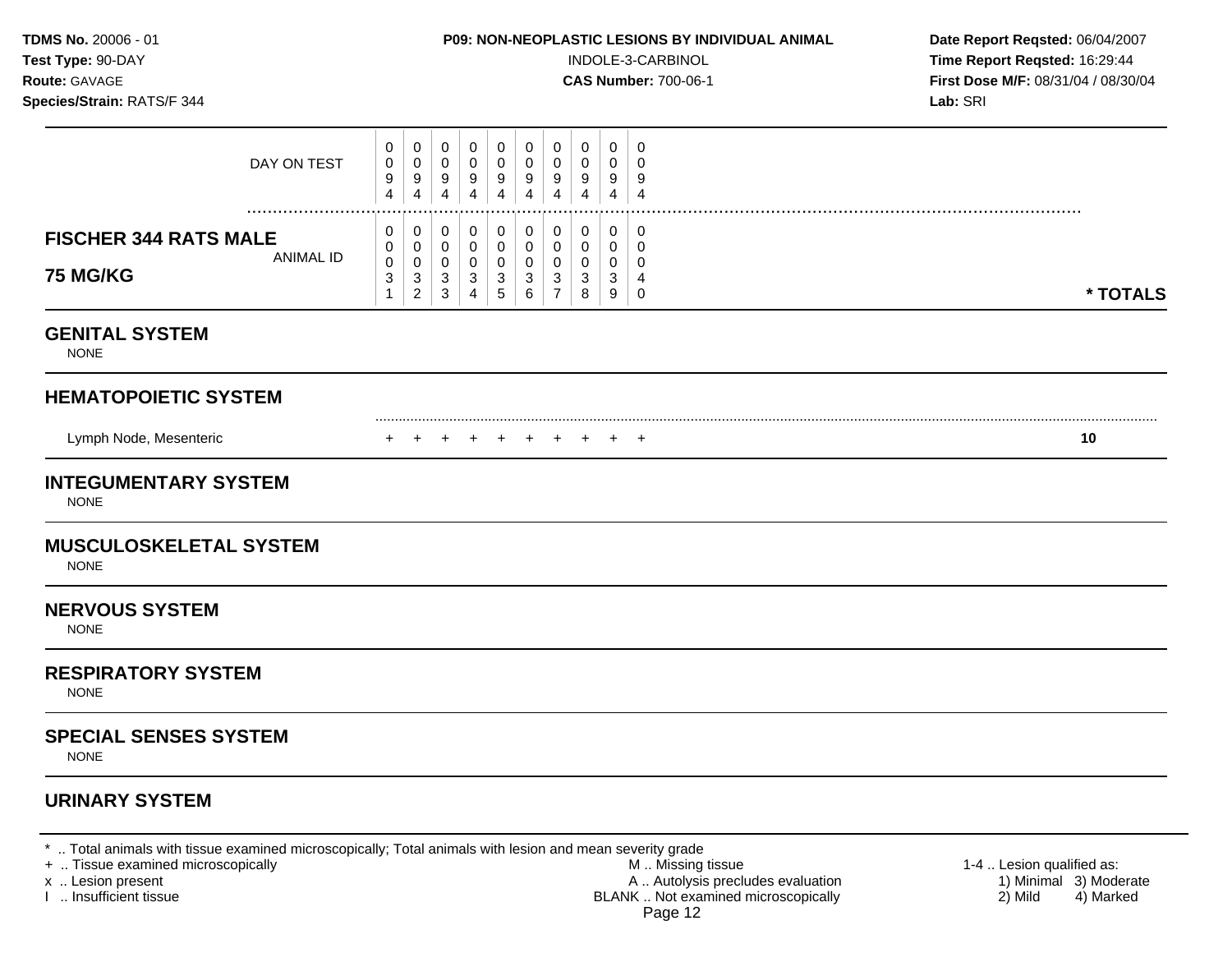| TDMS No. 20006 - 01          |        |                  |        |           |             |              |        |        |        | <b>P09: NON-NEOPLASTIC LESIONS BY INDIVIDUAL ANIMAL</b> | Date Report Regsted: 06/04/2007     |
|------------------------------|--------|------------------|--------|-----------|-------------|--------------|--------|--------|--------|---------------------------------------------------------|-------------------------------------|
| Test Type: 90-DAY            |        |                  |        |           |             |              |        |        |        | INDOLE-3-CARBINOL                                       | Time Report Reqsted: 16:29:44       |
| Route: GAVAGE                |        |                  |        |           |             |              |        |        |        | <b>CAS Number: 700-06-1</b>                             | First Dose M/F: 08/31/04 / 08/30/04 |
| Species/Strain: RATS/F 344   |        |                  |        |           |             |              |        |        |        |                                                         | Lab: SRI                            |
|                              | 0      | $\overline{0}$   | 0      | 0         | 0           | $\mathbf{0}$ | 0      | 0      |        | 0                                                       |                                     |
| DAY ON TEST                  | 0      | $\mathbf 0$      |        | $\pmb{0}$ | $\mathbf 0$ | 0            | 0      | 0      | 0      | 0                                                       |                                     |
|                              | 9<br>4 | 9<br>4           | 9<br>4 | 9<br>4    | 9<br>4      | 9<br>4       | 9<br>4 | 9<br>4 | 9<br>4 | 9<br>$\overline{4}$                                     |                                     |
| <b>FISCHER 344 RATS MALE</b> | 0      |                  |        | 0         | 0           | 0            | 0      | 0      |        | 0                                                       |                                     |
| ANIMAL ID                    | 0      |                  |        | $\Omega$  | 0           | 0            | 0      | 0      | 0      | 0                                                       |                                     |
| <b>75 MG/KG</b>              | 0<br>3 | $\mathbf 0$<br>3 | 3      | 3         | 0<br>3      | 0<br>3       | 0<br>3 | 0<br>3 | 0<br>3 | 0<br>4                                                  |                                     |
|                              |        | $\overline{2}$   | 3      | 4         | 5           | 6            |        | 8      | 9      | 0                                                       | * TOTALS                            |
| <b>NONE</b>                  |        |                  |        |           |             |              |        |        |        |                                                         |                                     |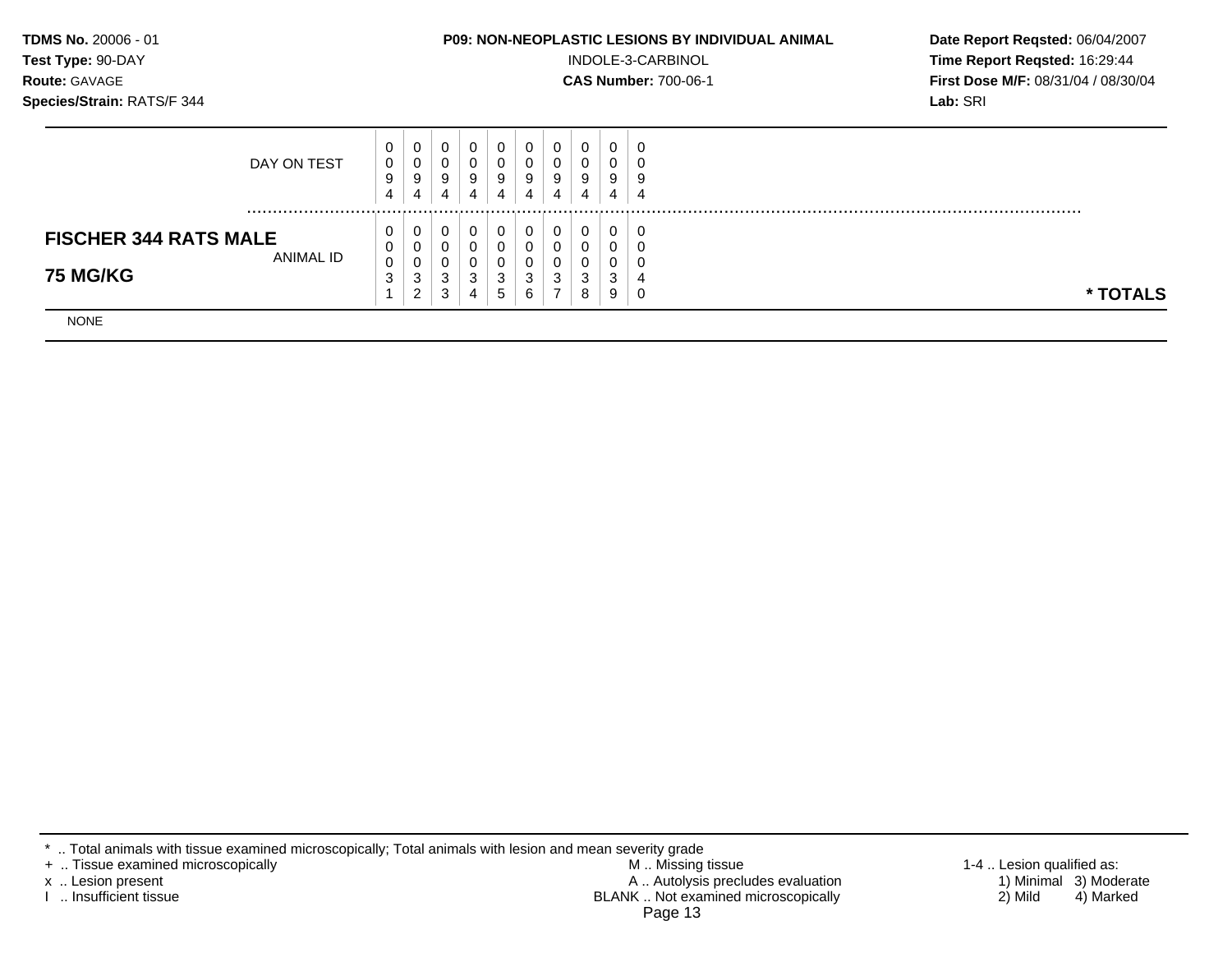| <b>TDMS No. 20006 - 01</b><br>Test Type: 90-DAY<br>Route: GAVAGE<br>Species/Strain: RATS/F 344 |                  |                                       |                                    |                                 |                                  |                                                             |                                 |                                                    |                                                        |                                 |                               | P09: NON-NEOPLASTIC LESIONS BY INDIVIDUAL ANIMAL<br>INDOLE-3-CARBINOL<br><b>CAS Number: 700-06-1</b> | Date Report Reqsted: 06/04/2007<br>Time Report Reqsted: 16:29:44<br>First Dose M/F: 08/31/04 / 08/30/04<br>Lab: SRI |                   |
|------------------------------------------------------------------------------------------------|------------------|---------------------------------------|------------------------------------|---------------------------------|----------------------------------|-------------------------------------------------------------|---------------------------------|----------------------------------------------------|--------------------------------------------------------|---------------------------------|-------------------------------|------------------------------------------------------------------------------------------------------|---------------------------------------------------------------------------------------------------------------------|-------------------|
|                                                                                                | DAY ON TEST      | 0<br>$\pmb{0}$<br>9<br>$\overline{4}$ | 0<br>$\pmb{0}$<br>9<br>4           | 0<br>$\mathbf 0$<br>9<br>4      | 0<br>0<br>9<br>4                 | 0<br>$\pmb{0}$<br>9<br>$\overline{4}$                       | 0<br>0<br>9<br>$\overline{4}$   | 0<br>$\pmb{0}$<br>9<br>$\overline{4}$              | 0<br>$\mathbf 0$<br>$\boldsymbol{9}$<br>$\overline{4}$ | 0<br>0<br>9<br>4                | 0<br>0<br>9<br>$\overline{4}$ |                                                                                                      |                                                                                                                     |                   |
| <b>FISCHER 344 RATS MALE</b><br><b>150 MG/KG</b>                                               | <b>ANIMAL ID</b> | 0<br>0<br>$\pmb{0}$<br>4              | 0<br>0<br>0<br>4<br>$\overline{2}$ | 0<br>0<br>0<br>4<br>3           | 0<br>0<br>0<br>4<br>4            | 0<br>$\pmb{0}$<br>$\pmb{0}$<br>$\overline{\mathbf{4}}$<br>5 | 0<br>0<br>$\mathbf 0$<br>4<br>6 | 0<br>$\pmb{0}$<br>$\pmb{0}$<br>4<br>$\overline{7}$ | 0<br>$\pmb{0}$<br>0<br>4<br>8                          | 0<br>0<br>0<br>4<br>9           | 0<br>0<br>0<br>5<br>$\Omega$  |                                                                                                      |                                                                                                                     | * TOTALS          |
| <b>ALIMENTARY SYSTEM</b>                                                                       |                  |                                       |                                    |                                 |                                  |                                                             |                                 |                                                    |                                                        |                                 |                               |                                                                                                      |                                                                                                                     |                   |
| Intestine Small, Duodenum<br>Lamina Propria, Lipidosis<br>Lymphatic, Ectasia                   |                  | $\overline{2}$                        |                                    |                                 | $\mathbf 2$<br>$\mathbf{\Omega}$ |                                                             | $\mathbf{1}$                    |                                                    |                                                        |                                 |                               |                                                                                                      | 10                                                                                                                  | 101.2<br>10, 1.2  |
| Intestine Small, Jejunum<br>Lamina Propria, Lipidosis<br>Lymphatic, Ectasia                    |                  | $\overline{c}$<br>$\mathfrak{p}$      | $\overline{a}$<br>$\mathcal{P}$    | $\overline{2}$<br>$\mathcal{P}$ | $\mathbf{3}$<br>3                | $\overline{2}$<br>$\mathcal{P}$                             | $\overline{2}$<br>$\mathcal{P}$ | $\overline{2}$<br>$\mathcal{P}$                    | 3<br>3                                                 | $\overline{2}$<br>$\mathcal{P}$ | 3<br>3                        |                                                                                                      | 10                                                                                                                  | 102.3<br>102.3    |
| Liver<br>Hepatocyte, Necrosis<br>Hepatocyte, Vacuolization Cytoplasmic                         |                  |                                       |                                    |                                 |                                  |                                                             |                                 |                                                    |                                                        |                                 | $\overline{ }$                |                                                                                                      | 10                                                                                                                  | 1 1.0<br>1.0<br>2 |

#### **CARDIOVASCULAR SYSTEM**

NONE

#### **ENDOCRINE SYSTEM**

NONE

## **GENERAL BODY SYSTEM**

NONE

## **GENITAL SYSTEM**

NONE

\* .. Total animals with tissue examined microscopically; Total animals with lesion and mean severity grade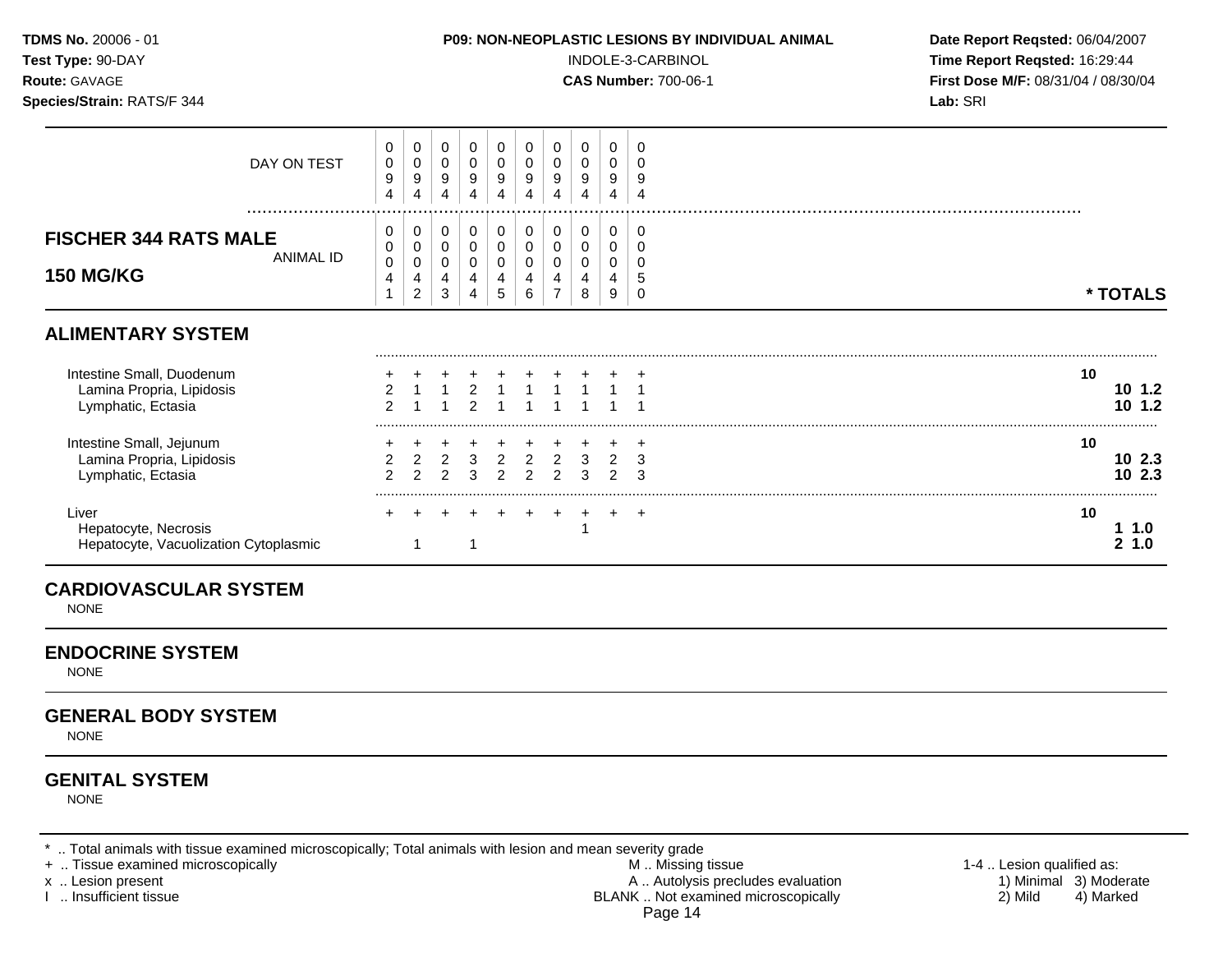## **Species/Strain:** RATS/F 344 **Lab:** SRI

**Test Type:**  $90-DAY$  **INDOLE-3-CARBINOL Time Report Reqsted: 16:29:44 Route:** GAVAGE **CAS Number:** 700-06-1 **First Dose M/F:** 08/31/04 / 08/30/04

| <b>150 MG/KG</b>             |           | 0<br>$\overline{4}$ | 0<br>4<br>$\overline{2}$ | 0<br>4<br>3 | υ<br>4<br>4 | 0<br>4<br>5 | 0<br>4<br>6 |   | 0<br>4<br>8 | 0<br>4<br>9 | ₽ | * TOTALS |
|------------------------------|-----------|---------------------|--------------------------|-------------|-------------|-------------|-------------|---|-------------|-------------|---|----------|
| <b>FISCHER 344 RATS MALE</b> | ANIMAL ID | 0                   | 0                        | 0           | υ           | 0           | 0           |   |             | 0           |   |          |
|                              |           | 0                   | 0                        | 0           |             | 0           | 0           |   | 0           | 0           |   | .        |
|                              |           | $\overline{4}$      | 4                        | 4           | 4           | 4           | 4           | 4 | 4           | 4           | 4 |          |
|                              |           | 9                   | 9                        | 9           | 9           | 9           | 9           |   | 9           | 9           |   |          |
| DAY ON TEST                  |           | 0<br>0              | 0                        | 0<br>0      | 0<br>υ      | 0<br>0      | 0<br>0      |   | 0<br>0      | 0<br>0      |   |          |

| Lymph Node, Mesenter              |  | + + + + + + + + + + |  |  |  |  |  | 10 |  |
|-----------------------------------|--|---------------------|--|--|--|--|--|----|--|
| _ipidosis                         |  |                     |  |  |  |  |  |    |  |
| ⊟∨mnhatic.<br>Ludola<br>Lynphano, |  |                     |  |  |  |  |  |    |  |
|                                   |  |                     |  |  |  |  |  |    |  |

## **INTEGUMENTARY SYSTEM**

NONE

#### **MUSCULOSKELETAL SYSTEM**

NONE

#### **NERVOUS SYSTEM**

NONE

#### **RESPIRATORY SYSTEM**

NONE

## **SPECIAL SENSES SYSTEM**

NONE

## **URINARY SYSTEM**

NONE

\* .. Total animals with tissue examined microscopically; Total animals with lesion and mean severity grade<br>+ .. Tissue examined microscopically

+ .. Tissue examined microscopically the state of the state of the M .. Missing tissue 1-4 .. Lesion qualified as:

x .. Lesion present 1) Minimal 3) Moderate<br>
1 .. Insufficient tissue 1<br>
1 .. Insufficient tissue 4) Marked 1 .. Insufficient tissue 4) Marked 1 .. Insufficient tissue BLANK .. Not examined microscopically Page 15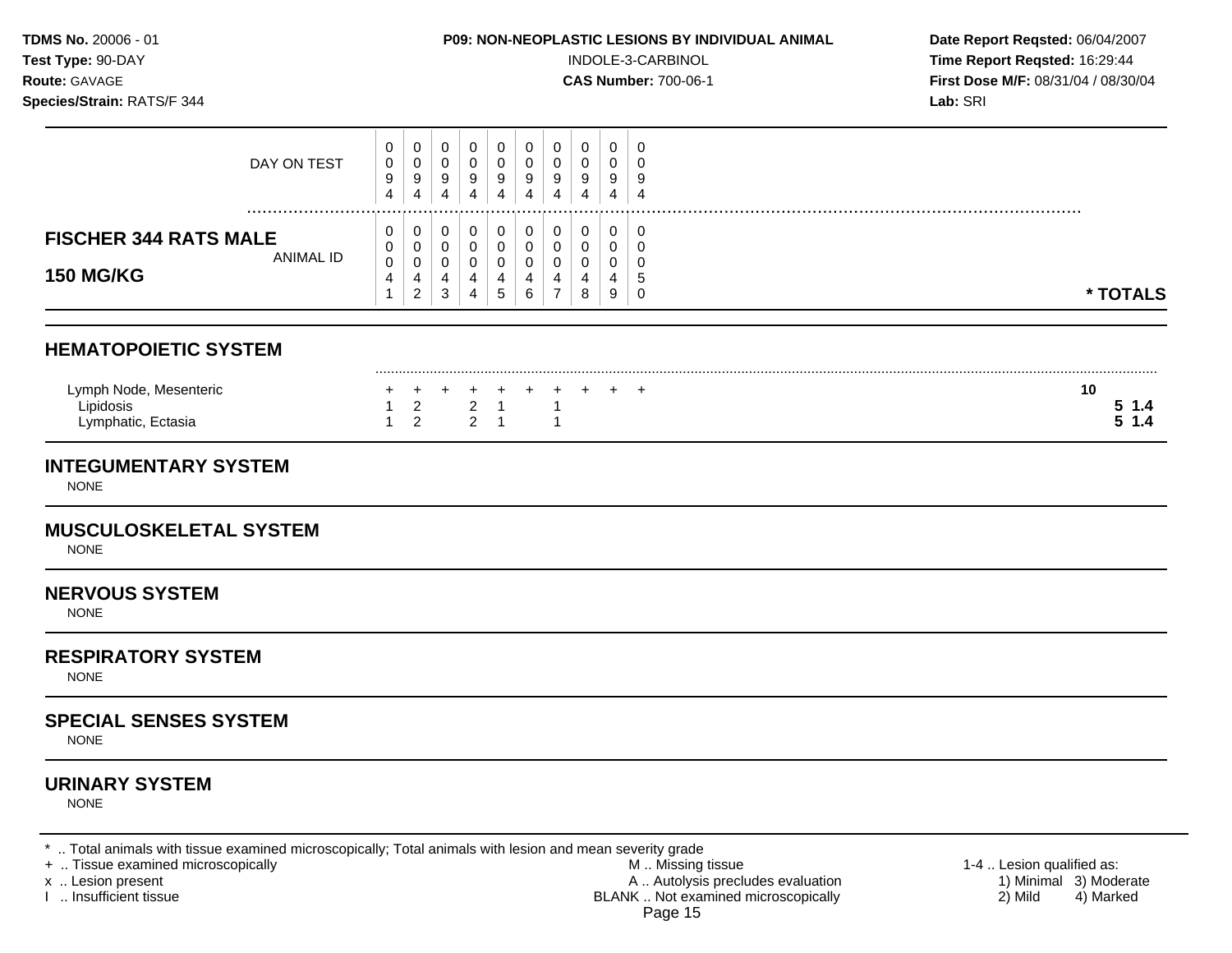| TDMS No. 20006 - 01<br>Test Type: 90-DAY<br>Route: GAVAGE<br>Species/Strain: RATS/F 344 |                  |                                    |             |             |                       |                       |                            |        |                                                     | <b>P09: NON-NEOPLASTIC LESIONS BY INDIVIDUAL ANIMAL</b><br>INDOLE-3-CARBINOL<br><b>CAS Number: 700-06-1</b> | Date Report Reqsted: 06/04/2007<br>Time Report Reqsted: 16:29:44<br><b>First Dose M/F: 08/31/04 / 08/30/04</b><br>Lab: SRI |  |
|-----------------------------------------------------------------------------------------|------------------|------------------------------------|-------------|-------------|-----------------------|-----------------------|----------------------------|--------|-----------------------------------------------------|-------------------------------------------------------------------------------------------------------------|----------------------------------------------------------------------------------------------------------------------------|--|
| DAY ON TEST                                                                             | 0<br>0<br>9<br>4 | 0<br>0<br>9<br>4                   | 0<br>0<br>9 | 0<br>0<br>9 | 0<br>0<br>9<br>4      | 0<br>0<br>9<br>4      | 0<br>$\mathbf 0$<br>9<br>4 | 0<br>9 | 0<br>0<br>9<br>4                                    | 0<br>0<br>9<br>4                                                                                            |                                                                                                                            |  |
| <b>FISCHER 344 RATS MALE</b><br>ANIMAL ID<br><b>150 MG/KG</b>                           | 0<br>0<br>0<br>4 | 0<br>0<br>0<br>4<br>$\overline{2}$ | 3           | 0           | 0<br>0<br>0<br>4<br>5 | 0<br>0<br>0<br>4<br>6 | 0<br>4                     | 8      | $\mathbf 0$<br>$\mathbf 0$<br>$\mathbf 0$<br>4<br>9 | 0<br>0<br>0<br>5<br>0                                                                                       | * TOTALS                                                                                                                   |  |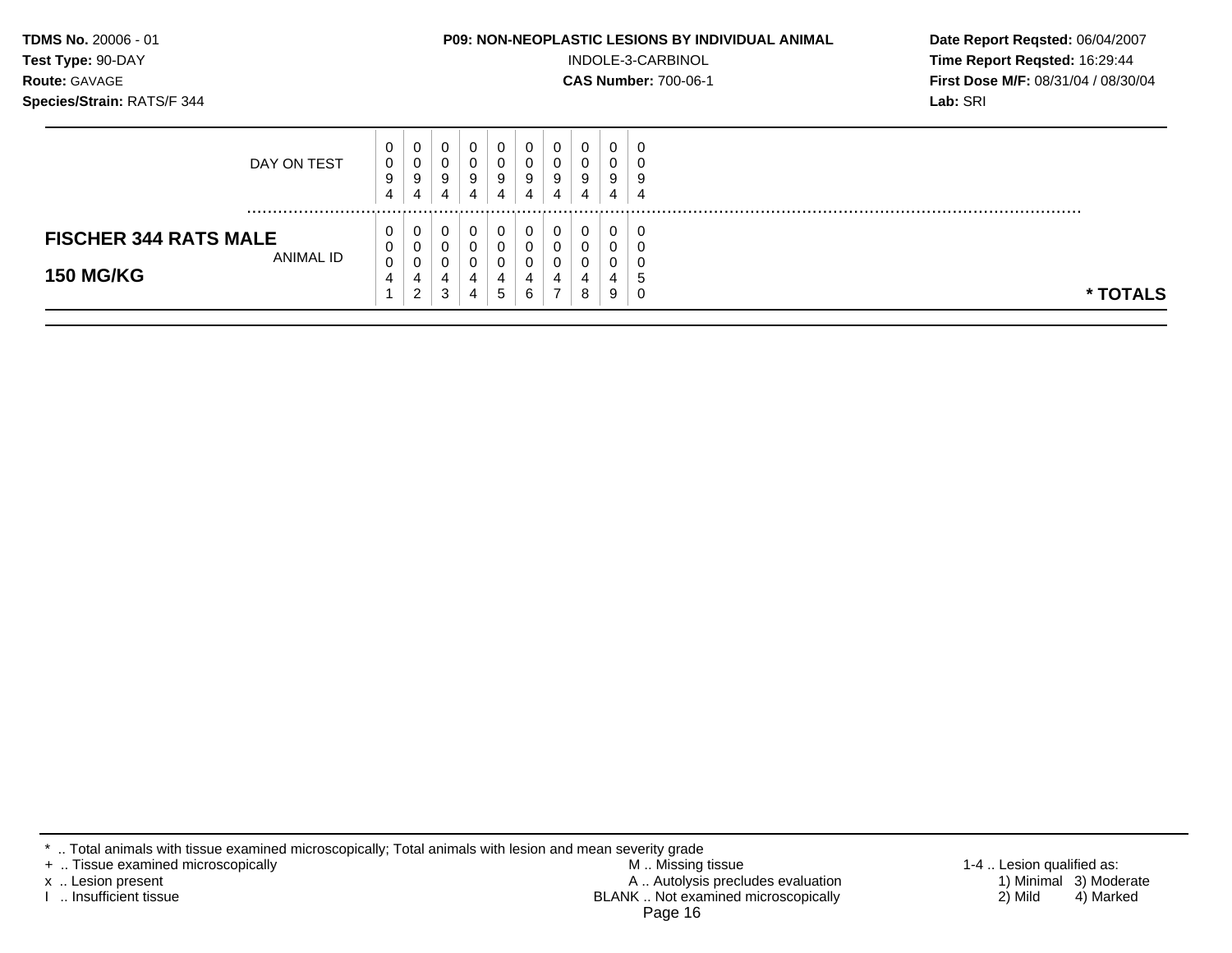| TDMS No. 20006 - 01<br>Test Type: 90-DAY<br>Route: GAVAGE<br>Species/Strain: RATS/F 344 |                                                 |                                                                         |                                                                           |                                                                           |                                                     |                                          |                                                       |                                                              |                                                     |                                           | P09: NON-NEOPLASTIC LESIONS BY INDIVIDUAL ANIMAL<br>INDOLE-3-CARBINOL<br><b>CAS Number: 700-06-1</b> | Date Report Reqsted: 06/04/2007<br>Time Report Reqsted: 16:29:44<br>First Dose M/F: 08/31/04 / 08/30/04<br>Lab: SRI |
|-----------------------------------------------------------------------------------------|-------------------------------------------------|-------------------------------------------------------------------------|---------------------------------------------------------------------------|---------------------------------------------------------------------------|-----------------------------------------------------|------------------------------------------|-------------------------------------------------------|--------------------------------------------------------------|-----------------------------------------------------|-------------------------------------------|------------------------------------------------------------------------------------------------------|---------------------------------------------------------------------------------------------------------------------|
| DAY ON TEST                                                                             | 0<br>$\pmb{0}$<br>9<br>$\overline{4}$           | $\mathbf 0$<br>$\pmb{0}$<br>$\boldsymbol{9}$<br>$\overline{4}$          | $\mathbf 0$<br>$\pmb{0}$<br>$\boldsymbol{9}$<br>$\overline{\mathbf{4}}$   | $\mathbf 0$<br>$\mathbf 0$<br>$\boldsymbol{9}$<br>$\overline{4}$          | $\mathbf 0$<br>$\mathbf 0$<br>9<br>4                | 0<br>0<br>9<br>$\overline{\mathbf{4}}$   | 0<br>$\mathbf 0$<br>9<br>$\overline{4}$               | $\mathbf 0$<br>$\mathbf 0$<br>9<br>$\overline{4}$            | $\mathbf 0$<br>$\mathbf 0$<br>9<br>4                | 0<br>$\Omega$<br>9<br>$\overline{4}$      |                                                                                                      |                                                                                                                     |
| <b>FISCHER 344 RATS MALE</b><br><b>ANIMAL ID</b><br><b>300 MG/KG</b>                    | 0<br>$\pmb{0}$<br>$\pmb{0}$<br>$\,$ 5 $\,$<br>1 | $\mathbf 0$<br>$\mathbf 0$<br>$\pmb{0}$<br>$\sqrt{5}$<br>$\overline{c}$ | $\mathbf 0$<br>$\mathbf 0$<br>$\mathbf 0$<br>$\sqrt{5}$<br>$\mathfrak{Z}$ | $\mathbf 0$<br>$\mathbf 0$<br>$\mathbf 0$<br>$\sqrt{5}$<br>$\overline{4}$ | $\mathbf 0$<br>$\mathbf 0$<br>$\mathbf 0$<br>5<br>5 | 0<br>0<br>$\mathbf 0$<br>5<br>$\,6$      | $\mathbf 0$<br>0<br>0<br>$\sqrt{5}$<br>$\overline{7}$ | $\mathbf 0$<br>$\mathbf 0$<br>$\mathbf 0$<br>$\sqrt{5}$<br>8 | $\mathbf 0$<br>$\mathbf 0$<br>$\mathbf 0$<br>5<br>9 | 0<br>$\mathbf 0$<br>0<br>6<br>$\mathbf 0$ |                                                                                                      | * TOTALS                                                                                                            |
| <b>ALIMENTARY SYSTEM</b>                                                                |                                                 |                                                                         |                                                                           |                                                                           |                                                     |                                          |                                                       |                                                              |                                                     |                                           |                                                                                                      |                                                                                                                     |
| Esophagus<br>Inflammation, Chronic                                                      | м                                               |                                                                         |                                                                           |                                                                           |                                                     | $\ddot{}$<br>$\mathbf{1}$                | $+$                                                   |                                                              |                                                     |                                           |                                                                                                      | 9<br>1.0                                                                                                            |
| Intestine Large, Cecum                                                                  |                                                 |                                                                         |                                                                           |                                                                           |                                                     |                                          |                                                       |                                                              |                                                     |                                           |                                                                                                      | 10                                                                                                                  |
| Intestine Large, Colon                                                                  |                                                 |                                                                         |                                                                           |                                                                           |                                                     |                                          |                                                       |                                                              |                                                     |                                           |                                                                                                      | 10                                                                                                                  |
| Intestine Large, Rectum                                                                 |                                                 |                                                                         |                                                                           |                                                                           |                                                     |                                          | M                                                     | $+$                                                          |                                                     |                                           |                                                                                                      | 9                                                                                                                   |
| Intestine Small, Duodenum<br>Lamina Propria, Lipidosis<br>Lymphatic, Ectasia            |                                                 | 3<br>3                                                                  | 3<br>3                                                                    | 3<br>3                                                                    | $\overline{2}$<br>2                                 | $\sqrt{2}$<br>$\overline{2}$             | $\mathbf{3}$<br>3                                     | $\overline{1}$                                               | $2^{\circ}$<br>$\overline{2}$                       | $\overline{2}$<br>$\mathcal{P}$           |                                                                                                      | 10<br>102.2<br>102.2                                                                                                |
| Intestine Small, Ileum                                                                  |                                                 |                                                                         |                                                                           |                                                                           |                                                     |                                          |                                                       |                                                              |                                                     |                                           |                                                                                                      | 10                                                                                                                  |
| Intestine Small, Jejunum<br>Lamina Propria, Lipidosis<br>Lymphatic, Ectasia             |                                                 |                                                                         |                                                                           | 3<br>3                                                                    |                                                     | $\overline{4}$<br>$\boldsymbol{\Lambda}$ | $\overline{2}$<br>$\mathfrak{p}$                      | 3<br>3                                                       | 3<br>3                                              | $\ddot{}$<br>4<br>$\Lambda$               |                                                                                                      | 10<br>10 3.5<br>10 3.5                                                                                              |
| Liver<br>Infiltration Cellular, Mixed Cell<br>Hepatocyte, Vacuolization Cytoplasmic     | 1                                               |                                                                         |                                                                           |                                                                           |                                                     |                                          |                                                       |                                                              | $+$                                                 | $\overline{+}$                            |                                                                                                      | 10<br>11.0<br>2, 1.0                                                                                                |
| Pancreas                                                                                |                                                 |                                                                         |                                                                           |                                                                           |                                                     |                                          |                                                       |                                                              |                                                     |                                           |                                                                                                      | 10                                                                                                                  |

+ .. Tissue examined microscopically M .. Missing tissue 1-4 .. Lesion qualified as:

x .. Lesion present 1) Minimal 3) Moderate A .. Autor A .. Autor A .. Autor A .. Autor A .. Autor A .. Autor A .. Autor A .. Autor A .. Autor A .. Autor A .. Autor A .. Autor A .. Autor A .. Autor A .. Autor A .. Autor A . I .. Insufficient tissue BLANK .. Not examined microscopically 2) Mild 4) Marked Page 17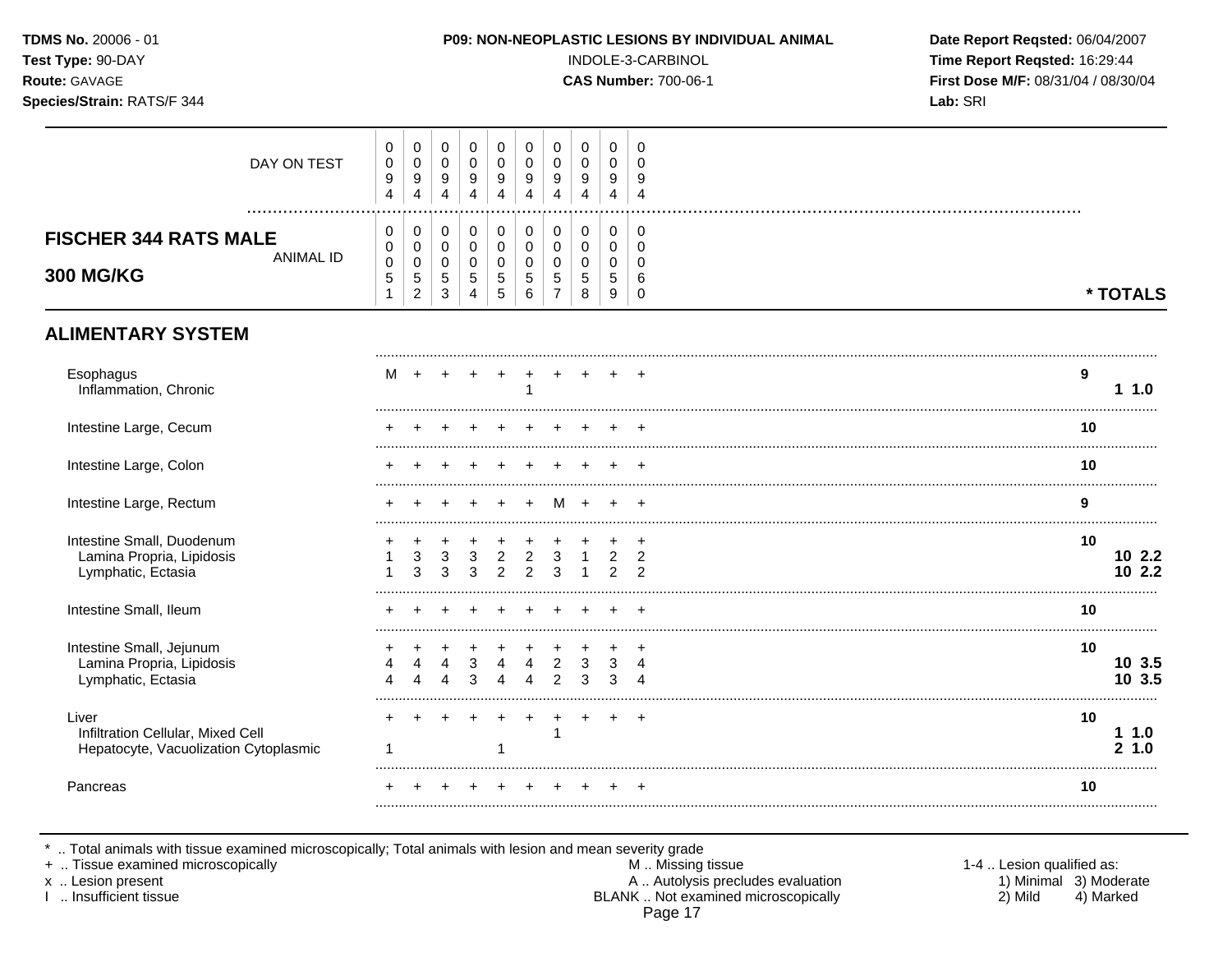| <b>TDMS No. 20006 - 01</b><br>Test Type: 90-DAY<br><b>Route: GAVAGE</b><br>Species/Strain: RATS/F 344 |             |                  |                  |             |                    |        |        |                         |        | <b>P09: NON-NEOPLASTIC LESIONS BY INDIVIDUAL ANIMAL</b><br>INDOLE-3-CARBINOL<br><b>CAS Number: 700-06-1</b> |
|-------------------------------------------------------------------------------------------------------|-------------|------------------|------------------|-------------|--------------------|--------|--------|-------------------------|--------|-------------------------------------------------------------------------------------------------------------|
|                                                                                                       | DAY ON TEST | 0<br>0<br>$\sim$ | 0<br>U<br>$\sim$ | 0<br>$\sim$ | $\Omega$<br>$\sim$ | $\sim$ | $\sim$ | $\Omega$<br>0<br>$\sim$ | $\sim$ | - 0                                                                                                         |

Date Report Reqsted: 06/04/2007 Time Report Reqsted: 16:29:44 First Dose M/F: 08/31/04 / 08/30/04 Lab: SRI

| DAY ON TEST<br>.                                                     | 0<br>$\pmb{0}$<br>$\boldsymbol{9}$<br>4    | $\mathbf 0$<br>$\pmb{0}$<br>9<br>$\overline{4}$                      | 0<br>$\mathbf 0$<br>9<br>4                        | 0<br>$\mathsf 0$<br>9<br>4                                                   | 0<br>$\mathbf 0$<br>9<br>4                       | 0<br>$\mathbf 0$<br>9<br>4   | 0<br>0<br>9<br>4                        | 0<br>0<br>9<br>4                      | 0<br>$\mathbf 0$<br>9<br>4                             | 0<br>$\Omega$<br>9<br>4                                 |             |                |
|----------------------------------------------------------------------|--------------------------------------------|----------------------------------------------------------------------|---------------------------------------------------|------------------------------------------------------------------------------|--------------------------------------------------|------------------------------|-----------------------------------------|---------------------------------------|--------------------------------------------------------|---------------------------------------------------------|-------------|----------------|
| <b>FISCHER 344 RATS MALE</b><br><b>ANIMAL ID</b><br><b>300 MG/KG</b> | 0<br>0<br>$\mathbf 0$<br>5<br>$\mathbf{1}$ | $\pmb{0}$<br>$\pmb{0}$<br>$\pmb{0}$<br>$\,$ 5 $\,$<br>$\overline{c}$ | $\pmb{0}$<br>0<br>$\mathbf 0$<br>$\,$ 5 $\,$<br>3 | $\pmb{0}$<br>$\mathbf 0$<br>$\mathbf 0$<br>$5\phantom{.0}$<br>$\overline{4}$ | $\pmb{0}$<br>0<br>$\mathbf 0$<br>$\sqrt{5}$<br>5 | 0<br>0<br>$\Omega$<br>5<br>6 | $\pmb{0}$<br>$\pmb{0}$<br>$\Omega$<br>5 | $\,0\,$<br>0<br>0<br>$\,$ 5 $\,$<br>8 | $\pmb{0}$<br>0<br>$\mathbf 0$<br>5<br>$\boldsymbol{9}$ | $\mathbf 0$<br>$\mathbf 0$<br>$\Omega$<br>6<br>$\Omega$ | * TOTALS    |                |
| <b>Salivary Glands</b>                                               | $+$                                        |                                                                      | ÷                                                 | ÷                                                                            |                                                  | ÷                            | ÷.                                      | ÷                                     | $\ddot{}$                                              | $+$                                                     | 10          |                |
| Stomach, Forestomach                                                 |                                            |                                                                      |                                                   |                                                                              |                                                  |                              |                                         |                                       |                                                        | $\div$                                                  | 10          |                |
| Stomach, Glandular                                                   |                                            |                                                                      |                                                   |                                                                              |                                                  |                              |                                         |                                       |                                                        | $\div$                                                  | 10          |                |
| <b>CARDIOVASCULAR SYSTEM</b>                                         |                                            |                                                                      |                                                   |                                                                              |                                                  |                              |                                         |                                       |                                                        |                                                         |             |                |
| Heart<br>Cardiomyopathy<br>Infiltration Cellular, Mixed Cell         |                                            | 1                                                                    | $\overline{1}$                                    |                                                                              | $\overline{1}$                                   |                              | $\mathbf{1}$                            | 1                                     |                                                        | $\overline{1}$                                          | 10          | 3 1.0<br>3 1.0 |
| <b>ENDOCRINE SYSTEM</b>                                              |                                            |                                                                      |                                                   |                                                                              |                                                  |                              |                                         |                                       |                                                        |                                                         |             |                |
| <b>Adrenal Cortex</b><br><b>Accessory Adrenal Cortical Nodule</b>    |                                            |                                                                      |                                                   |                                                                              |                                                  |                              |                                         |                                       |                                                        | $\ddot{}$                                               | 10<br>1<br> | 1.0            |
| Adrenal Medulla                                                      |                                            |                                                                      |                                                   |                                                                              |                                                  |                              |                                         |                                       |                                                        |                                                         | 10          |                |
| Islets, Pancreatic                                                   |                                            |                                                                      |                                                   |                                                                              |                                                  |                              |                                         |                                       |                                                        | $\ddot{}$                                               | 10          |                |
| Parathyroid Gland                                                    |                                            |                                                                      |                                                   |                                                                              |                                                  |                              |                                         |                                       |                                                        | $\ddot{}$                                               | 10          |                |
| <b>Pituitary Gland</b>                                               |                                            |                                                                      |                                                   |                                                                              |                                                  |                              |                                         |                                       | $\pm$                                                  | $\overline{+}$                                          | .<br>10     |                |
| <b>Thyroid Gland</b>                                                 |                                            |                                                                      |                                                   |                                                                              |                                                  |                              |                                         |                                       |                                                        | $+$                                                     | 10          |                |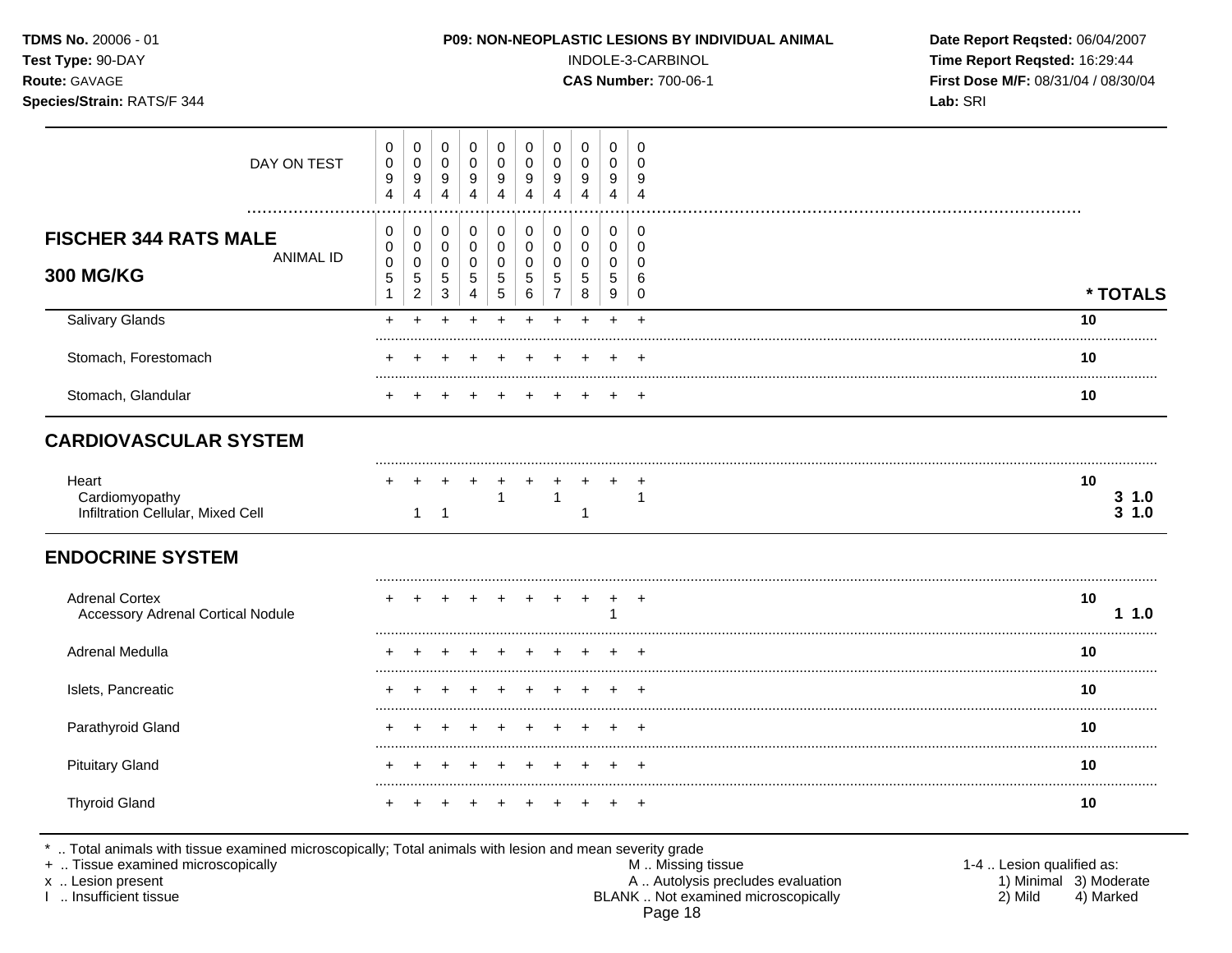| Test Type: 90-DAY<br>Route: GAVAGE<br>Species/Strain: RATS/F 344 |                                    |                  |                                 |                                              |                                 |                                        |                       |                       |                                 | P09: NON-NEOPLASTIC LESIONS BY INDIVIDUAL ANIMAL<br>INDOLE-3-CARBINOL<br><b>CAS Number: 700-06-1</b> | Date Report Reqsted: 06/04/2007<br>Time Report Reqsted: 16:29:44<br>First Dose M/F: 08/31/04 / 08/30/04<br>Lab: SRI |
|------------------------------------------------------------------|------------------------------------|------------------|---------------------------------|----------------------------------------------|---------------------------------|----------------------------------------|-----------------------|-----------------------|---------------------------------|------------------------------------------------------------------------------------------------------|---------------------------------------------------------------------------------------------------------------------|
| DAY ON TEST                                                      | 0<br>$\mathbf 0$<br>9<br>4         | 0<br>0<br>9<br>4 | 0<br>0<br>9<br>4                | 0<br>$\pmb{0}$<br>9<br>$\overline{4}$        | 0<br>0<br>9<br>$\overline{4}$   | 0<br>0<br>9<br>4                       | 0<br>0<br>9<br>4      | 0<br>0<br>9<br>4      | 0<br>0<br>9<br>$\overline{4}$   | 0<br>$\Omega$<br>9<br>$\overline{4}$                                                                 |                                                                                                                     |
| <b>FISCHER 344 RATS MALE</b><br><b>ANIMAL ID</b>                 | 0<br>$\mathbf 0$<br>$\pmb{0}$<br>5 | 0<br>0<br>0<br>5 | 0<br>$\mathbf 0$<br>0<br>5<br>3 | 0<br>$\mathsf 0$<br>0<br>5<br>$\overline{4}$ | 0<br>$\mathbf 0$<br>0<br>5<br>5 | 0<br>$\pmb{0}$<br>0<br>$\sqrt{5}$<br>6 | 0<br>0<br>0<br>5<br>7 | 0<br>0<br>0<br>5<br>8 | 0<br>$\mathbf 0$<br>0<br>5<br>9 | 0<br>$\Omega$<br>0<br>6<br>$\mathbf 0$                                                               | * TOTALS                                                                                                            |
| <b>300 MG/KG</b>                                                 | 1                                  | $\overline{2}$   |                                 |                                              |                                 |                                        |                       |                       |                                 |                                                                                                      |                                                                                                                     |
| <b>GENERAL BODY SYSTEM</b><br><b>NONE</b>                        |                                    |                  |                                 |                                              |                                 |                                        |                       |                       |                                 |                                                                                                      |                                                                                                                     |
| <b>GENITAL SYSTEM</b>                                            |                                    |                  |                                 |                                              |                                 |                                        |                       |                       |                                 |                                                                                                      | 10                                                                                                                  |
| Epididymis<br><b>Preputial Gland</b>                             |                                    |                  |                                 |                                              |                                 |                                        |                       |                       |                                 |                                                                                                      | 10                                                                                                                  |
| Prostate                                                         |                                    |                  |                                 |                                              |                                 |                                        |                       |                       |                                 |                                                                                                      | 10                                                                                                                  |
| <b>Seminal Vesicle</b>                                           |                                    |                  |                                 | $\div$                                       | $\pm$                           | $\pm$                                  | $\pm$                 | $\pm$                 |                                 | $^+$                                                                                                 | 10                                                                                                                  |

| <b>Bone Marrow</b>                                |   |                   |   |   | $\leftarrow$ | $+$ $+$ $+$ |                 | 10        |
|---------------------------------------------------|---|-------------------|---|---|--------------|-------------|-----------------|-----------|
| Lymph Node, Mandibular                            | м | <b>M</b>          | M | M |              |             | M M M + M +     |           |
| Lymph Node, Mesenteric<br>Hemorrhage<br>Lipidosis | 4 | 2 2 4 3 3 3 3 3 3 |   |   |              |             | + + + + + + + + | 10<br>3.0 |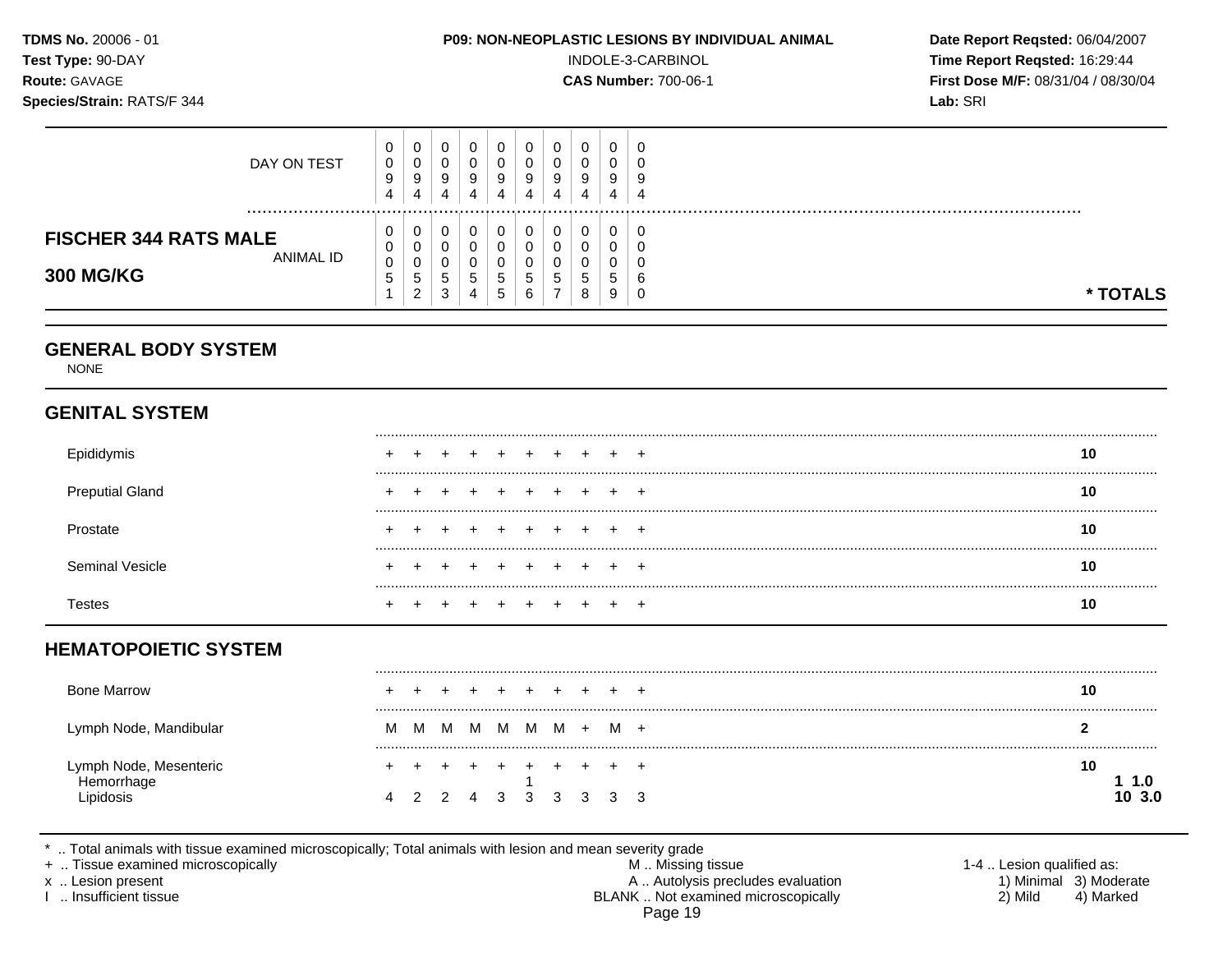| $I$ est Type. $30$ -DAT<br>Route: GAVAGE<br>Species/Strain: RATS/F 344                                                                                                                  |                       |                               |                               |                               |                               |                               |                                         |                       |                       | <b>INDOLE-3-ORRDINOL</b><br><b>CAS Number: 700-06-1</b>                                       | The Report Redsted. 10.29.44<br>First Dose M/F: 08/31/04 / 08/30/04<br>Lab: SRI |
|-----------------------------------------------------------------------------------------------------------------------------------------------------------------------------------------|-----------------------|-------------------------------|-------------------------------|-------------------------------|-------------------------------|-------------------------------|-----------------------------------------|-----------------------|-----------------------|-----------------------------------------------------------------------------------------------|---------------------------------------------------------------------------------|
| DAY ON TEST                                                                                                                                                                             | 0<br>0<br>9<br>4      | 0<br>0<br>9<br>$\overline{4}$ | 0<br>0<br>9<br>$\overline{4}$ | 0<br>0<br>9<br>$\overline{4}$ | 0<br>0<br>9<br>$\overline{4}$ | 0<br>0<br>9<br>$\overline{4}$ | $\mathbf 0$<br>0<br>9<br>$\overline{4}$ | 0<br>0<br>9<br>4      | 0<br>0<br>9<br>4      | 0<br>$\Omega$<br>9<br>$\overline{4}$                                                          |                                                                                 |
| <b>FISCHER 344 RATS MALE</b><br><b>ANIMAL ID</b><br><b>300 MG/KG</b>                                                                                                                    | 0<br>0<br>0<br>5<br>1 | 0<br>0<br>0<br>5<br>2         | 0<br>0<br>0<br>5<br>3         | 0<br>0<br>0<br>5<br>4         | 0<br>0<br>0<br>5<br>5         | 0<br>0<br>0<br>5<br>6         | 0<br>0<br>0<br>5<br>$\overline{7}$      | 0<br>0<br>0<br>5<br>8 | 0<br>0<br>0<br>5<br>9 | 0<br>0<br>0<br>6<br>0                                                                         | * TOTALS                                                                        |
| Lymphatic, Ectasia                                                                                                                                                                      | 4                     | 2                             | 2                             | 4                             | 3                             | 3                             | 3                                       | 3                     | 3                     | 3                                                                                             | 10 3.0                                                                          |
| Spleen<br>Pigmentation                                                                                                                                                                  |                       |                               |                               |                               |                               |                               |                                         |                       |                       |                                                                                               | 10<br>11.0                                                                      |
| Thymus                                                                                                                                                                                  |                       | $^{+}$                        | $\ddot{}$                     |                               | M + +                         |                               | $+$                                     | $+$                   |                       |                                                                                               | 9                                                                               |
| <b>INTEGUMENTARY SYSTEM</b>                                                                                                                                                             |                       |                               |                               |                               |                               |                               |                                         |                       |                       |                                                                                               |                                                                                 |
| <b>Mammary Gland</b>                                                                                                                                                                    |                       |                               |                               |                               |                               |                               |                                         |                       |                       |                                                                                               | 8                                                                               |
| Skin                                                                                                                                                                                    |                       |                               |                               |                               |                               |                               |                                         |                       |                       |                                                                                               | 10                                                                              |
| <b>MUSCULOSKELETAL SYSTEM</b>                                                                                                                                                           |                       |                               |                               |                               |                               |                               |                                         |                       |                       |                                                                                               |                                                                                 |
| <b>Bone</b>                                                                                                                                                                             |                       |                               |                               |                               |                               |                               |                                         |                       |                       | $+$                                                                                           | 10                                                                              |
| <b>NERVOUS SYSTEM</b>                                                                                                                                                                   |                       |                               |                               |                               |                               |                               |                                         |                       |                       |                                                                                               |                                                                                 |
| Brain                                                                                                                                                                                   |                       |                               |                               |                               |                               |                               | $+$                                     | $+$                   |                       | $^{+}$                                                                                        | 10                                                                              |
| <b>RESPIRATORY SYSTEM</b>                                                                                                                                                               |                       |                               |                               |                               |                               |                               |                                         |                       |                       |                                                                                               |                                                                                 |
| Lung<br>Hemorrhage                                                                                                                                                                      |                       |                               |                               |                               |                               | $\ddot{}$                     | $\ddot{}$<br>$\overline{2}$             | $\ddot{}$             |                       |                                                                                               | 10<br>12.0                                                                      |
| Total animals with tissue examined microscopically; Total animals with lesion and mean severity grade<br>+  Tissue examined microscopically<br>x  Lesion present<br>Insufficient tissue |                       |                               |                               |                               |                               |                               |                                         |                       |                       | M  Missing tissue<br>A  Autolysis precludes evaluation<br>BLANK  Not examined microscopically | 1-4  Lesion qualified as:<br>1) Minimal 3) Moderate<br>2) Mild<br>4) Marked     |

Page 20

**TDMS No.** 20006 - 01 **P09: NON-NEOPLASTIC LESIONS BY INDIVIDUAL ANIMAL** Date Report Reqsted: 06/04/2007<br>Time Report Reqsted: 16:29:44 **PD9: NON-NEOPLASTIC LESIONS BY INDIVIDUAL ANIMAL Time Report Reqsted:** 16:29:44 **Test Type:** 90-DAY INDOLE-3-CARBINOL **Time Report Reqsted:** 16:29:44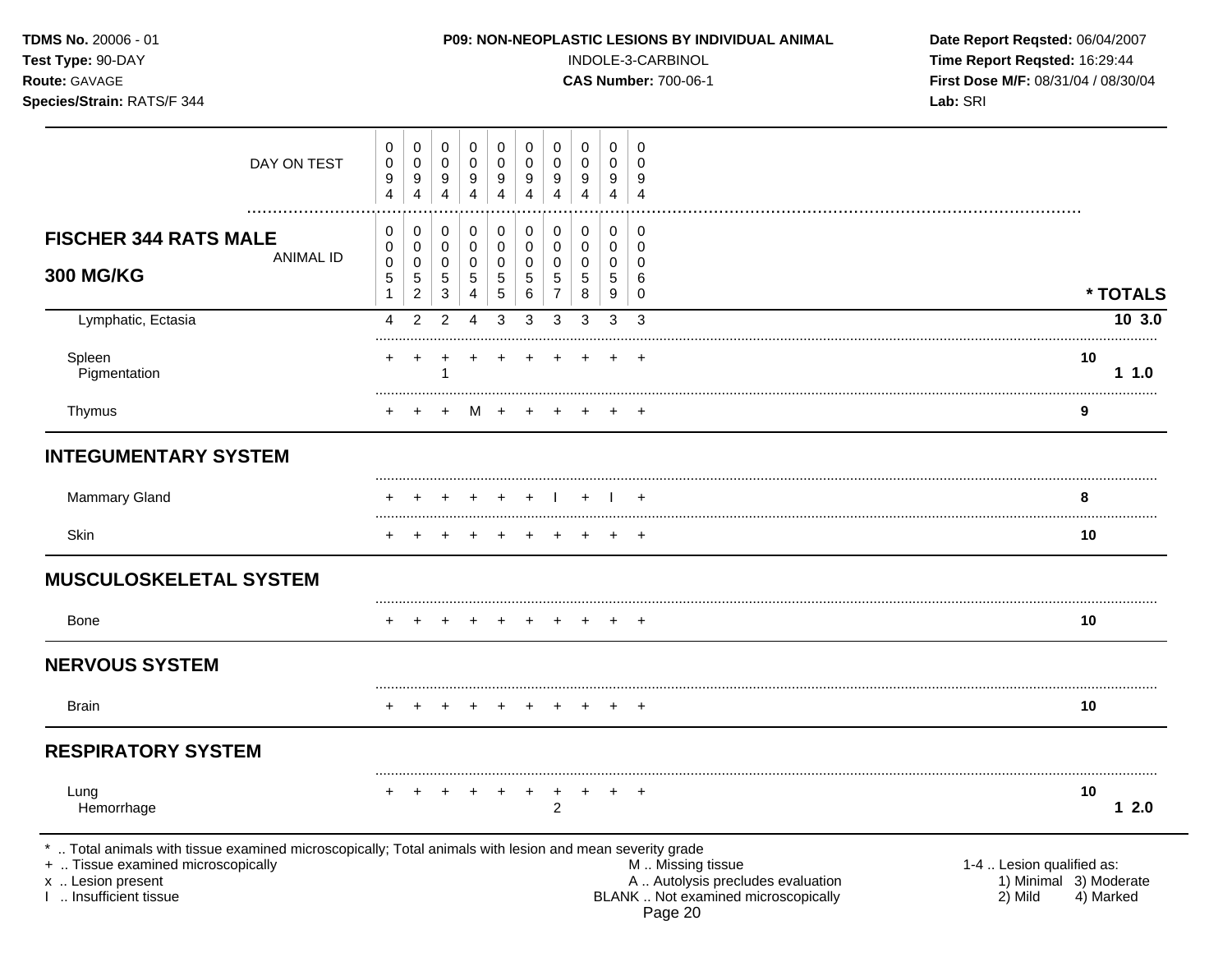| TDMS No. 20006 - 01<br>Test Type: 90-DAY<br>Route: GAVAGE            |                                 |                                                                                 |                                 | P09: NON-NEOPLASTIC LESIONS BY INDIVIDUAL ANIMAL |                                  |                                              | INDOLE-3-CARBINOL<br><b>CAS Number: 700-06-1</b> | Date Report Reqsted: 06/04/2007<br>Time Report Reqsted: 16:29:44<br>First Dose M/F: 08/31/04 / 08/30/04 |                                           |              |
|----------------------------------------------------------------------|---------------------------------|---------------------------------------------------------------------------------|---------------------------------|--------------------------------------------------|----------------------------------|----------------------------------------------|--------------------------------------------------|---------------------------------------------------------------------------------------------------------|-------------------------------------------|--------------|
| Species/Strain: RATS/F 344                                           |                                 |                                                                                 |                                 |                                                  |                                  |                                              |                                                  | Lab: SRI                                                                                                |                                           |              |
| DAY ON TEST                                                          | 0<br>0<br>$\boldsymbol{9}$<br>4 | 0<br>0<br>$\pmb{0}$<br>0<br>$\boldsymbol{9}$<br>9<br>$\overline{4}$<br>4        | 0<br>$\mathbf 0$<br>9<br>4      | 0<br>$\mathbf 0$<br>9<br>$\overline{4}$          | 0<br>0<br>9<br>$\overline{4}$    | 0<br>0<br>$\boldsymbol{9}$<br>$\overline{4}$ | 0<br>$\mathbf 0$<br>9<br>4                       | 0<br>0<br>9<br>4                                                                                        | 0<br>0<br>9<br>$\overline{4}$             |              |
| <b>FISCHER 344 RATS MALE</b><br><b>ANIMAL ID</b><br><b>300 MG/KG</b> | 0<br>0<br>0<br>5                | 0<br>0<br>$\mathbf 0$<br>0<br>0<br>0<br>$\,$ 5 $\,$<br>5<br>$\overline{c}$<br>3 | 0<br>$\mathbf 0$<br>0<br>5<br>4 | 0<br>$\pmb{0}$<br>0<br>$\sqrt{5}$<br>5           | 0<br>$\mathsf{O}$<br>0<br>5<br>6 | 0<br>$\mathbf 0$<br>0<br>5<br>$\overline{7}$ | 0<br>$\mathbf 0$<br>0<br>5<br>8                  | 0<br>$\mathbf{0}$<br>0<br>5<br>9                                                                        | 0<br>$\mathbf 0$<br>0<br>6<br>$\mathbf 0$ | * TOTALS     |
| Nose                                                                 |                                 |                                                                                 |                                 |                                                  |                                  |                                              |                                                  |                                                                                                         |                                           | 10           |
| Trachea                                                              |                                 |                                                                                 |                                 |                                                  |                                  |                                              |                                                  |                                                                                                         | $\ddot{}$                                 | 10           |
| <b>SPECIAL SENSES SYSTEM</b>                                         |                                 |                                                                                 |                                 |                                                  |                                  |                                              |                                                  |                                                                                                         |                                           |              |
| Eye                                                                  |                                 |                                                                                 |                                 |                                                  |                                  |                                              |                                                  |                                                                                                         |                                           | 10           |
| Harderian Gland<br>Inflammation, Chronic                             | +                               | $\ddot{}$                                                                       |                                 |                                                  | $\div$                           |                                              |                                                  |                                                                                                         |                                           | 10<br>11.0   |
| <b>URINARY SYSTEM</b>                                                |                                 |                                                                                 |                                 |                                                  |                                  |                                              |                                                  |                                                                                                         |                                           |              |
| Kidney<br>Nephropathy                                                |                                 |                                                                                 |                                 |                                                  |                                  |                                              | 1                                                |                                                                                                         | $\div$                                    | 10<br>2, 1.0 |
| <b>Urinary Bladder</b>                                               | +                               |                                                                                 |                                 |                                                  | $+$                              | $+$                                          | + + +                                            |                                                                                                         |                                           | 10           |

## \*\*\* END OF MALE DATA \*\*\*

\* .. Total animals with tissue examined microscopically; Total animals with lesion and mean severity grade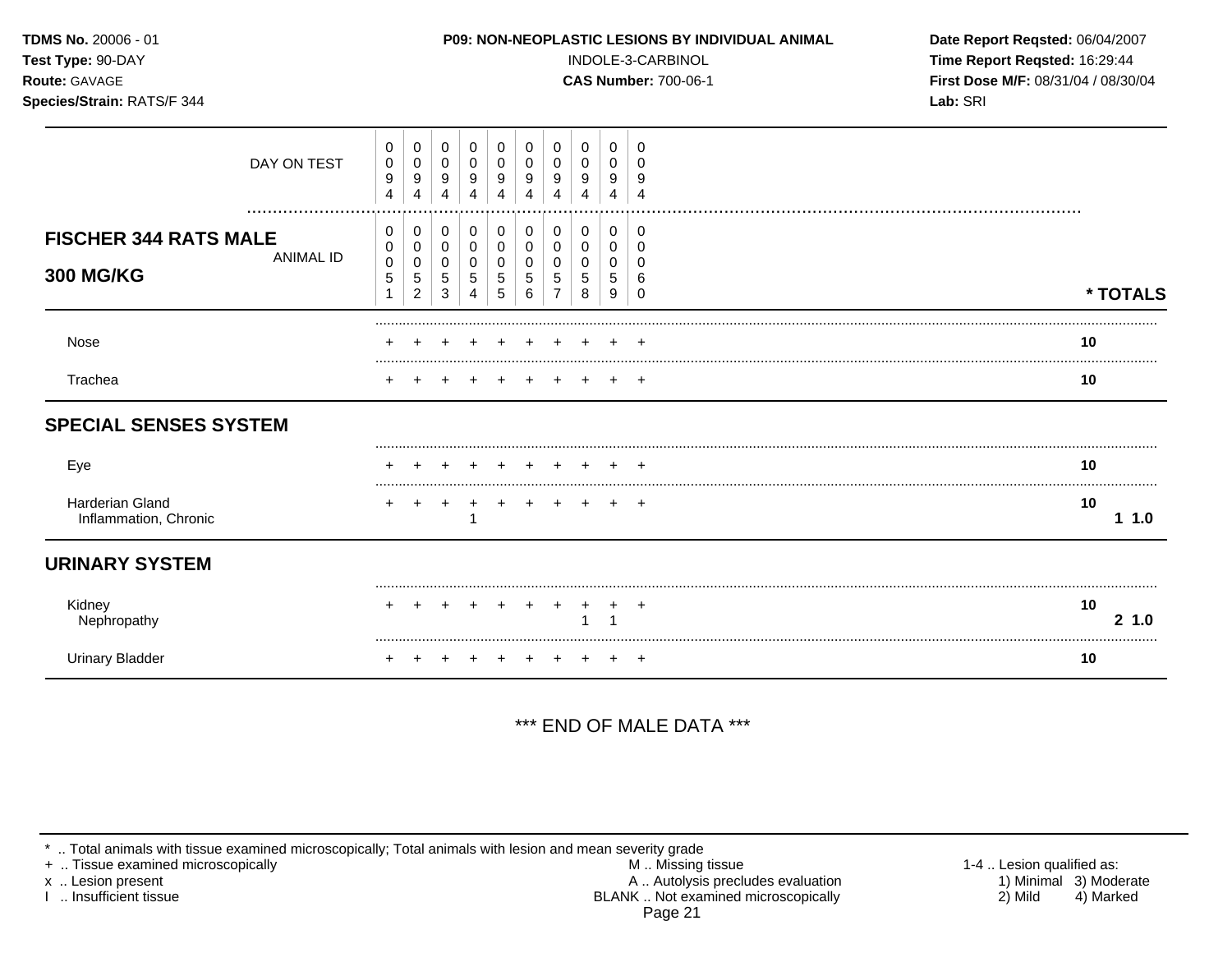| TDMS No. 20006 - 01<br>Test Type: 90-DAY<br>Route: GAVAGE<br>Species/Strain: RATS/F 344 |                                            |                                                      |                                                   |                                         |                                 |                                                 |                                                            |                               | P09: NON-NEOPLASTIC LESIONS BY INDIVIDUAL ANIMAL<br>INDOLE-3-CARBINOL<br><b>CAS Number: 700-06-1</b> | Date Report Reqsted: 06/04/2007<br>Time Report Reqsted: 16:29:44<br>First Dose M/F: 08/31/04 / 08/30/04<br>Lab: SRI |  |              |
|-----------------------------------------------------------------------------------------|--------------------------------------------|------------------------------------------------------|---------------------------------------------------|-----------------------------------------|---------------------------------|-------------------------------------------------|------------------------------------------------------------|-------------------------------|------------------------------------------------------------------------------------------------------|---------------------------------------------------------------------------------------------------------------------|--|--------------|
| DAY ON TEST                                                                             | 0<br>0<br>9<br>$\overline{4}$              | 0<br>$\pmb{0}$<br>$\boldsymbol{9}$<br>$\overline{4}$ | $\mathbf 0$<br>$\mathbf 0$<br>9<br>$\overline{4}$ | $\mathbf 0$<br>0<br>9<br>$\overline{4}$ | 0<br>0<br>9<br>$\overline{4}$   | 0<br>$\mathbf 0$<br>$9\,$<br>$\overline{4}$     | 0<br>$\pmb{0}$<br>9<br>4                                   | 0<br>0<br>9<br>$\overline{4}$ | $\mathbf 0$<br>0<br>9<br>$\overline{4}$                                                              | 0<br>$\Omega$<br>9<br>$\overline{4}$                                                                                |  |              |
| <b>FISCHER 344 RATS FEMALE</b><br><b>ANIMAL ID</b><br>0 MG/KG                           | 0<br>0<br>$\mathbf 0$<br>6<br>$\mathbf{1}$ | 0<br>0<br>$\mathbf 0$<br>6<br>$\overline{2}$         | $\Omega$<br>$\mathbf 0$<br>$\mathbf 0$<br>6<br>3  | 0<br>$\mathbf 0$<br>$\Omega$<br>6<br>4  | 0<br>0<br>$\mathbf 0$<br>6<br>5 | 0<br>$\mathbf 0$<br>$\mathbf 0$<br>$\,6\,$<br>6 | 0<br>$\mathbf 0$<br>$\mathbf 0$<br>$\,6$<br>$\overline{7}$ | 0<br>0<br>0<br>6<br>8         | 0<br>$\mathbf 0$<br>$\mathbf 0$<br>6<br>9                                                            | 0<br>$\mathbf 0$<br>$\Omega$<br>7<br>$\mathbf 0$                                                                    |  | * TOTALS     |
| <b>ALIMENTARY SYSTEM</b>                                                                |                                            |                                                      |                                                   |                                         |                                 |                                                 |                                                            |                               |                                                                                                      |                                                                                                                     |  |              |
| Esophagus                                                                               |                                            |                                                      |                                                   |                                         |                                 |                                                 |                                                            |                               |                                                                                                      | м                                                                                                                   |  | 9            |
| Intestine Large, Cecum                                                                  |                                            |                                                      |                                                   |                                         |                                 |                                                 |                                                            |                               |                                                                                                      |                                                                                                                     |  | 10           |
| Intestine Large, Colon                                                                  |                                            |                                                      |                                                   |                                         |                                 |                                                 |                                                            |                               |                                                                                                      |                                                                                                                     |  | 10           |
| Intestine Large, Rectum                                                                 |                                            |                                                      |                                                   |                                         |                                 |                                                 |                                                            |                               |                                                                                                      |                                                                                                                     |  | 10           |
| Intestine Small, Duodenum                                                               |                                            |                                                      |                                                   |                                         |                                 |                                                 |                                                            |                               |                                                                                                      |                                                                                                                     |  | 10           |
| Intestine Small, Ileum                                                                  |                                            |                                                      |                                                   |                                         |                                 |                                                 |                                                            |                               |                                                                                                      |                                                                                                                     |  | 10           |
| Intestine Small, Jejunum                                                                |                                            |                                                      |                                                   |                                         |                                 |                                                 |                                                            |                               |                                                                                                      |                                                                                                                     |  | 10           |
| Liver<br><b>Eosinophilic Focus</b><br>Infiltration Cellular, Mixed Cell                 | 1                                          |                                                      | 2                                                 |                                         |                                 |                                                 | $\overline{+}$                                             | $+$<br>X                      | $+$                                                                                                  | $\pm$                                                                                                               |  | 10<br>2, 1.5 |
| Pancreas                                                                                |                                            |                                                      |                                                   |                                         |                                 |                                                 |                                                            |                               |                                                                                                      |                                                                                                                     |  | 10           |
| Salivary Glands                                                                         |                                            |                                                      |                                                   |                                         |                                 |                                                 |                                                            |                               |                                                                                                      |                                                                                                                     |  | 10           |
| Stomach, Forestomach                                                                    |                                            |                                                      |                                                   |                                         |                                 |                                                 |                                                            |                               |                                                                                                      |                                                                                                                     |  | 10           |
|                                                                                         |                                            |                                                      |                                                   |                                         |                                 |                                                 |                                                            |                               |                                                                                                      |                                                                                                                     |  |              |

\* .. Total animals with tissue examined microscopically; Total animals with lesion and mean severity grade<br>+ .. Tissue examined microscopically

x .. Lesion present<br>I .. Insufficient tissue

A .. Autolysis precludes evaluation<br>BLANK .. Not examined microscopically Page 22

1-4 .. Lesion qualified as: 1) Minimal 3) Moderate  $2)$  Mild 4) Marked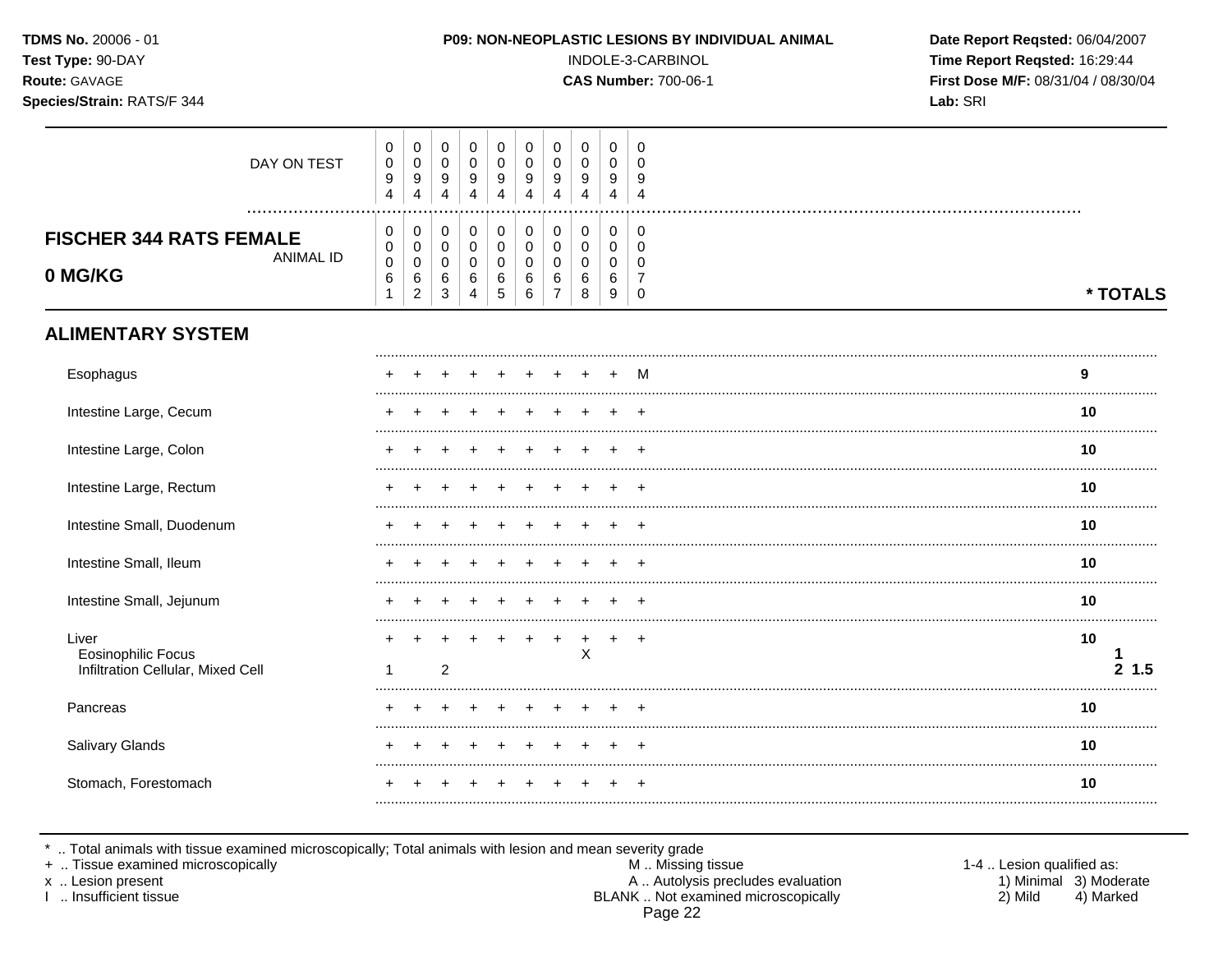| TDMS No. 20006 - 01<br>Test Type: 90-DAY<br>Route: GAVAGE<br>Species/Strain: RATS/F 344 | P09: NON-NEOPLASTIC LESIONS BY INDIVIDUAL ANIMAL<br>INDOLE-3-CARBINOL<br><b>CAS Number: 700-06-1</b>                                                                                                                                                                                                                                                                     | Date Report Reqsted: 06/04/2007<br>Time Report Reqsted: 16:29:44<br>First Dose M/F: 08/31/04 / 08/30/04<br>Lab: SRI |
|-----------------------------------------------------------------------------------------|--------------------------------------------------------------------------------------------------------------------------------------------------------------------------------------------------------------------------------------------------------------------------------------------------------------------------------------------------------------------------|---------------------------------------------------------------------------------------------------------------------|
| DAY ON TEST                                                                             | 0<br>0<br>0<br>0<br>0<br>0<br>$\Omega$<br>$\Omega$<br>0<br>$\Omega$<br>$\mathbf 0$<br>$\mathbf 0$<br>$\boldsymbol{0}$<br>0<br>0<br>0<br>$\mathbf 0$<br>0<br>0<br>$\Omega$<br>9<br>9<br>9<br>9<br>9<br>9<br>9<br>9<br>9<br>9<br>$\overline{4}$<br>$\overline{4}$<br>$\overline{4}$<br>$\overline{4}$<br>$\overline{4}$<br>4<br>$\overline{4}$<br>4<br>4<br>$\overline{4}$ |                                                                                                                     |
| <b>FISCHER 344 RATS FEMALE</b><br><b>ANIMAL ID</b><br>0 MG/KG                           | 0<br>0<br>0<br>0<br>$\mathbf 0$<br>0<br>0<br>0<br>0<br>0<br>$\pmb{0}$<br>$\mathbf 0$<br>$\mathbf 0$<br>$\mathbf 0$<br>0<br>0<br>$\mathbf 0$<br>0<br>0<br>0<br>$\pmb{0}$<br>0<br>0<br>0<br>0<br>0<br>0<br>0<br>$\Omega$<br>0<br>6<br>6<br>6<br>6<br>6<br>6<br>6<br>6<br>7<br>6<br>5<br>$\overline{7}$<br>$\overline{c}$<br>3<br>6<br>1<br>8<br>9<br>4<br>0                | * TOTALS                                                                                                            |
| Stomach, Glandular                                                                      | $+$<br>$\ddot{}$<br>+<br>$\ddot{}$<br>$+$<br>$\overline{+}$                                                                                                                                                                                                                                                                                                              | 10                                                                                                                  |
| <b>CARDIOVASCULAR SYSTEM</b>                                                            |                                                                                                                                                                                                                                                                                                                                                                          |                                                                                                                     |
| Heart<br>Cardiomyopathy                                                                 | $+$ $+$<br>$+$ $+$ $+$ $+$<br>1                                                                                                                                                                                                                                                                                                                                          | 10<br>21.0                                                                                                          |
| <b>ENDOCRINE SYSTEM</b>                                                                 |                                                                                                                                                                                                                                                                                                                                                                          |                                                                                                                     |
| <b>Adrenal Cortex</b><br><b>Accessory Adrenal Cortical Nodule</b>                       |                                                                                                                                                                                                                                                                                                                                                                          | 10<br>2, 1.0                                                                                                        |
| Adrenal Medulla                                                                         |                                                                                                                                                                                                                                                                                                                                                                          | 10                                                                                                                  |
| Islets, Pancreatic                                                                      |                                                                                                                                                                                                                                                                                                                                                                          | 10                                                                                                                  |
| Parathyroid Gland                                                                       |                                                                                                                                                                                                                                                                                                                                                                          | 10                                                                                                                  |
| <b>Pituitary Gland</b>                                                                  |                                                                                                                                                                                                                                                                                                                                                                          | 10                                                                                                                  |
| <b>Thyroid Gland</b>                                                                    |                                                                                                                                                                                                                                                                                                                                                                          | 10                                                                                                                  |

## **GENERAL BODY SYSTEM**

NONE

\* .. Total animals with tissue examined microscopically; Total animals with lesion and mean severity grade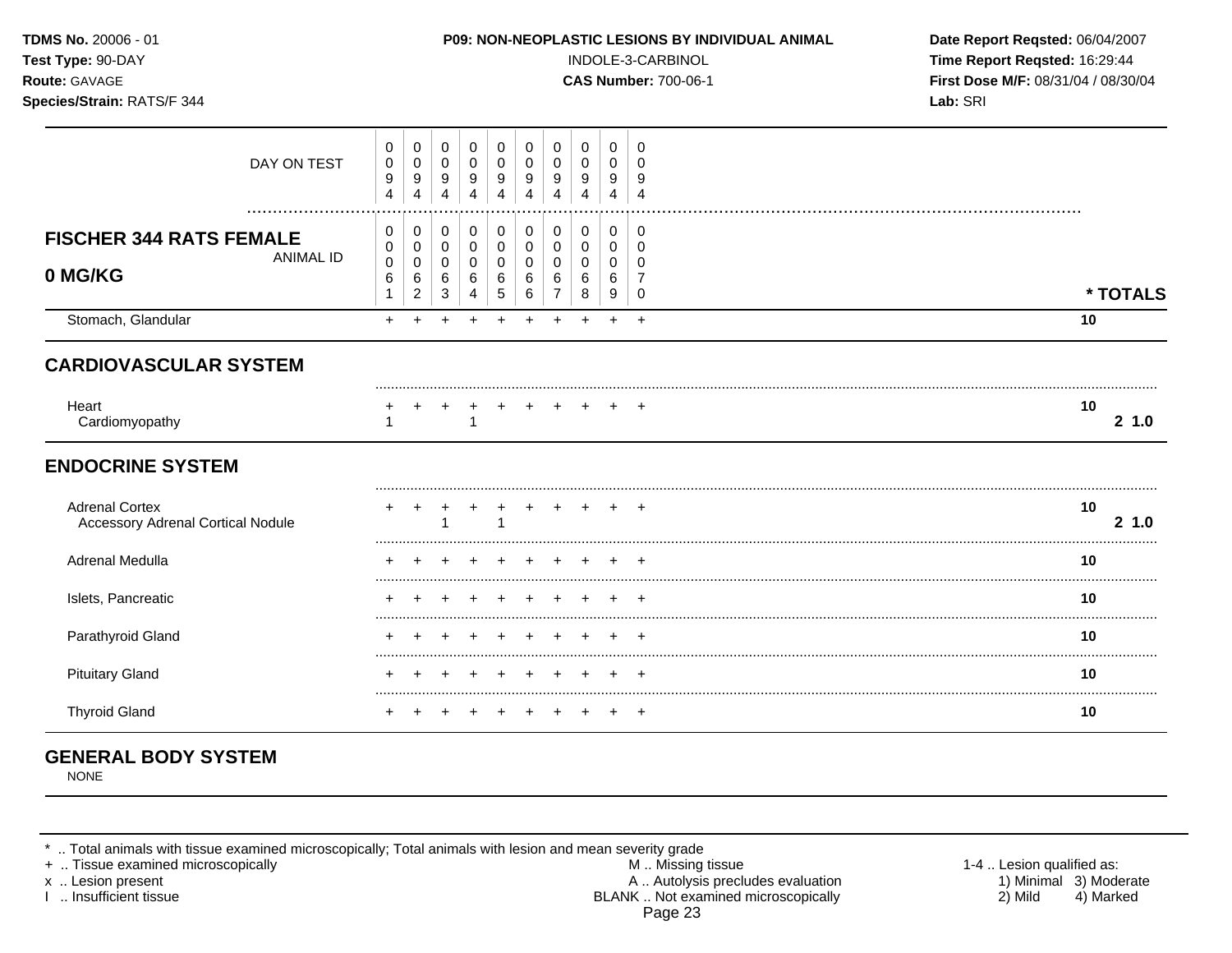|                                                        |                                                                |                                                     |                                                                  |                                                                  |                                                           |                                                                  | INDOLE-3-CARBINOL                                 | Time Report Reqsted: 16:29:44<br>First Dose M/F: 08/31/04 / 08/30/04<br>Lab: SRI |                                                     |                                    |
|--------------------------------------------------------|----------------------------------------------------------------|-----------------------------------------------------|------------------------------------------------------------------|------------------------------------------------------------------|-----------------------------------------------------------|------------------------------------------------------------------|---------------------------------------------------|----------------------------------------------------------------------------------|-----------------------------------------------------|------------------------------------|
| 0<br>$\pmb{0}$<br>$\boldsymbol{9}$<br>4                | $\mathbf 0$<br>$\pmb{0}$<br>$\boldsymbol{9}$<br>$\overline{4}$ | 0<br>$\mathbf 0$<br>9<br>4                          | $\mathbf 0$<br>$\mathbf 0$<br>$\boldsymbol{9}$<br>$\overline{4}$ | $\mathbf 0$<br>$\mathbf 0$<br>$\boldsymbol{9}$<br>$\overline{4}$ | 0<br>$\mathbf 0$<br>$\boldsymbol{9}$<br>$\overline{4}$    | $\mathbf 0$<br>$\mathbf 0$<br>$\boldsymbol{9}$<br>$\overline{4}$ | $\mathbf 0$<br>$\mathbf 0$<br>9<br>$\overline{4}$ | $\mathbf 0$<br>0<br>9<br>$\overline{4}$                                          | $\mathbf 0$<br>$\mathbf 0$<br>9<br>$\overline{4}$   |                                    |
| 0<br>$\pmb{0}$<br>$\pmb{0}$<br>$\,6\,$<br>$\mathbf{1}$ | 0<br>$\mathbf 0$<br>$\pmb{0}$<br>6<br>$\overline{2}$           | $\mathbf 0$<br>$\overline{0}$<br>$\Omega$<br>6<br>3 | $\mathbf 0$<br>$\mathbf 0$<br>$\Omega$<br>6<br>$\overline{4}$    | $\mathbf 0$<br>$\pmb{0}$<br>$\mathbf 0$<br>$\,6\,$<br>5          | $\mathbf 0$<br>$\mathbf 0$<br>$\mathbf 0$<br>$\,6\,$<br>6 | $\mathbf 0$<br>$\mathbf 0$<br>$\Omega$<br>6<br>$\overline{7}$    | $\mathbf 0$<br>$\mathbf 0$<br>0<br>6<br>8         | $\mathbf 0$<br>0<br>0<br>6<br>9                                                  | $\mathbf 0$<br>$\mathbf 0$<br>0<br>7<br>$\mathbf 0$ | * TOTALS                           |
|                                                        |                                                                |                                                     |                                                                  |                                                                  |                                                           |                                                                  |                                                   |                                                                                  |                                                     |                                    |
|                                                        |                                                                |                                                     |                                                                  |                                                                  |                                                           |                                                                  |                                                   |                                                                                  |                                                     | 10<br>.                            |
|                                                        |                                                                |                                                     |                                                                  |                                                                  |                                                           |                                                                  |                                                   |                                                                                  |                                                     | 10                                 |
|                                                        |                                                                |                                                     |                                                                  |                                                                  |                                                           |                                                                  |                                                   |                                                                                  |                                                     | 10                                 |
|                                                        |                                                                |                                                     |                                                                  |                                                                  |                                                           |                                                                  |                                                   |                                                                                  |                                                     |                                    |
|                                                        |                                                                |                                                     |                                                                  |                                                                  |                                                           |                                                                  |                                                   |                                                                                  |                                                     | 10                                 |
| М                                                      | M                                                              |                                                     |                                                                  |                                                                  |                                                           |                                                                  | M                                                 |                                                                                  |                                                     | $\bf{0}$                           |
|                                                        |                                                                |                                                     |                                                                  |                                                                  |                                                           |                                                                  |                                                   |                                                                                  |                                                     | 10                                 |
|                                                        | $\pm$                                                          | +<br>2                                              | $\ddot{}$                                                        | $\pm$                                                            |                                                           |                                                                  | $+$                                               | $\ddot{}$<br>$\overline{2}$                                                      | $^{+}$                                              | 10<br>22.0                         |
|                                                        |                                                                |                                                     |                                                                  |                                                                  |                                                           |                                                                  |                                                   |                                                                                  | $\overline{+}$                                      | 10                                 |
|                                                        |                                                                |                                                     |                                                                  |                                                                  |                                                           |                                                                  |                                                   |                                                                                  |                                                     |                                    |
|                                                        |                                                                |                                                     |                                                                  |                                                                  |                                                           |                                                                  |                                                   |                                                                                  | $\overline{ }$                                      | 10                                 |
|                                                        |                                                                |                                                     |                                                                  | M                                                                |                                                           | M M M                                                            | <b>M</b>                                          |                                                                                  |                                                     | <b>CAS Number: 700-06-1</b><br>M M |

\* .. Total animals with tissue examined microscopically; Total animals with lesion and mean severity grade<br>
+ .. Tissue examined microscopically<br>
x .. Lesion present A .. Autolysis precludes evaluation<br>
1 .. Insufficient t Page 24

1-4 .. Lesion qualified as:<br>1) Minimal 3) Moderate<br>2) Mild 4) Marked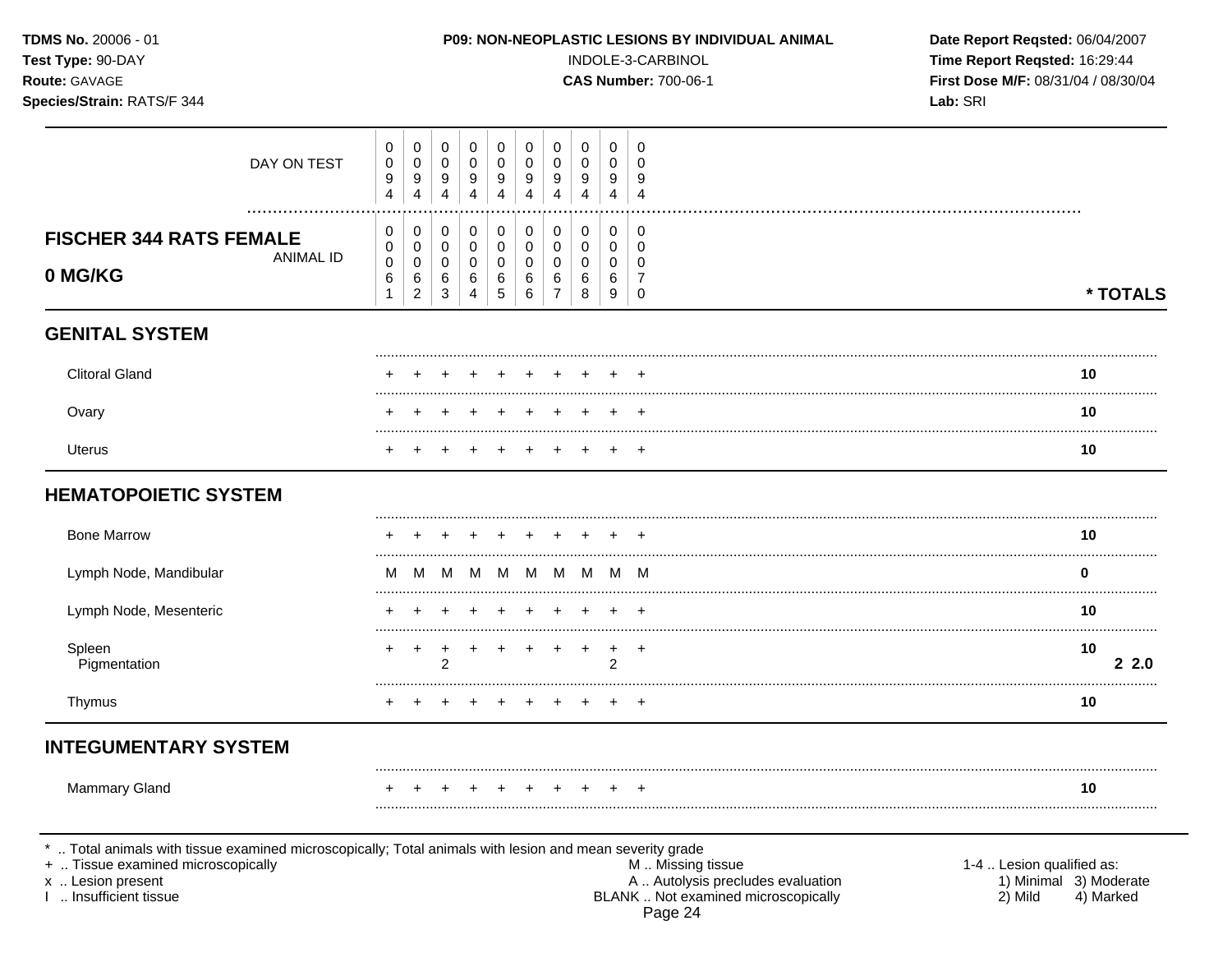|                       |                                    |                               |                               |                               |                               | INDOLE-3-CARBINOL<br><b>CAS Number: 700-06-1</b> | Time Report Reqsted: 16:29:44<br>First Dose M/F: 08/31/04 / 08/30/04<br>Lab: SRI |                       |                                      |            |
|-----------------------|------------------------------------|-------------------------------|-------------------------------|-------------------------------|-------------------------------|--------------------------------------------------|----------------------------------------------------------------------------------|-----------------------|--------------------------------------|------------|
| 0<br>0<br>9<br>4      | 0<br>0<br>9<br>4                   | 0<br>0<br>9<br>$\overline{4}$ | 0<br>0<br>9<br>$\overline{4}$ | 0<br>0<br>9<br>$\overline{4}$ | 0<br>0<br>9<br>$\overline{4}$ | 0<br>0<br>9<br>4                                 | 0<br>0<br>9<br>4                                                                 | 0<br>0<br>9<br>4      | 0<br>$\Omega$<br>9<br>$\overline{4}$ |            |
| 0<br>0<br>0<br>6<br>1 | 0<br>0<br>0<br>6<br>$\overline{c}$ | 0<br>0<br>0<br>6<br>3         | 0<br>0<br>0<br>6<br>4         | 0<br>0<br>0<br>6<br>5         | 0<br>0<br>0<br>6<br>6         | 0<br>$\mathbf 0$<br>0<br>6<br>$\overline{7}$     | 0<br>0<br>0<br>6<br>8                                                            | 0<br>0<br>0<br>6<br>9 | 0<br>$\mathbf 0$<br>0<br>7<br>0      | * TOTALS   |
| $+$                   | $\ddot{}$                          | +                             |                               |                               | $\ddot{}$                     | $\ddot{}$                                        | $\ddot{}$                                                                        | $\ddot{}$             | $\ddot{}$                            | 10         |
|                       |                                    |                               |                               |                               |                               |                                                  |                                                                                  |                       |                                      |            |
|                       |                                    |                               |                               |                               |                               |                                                  |                                                                                  |                       |                                      | 10         |
|                       |                                    |                               |                               |                               |                               |                                                  |                                                                                  |                       |                                      |            |
|                       |                                    |                               |                               |                               |                               |                                                  |                                                                                  |                       |                                      | 10         |
|                       |                                    |                               |                               |                               |                               |                                                  |                                                                                  |                       |                                      |            |
| $\overline{2}$        |                                    |                               |                               |                               |                               |                                                  |                                                                                  |                       |                                      | 10<br>12.0 |
|                       |                                    |                               |                               |                               |                               |                                                  |                                                                                  |                       | $^{+}$                               | 10<br>11.0 |
| $\pm$                 | $+$                                |                               |                               |                               |                               |                                                  |                                                                                  |                       |                                      | 10         |
|                       |                                    |                               |                               |                               |                               |                                                  |                                                                                  |                       |                                      |            |
|                       |                                    |                               |                               |                               |                               |                                                  | M                                                                                |                       |                                      | 9          |
|                       |                                    |                               |                               |                               |                               |                                                  |                                                                                  |                       |                                      | <br>10     |
|                       |                                    |                               |                               |                               | + + +                         |                                                  |                                                                                  |                       | $+$ $+$ $+$                          | $+$ $+$    |

Page 25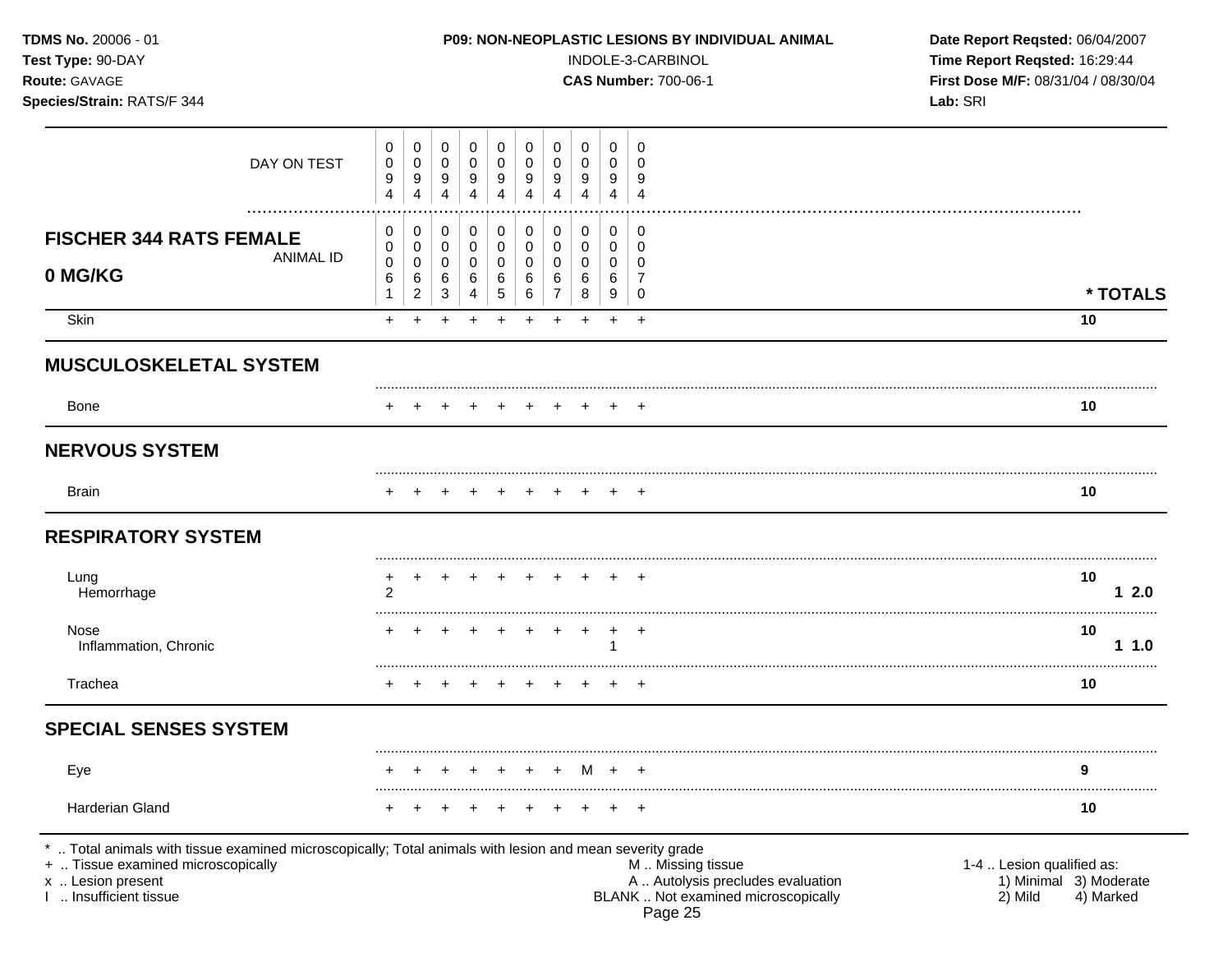| TDMS No. 20006 - 01<br>Test Type: 90-DAY<br>Route: GAVAGE<br>Species/Strain: RATS/F 344 | P09: NON-NEOPLASTIC LESIONS BY INDIVIDUAL ANIMAL<br>INDOLE-3-CARBINOL<br><b>CAS Number: 700-06-1</b>                                                    | Date Report Reqsted: 06/04/2007<br>Time Report Reqsted: 16:29:44<br>First Dose M/F: 08/31/04 / 08/30/04<br>Lab: SRI |
|-----------------------------------------------------------------------------------------|---------------------------------------------------------------------------------------------------------------------------------------------------------|---------------------------------------------------------------------------------------------------------------------|
| DAY ON TEST                                                                             | 0<br>0<br>0<br>0<br>0<br>0<br>0<br>0<br>0<br>0<br>0<br>C<br>9<br>9<br>9<br>9<br>9<br>9<br>9<br>9<br>9<br>c<br>4<br>4<br>4<br>4<br>4                     |                                                                                                                     |
| <br><b>FISCHER 344 RATS FEMALE</b><br>ANIMAL ID<br>0 MG/KG                              | 0<br>0<br>0<br>0<br>0<br>0<br>0<br>C<br>0<br>0<br>$\mathbf 0$<br>0<br>0<br>0<br>6<br>6<br>6<br>6<br>6<br>6<br>6<br>6<br>6<br>5<br>3<br>6<br>9<br>8<br>C | * TOTALS                                                                                                            |
| <b>URINARY SYSTEM</b>                                                                   |                                                                                                                                                         |                                                                                                                     |
| Kidney                                                                                  | $\div$                                                                                                                                                  | 10                                                                                                                  |
| <b>Urinary Bladder</b>                                                                  |                                                                                                                                                         | 10                                                                                                                  |

+ .. Tissue examined microscopically M .. Missing tissue 1-4 .. Lesion qualified as: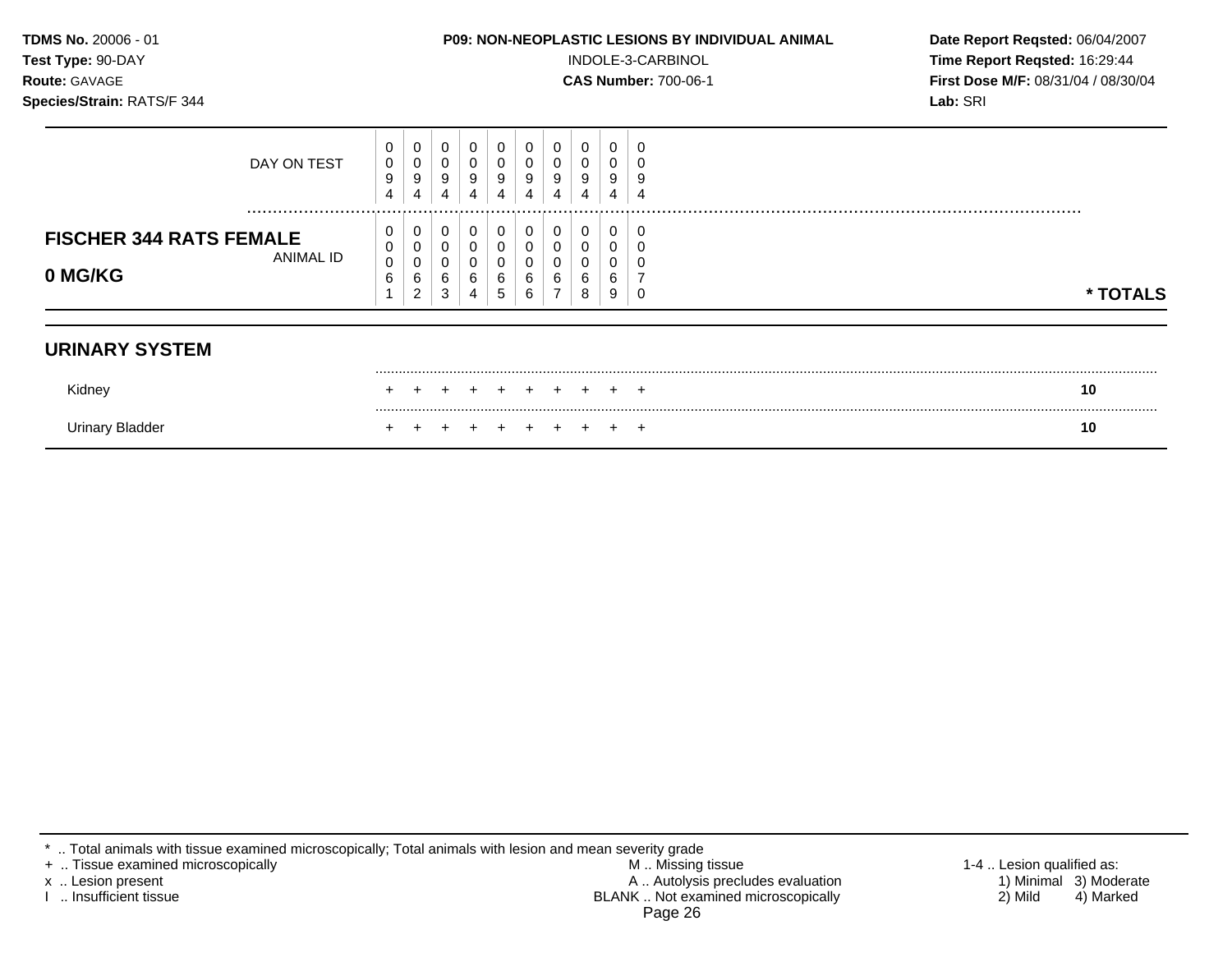| TDMS No. 20006 - 01<br>Test Type: 90-DAY<br>Route: GAVAGE<br>Species/Strain: RATS/F 344 |                                                                   |                                                 |                                              |                                                                     | P09: NON-NEOPLASTIC LESIONS BY INDIVIDUAL ANIMAL                       |                                                        |                                                                     | INDOLE-3-CARBINOL<br><b>CAS Number: 700-06-1</b> | Date Report Reqsted: 06/04/2007<br>Time Report Reqsted: 16:29:44<br>First Dose M/F: 08/31/04 / 08/30/04<br>Lab: SRI |                                      |                      |
|-----------------------------------------------------------------------------------------|-------------------------------------------------------------------|-------------------------------------------------|----------------------------------------------|---------------------------------------------------------------------|------------------------------------------------------------------------|--------------------------------------------------------|---------------------------------------------------------------------|--------------------------------------------------|---------------------------------------------------------------------------------------------------------------------|--------------------------------------|----------------------|
| DAY ON TEST                                                                             | 0<br>$\mathbf 0$<br>9<br>4                                        | 0<br>$\mathbf 0$<br>9<br>4                      | 0<br>0<br>9<br>$\overline{4}$                | 0<br>$\mathbf 0$<br>9<br>$\overline{4}$                             | 0<br>$\mathbf 0$<br>$\boldsymbol{9}$<br>$\overline{4}$                 | 0<br>$\mathbf 0$<br>$\boldsymbol{9}$<br>$\overline{4}$ | 0<br>$\mathbf 0$<br>9<br>4                                          | 0<br>$\mathbf 0$<br>9<br>4                       | 0<br>0<br>9<br>$\overline{\mathbf{4}}$                                                                              | 0<br>$\Omega$<br>9<br>$\overline{a}$ |                      |
| <b>FISCHER 344 RATS FEMALE</b><br><b>ANIMAL ID</b><br>18.75 MG/KG                       | 0<br>$\mathbf 0$<br>$\mathbf 0$<br>$\overline{7}$<br>$\mathbf{1}$ | 0<br>0<br>0<br>$\overline{7}$<br>$\overline{a}$ | 0<br>$\mathbf 0$<br>0<br>$\overline{7}$<br>3 | 0<br>$\mathbf 0$<br>$\mathbf 0$<br>$\overline{7}$<br>$\overline{4}$ | 0<br>$\overline{0}$<br>$\mathbf 0$<br>$\overline{7}$<br>$\overline{5}$ | 0<br>0<br>0<br>$\overline{7}$<br>6                     | 0<br>$\mathbf 0$<br>$\mathbf 0$<br>$\overline{7}$<br>$\overline{7}$ | 0<br>$\mathbf 0$<br>0<br>7<br>8                  | 0<br>$\mathbf 0$<br>0<br>7<br>$\boldsymbol{9}$                                                                      | 0<br>0<br>0<br>8<br>$\boldsymbol{0}$ | * TOTALS             |
| <b>ALIMENTARY SYSTEM</b>                                                                |                                                                   |                                                 |                                              |                                                                     |                                                                        |                                                        |                                                                     |                                                  |                                                                                                                     |                                      |                      |
| Intestine Small, Duodenum                                                               |                                                                   |                                                 |                                              |                                                                     | $^+$                                                                   | $\pm$                                                  |                                                                     |                                                  |                                                                                                                     | $^{+}$                               | 10                   |
| Intestine Small, Jejunum                                                                |                                                                   |                                                 |                                              |                                                                     |                                                                        |                                                        |                                                                     |                                                  |                                                                                                                     | $\overline{ }$                       | 10                   |
| Liver<br>Infiltration Cellular, Mixed Cell                                              |                                                                   |                                                 |                                              |                                                                     | $+$                                                                    | $\ddot{}$                                              | $\ddot{}$<br>1                                                      |                                                  |                                                                                                                     | $+$                                  | .<br>.<br>10<br>11.0 |
| <b>CARDIOVASCULAR SYSTEM</b><br><b>NONE</b>                                             |                                                                   |                                                 |                                              |                                                                     |                                                                        |                                                        |                                                                     |                                                  |                                                                                                                     |                                      |                      |
| <b>ENDOCRINE SYSTEM</b><br><b>NONE</b>                                                  |                                                                   |                                                 |                                              |                                                                     |                                                                        |                                                        |                                                                     |                                                  |                                                                                                                     |                                      |                      |
| <b>GENERAL BODY SYSTEM</b><br><b>NONE</b>                                               |                                                                   |                                                 |                                              |                                                                     |                                                                        |                                                        |                                                                     |                                                  |                                                                                                                     |                                      |                      |
| <b>GENITAL SYSTEM</b>                                                                   |                                                                   |                                                 |                                              |                                                                     |                                                                        |                                                        |                                                                     |                                                  |                                                                                                                     |                                      |                      |
| <b>Clitoral Gland</b>                                                                   |                                                                   |                                                 |                                              |                                                                     |                                                                        |                                                        |                                                                     |                                                  |                                                                                                                     |                                      | 1                    |
| Uterus                                                                                  |                                                                   |                                                 | $\ddot{}$                                    |                                                                     |                                                                        |                                                        |                                                                     |                                                  |                                                                                                                     |                                      | $\mathbf 1$          |

+ .. Tissue examined microscopically M .. Missing tissue 1-4 .. Lesion qualified as: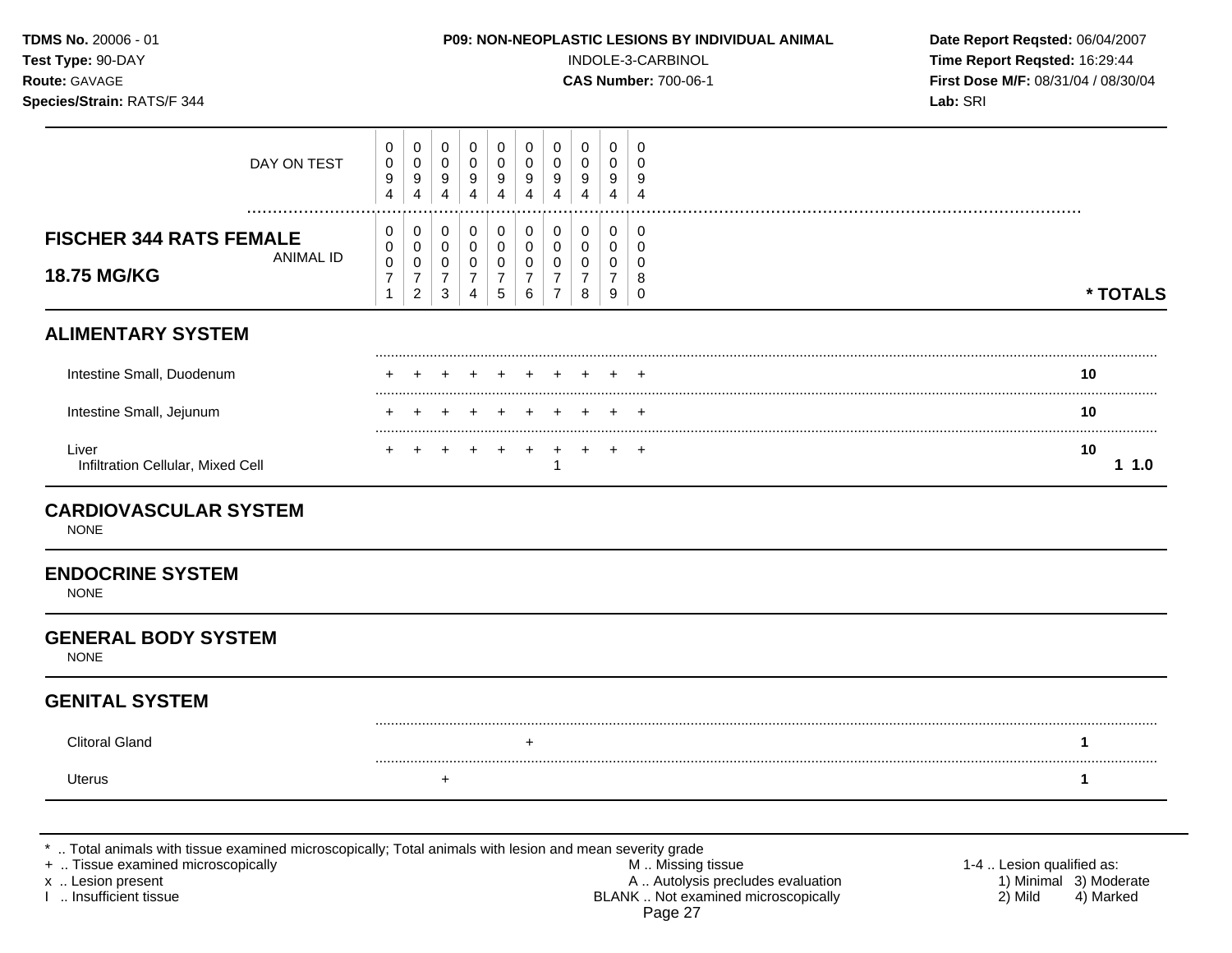| TDMS No. 20006 - 01<br>Test Type: 90-DAY<br>Route: GAVAGE<br>Species/Strain: RATS/F 344 |                                                                   |                                    |                                         |                                                           | P09: NON-NEOPLASTIC LESIONS BY INDIVIDUAL ANIMAL                    |                                                        | INDOLE-3-CARBINOL<br><b>CAS Number: 700-06-1</b> | Date Report Reqsted: 06/04/2007<br>Time Report Reqsted: 16:29:44<br>First Dose M/F: 08/31/04 / 08/30/04<br>Lab: SRI |                                                |                                         |          |
|-----------------------------------------------------------------------------------------|-------------------------------------------------------------------|------------------------------------|-----------------------------------------|-----------------------------------------------------------|---------------------------------------------------------------------|--------------------------------------------------------|--------------------------------------------------|---------------------------------------------------------------------------------------------------------------------|------------------------------------------------|-----------------------------------------|----------|
| DAY ON TEST                                                                             | 0<br>$\boldsymbol{0}$<br>9<br>4                                   | 0<br>0<br>9<br>4                   | 0<br>$\mathbf 0$<br>9<br>$\overline{4}$ | 0<br>$\pmb{0}$<br>9<br>$\overline{4}$                     | $\mathbf 0$<br>$\boldsymbol{0}$<br>9<br>$\overline{4}$              | 0<br>$\mathbf 0$<br>$\boldsymbol{9}$<br>$\overline{4}$ | 0<br>$\mathbf 0$<br>9<br>4                       | 0<br>$\mathbf 0$<br>9<br>4                                                                                          | 0<br>0<br>9<br>4                               | 0<br>$\mathbf 0$<br>9<br>$\overline{4}$ |          |
| <b>FISCHER 344 RATS FEMALE</b><br><b>ANIMAL ID</b><br>18.75 MG/KG                       | 0<br>$\mathbf 0$<br>$\mathbf 0$<br>$\overline{7}$<br>$\mathbf{1}$ | 0<br>0<br>0<br>7<br>$\overline{a}$ | 0<br>0<br>0<br>$\overline{7}$<br>3      | 0<br>$\mathbf 0$<br>0<br>$\overline{7}$<br>$\overline{4}$ | 0<br>$\mathbf 0$<br>$\mathbf 0$<br>$\overline{7}$<br>$\overline{5}$ | 0<br>$\mathbf 0$<br>$\mathbf 0$<br>$\overline{7}$<br>6 | 0<br>$\mathbf 0$<br>0<br>7<br>$\overline{7}$     | 0<br>$\mathbf 0$<br>0<br>7<br>8                                                                                     | 0<br>$\mathbf 0$<br>0<br>7<br>$\boldsymbol{9}$ | 0<br>$\Omega$<br>0<br>8<br>$\pmb{0}$    | * TOTALS |
| <b>HEMATOPOIETIC SYSTEM</b>                                                             |                                                                   |                                    |                                         |                                                           |                                                                     |                                                        |                                                  |                                                                                                                     |                                                |                                         |          |
| Lymph Node, Mesenteric                                                                  |                                                                   |                                    |                                         |                                                           |                                                                     |                                                        |                                                  | + + + + + + + +                                                                                                     |                                                |                                         | 10       |
| <b>INTEGUMENTARY SYSTEM</b><br><b>NONE</b>                                              |                                                                   |                                    |                                         |                                                           |                                                                     |                                                        |                                                  |                                                                                                                     |                                                |                                         |          |
| <b>MUSCULOSKELETAL SYSTEM</b><br><b>NONE</b>                                            |                                                                   |                                    |                                         |                                                           |                                                                     |                                                        |                                                  |                                                                                                                     |                                                |                                         |          |
| <b>NERVOUS SYSTEM</b><br><b>NONE</b>                                                    |                                                                   |                                    |                                         |                                                           |                                                                     |                                                        |                                                  |                                                                                                                     |                                                |                                         |          |
| <b>RESPIRATORY SYSTEM</b><br><b>NONE</b>                                                |                                                                   |                                    |                                         |                                                           |                                                                     |                                                        |                                                  |                                                                                                                     |                                                |                                         |          |
| <b>SPECIAL SENSES SYSTEM</b><br><b>NONE</b>                                             |                                                                   |                                    |                                         |                                                           |                                                                     |                                                        |                                                  |                                                                                                                     |                                                |                                         |          |
| <b>URINARY SYSTEM</b><br><b>NONE</b>                                                    |                                                                   |                                    |                                         |                                                           |                                                                     |                                                        |                                                  |                                                                                                                     |                                                |                                         |          |
|                                                                                         |                                                                   |                                    |                                         |                                                           |                                                                     |                                                        |                                                  |                                                                                                                     |                                                |                                         |          |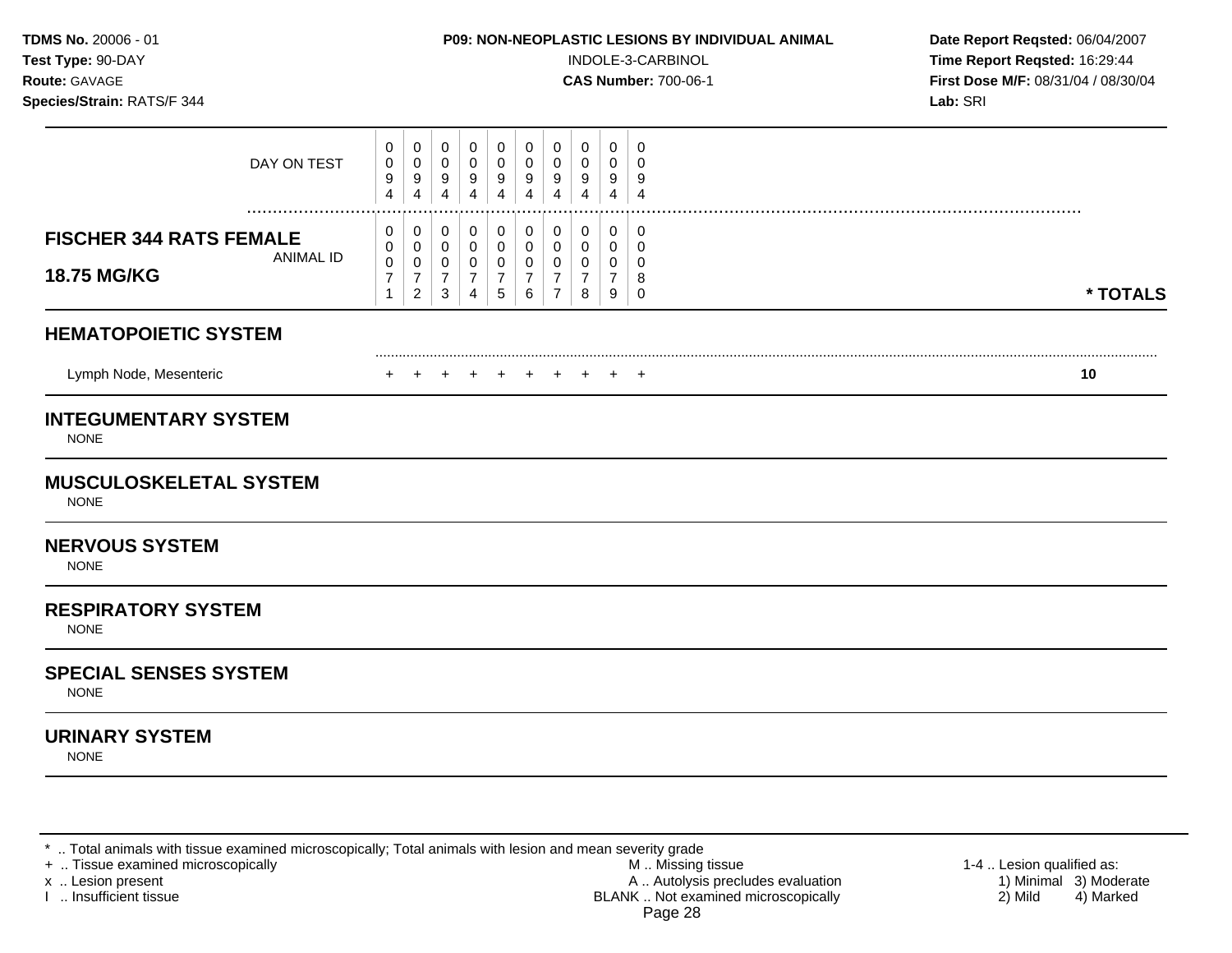| TDMS No. 20006 - 01<br>Test Type: 90-DAY<br>Route: GAVAGE<br>Species/Strain: RATS/F 344 |                                                      |                                              |                                          | P09: NON-NEOPLASTIC LESIONS BY INDIVIDUAL ANIMAL                 |                                                    |                                         | INDOLE-3-CARBINOL<br><b>CAS Number: 700-06-1</b>       | Date Report Reqsted: 06/04/2007<br>Time Report Reqsted: 16:29:44<br>First Dose M/F: 08/31/04 / 08/30/04<br>Lab: SRI |                               |                                                   |  |                      |
|-----------------------------------------------------------------------------------------|------------------------------------------------------|----------------------------------------------|------------------------------------------|------------------------------------------------------------------|----------------------------------------------------|-----------------------------------------|--------------------------------------------------------|---------------------------------------------------------------------------------------------------------------------|-------------------------------|---------------------------------------------------|--|----------------------|
| DAY ON TEST                                                                             | 0<br>$\pmb{0}$<br>9<br>$\overline{4}$                | 0<br>$\pmb{0}$<br>9<br>4                     | 0<br>0<br>9<br>$\overline{4}$            | $\mathbf 0$<br>$\mathbf 0$<br>$\boldsymbol{9}$<br>$\overline{4}$ | 0<br>$\mathbf 0$<br>9<br>$\overline{4}$            | 0<br>$\mathbf 0$<br>9<br>$\overline{4}$ | 0<br>$\mathbf 0$<br>9<br>$\overline{4}$                | $\mathbf 0$<br>$\mathbf 0$<br>9<br>$\overline{4}$                                                                   | 0<br>0<br>9<br>$\overline{4}$ | $\mathbf 0$<br>$\Omega$<br>9<br>$\overline{4}$    |  |                      |
| <b>FISCHER 344 RATS FEMALE</b><br><b>ANIMAL ID</b><br>37.5 MG/KG                        | 0<br>$\mathbf 0$<br>$\mathbf 0$<br>8<br>$\mathbf{1}$ | 0<br>$\mathbf 0$<br>0<br>8<br>$\overline{c}$ | 0<br>$\mathbf 0$<br>0<br>8<br>$\sqrt{3}$ | 0<br>$\mathbf 0$<br>$\mathbf 0$<br>8<br>$\overline{4}$           | 0<br>$\mathbf 0$<br>$\mathbf 0$<br>8<br>$\sqrt{5}$ | 0<br>$\pmb{0}$<br>0<br>8<br>$\,6\,$     | 0<br>$\mathbf 0$<br>$\mathbf 0$<br>8<br>$\overline{7}$ | 0<br>$\mathbf 0$<br>0<br>8<br>8                                                                                     | 0<br>0<br>0<br>8<br>9         | 0<br>$\mathbf 0$<br>$\mathbf 0$<br>9<br>$\pmb{0}$ |  | * TOTALS             |
| <b>ALIMENTARY SYSTEM</b>                                                                |                                                      |                                              |                                          |                                                                  |                                                    |                                         |                                                        |                                                                                                                     |                               |                                                   |  |                      |
| Intestine Small, Duodenum                                                               |                                                      |                                              |                                          |                                                                  |                                                    |                                         |                                                        |                                                                                                                     |                               |                                                   |  | 10                   |
| Intestine Small, Jejunum<br>Lamina Propria, Lipidosis<br>Lymphatic, Ectasia             |                                                      |                                              |                                          |                                                                  |                                                    | $\pm$                                   | $\pm$                                                  | $\div$                                                                                                              | $\pm$                         | $\pm$<br>-1                                       |  | 10<br>11.0<br>1.0    |
| Liver<br>Infiltration Cellular, Mixed Cell                                              |                                                      |                                              |                                          |                                                                  |                                                    | 1                                       |                                                        |                                                                                                                     |                               |                                                   |  | 10<br>21.0           |
| Mesentery<br>Fat, Necrosis                                                              |                                                      |                                              |                                          |                                                                  |                                                    |                                         |                                                        |                                                                                                                     | +<br>3                        |                                                   |  | 1<br>13.0            |
| <b>CARDIOVASCULAR SYSTEM</b><br><b>NONE</b>                                             |                                                      |                                              |                                          |                                                                  |                                                    |                                         |                                                        |                                                                                                                     |                               |                                                   |  |                      |
| <b>ENDOCRINE SYSTEM</b>                                                                 |                                                      |                                              |                                          |                                                                  |                                                    |                                         |                                                        |                                                                                                                     |                               |                                                   |  |                      |
| <b>Pituitary Gland</b><br>Rathke's Cleft, Hemorrhage                                    |                                                      |                                              |                                          | +<br>$\sqrt{2}$                                                  |                                                    |                                         |                                                        |                                                                                                                     |                               |                                                   |  | $\mathbf{1}$<br>12.0 |
| <b>GENERAL BODY SYSTEM</b><br><b>NONE</b>                                               |                                                      |                                              |                                          |                                                                  |                                                    |                                         |                                                        |                                                                                                                     |                               |                                                   |  |                      |

- + .. Tissue examined microscopically M .. Missing tissue 1-4 .. Lesion qualified as: x .. Lesion present 1) Minimal 3) Moderate A .. Autor A .. Autor A .. Autor A .. Autor A .. Autor A .. Autor A .. Autor A .. Autor A .. Autor A .. Autor A .. Autor A .. Autor A .. Autor A .. Autor A .. Autor A .. Autor A . I .. Insufficient tissue BLANK .. Not examined microscopically 2) Mild 4) Marked Page 29
-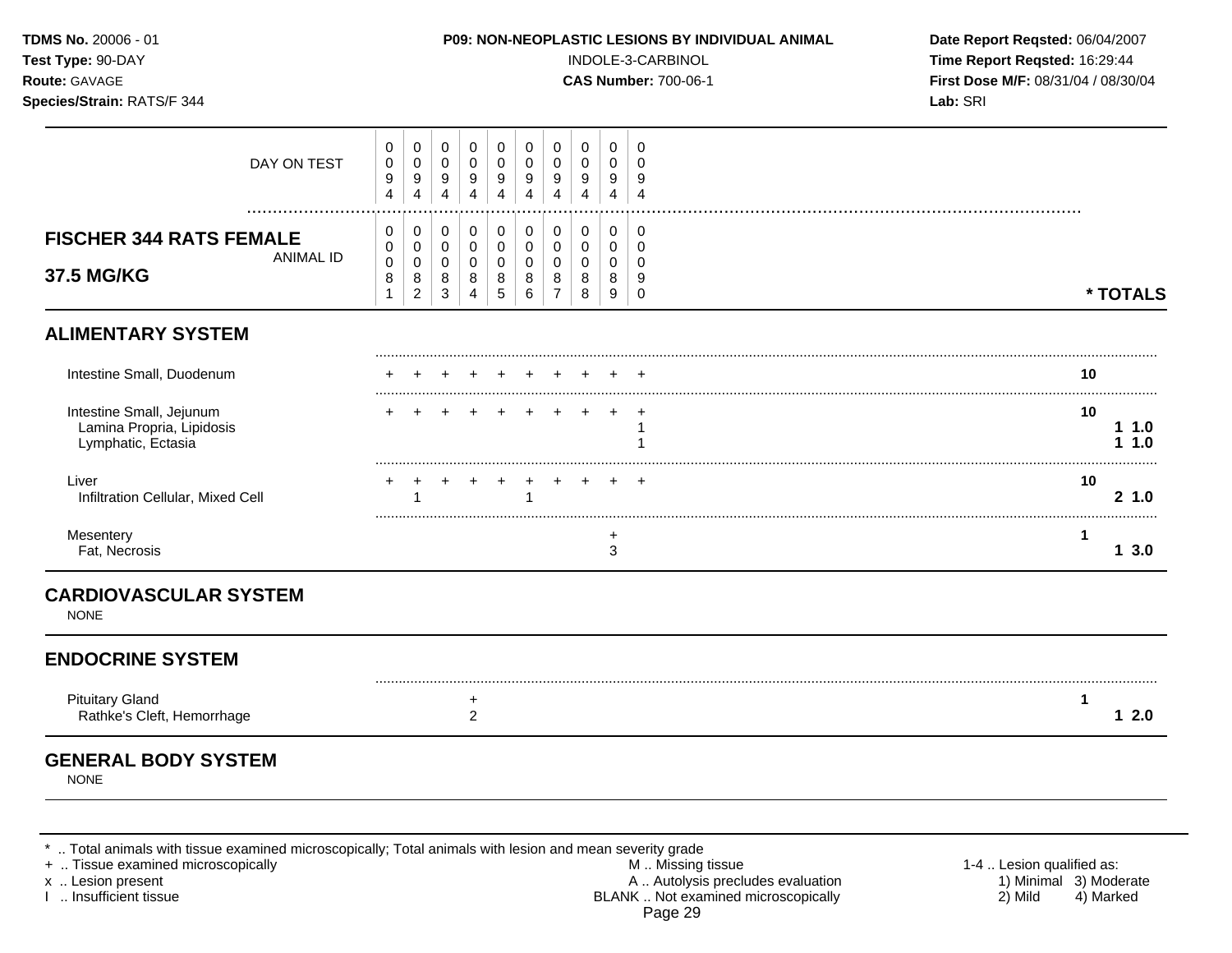| TDMS No. 20006 - 01<br>Test Type: 90-DAY<br>Route: GAVAGE<br>Species/Strain: RATS/F 344 |                                            |                                              |                                         |                                              |                                        | P09: NON-NEOPLASTIC LESIONS BY INDIVIDUAL ANIMAL | INDOLE-3-CARBINOL<br><b>CAS Number: 700-06-1</b> | Date Report Reqsted: 06/04/2007<br>Time Report Reqsted: 16:29:44<br>First Dose M/F: 08/31/04 / 08/30/04<br>Lab: SRI |                          |                                                |                        |
|-----------------------------------------------------------------------------------------|--------------------------------------------|----------------------------------------------|-----------------------------------------|----------------------------------------------|----------------------------------------|--------------------------------------------------|--------------------------------------------------|---------------------------------------------------------------------------------------------------------------------|--------------------------|------------------------------------------------|------------------------|
| DAY ON TEST                                                                             | 0<br>0<br>9<br>$\overline{4}$              | 0<br>0<br>9<br>4                             | $\mathbf 0$<br>0<br>9<br>$\overline{4}$ | 0<br>$\mathbf 0$<br>9<br>$\overline{4}$      | 0<br>0<br>9<br>$\overline{\mathbf{4}}$ | 0<br>0<br>9<br>$\overline{4}$                    | 0<br>0<br>9<br>$\overline{4}$                    | $\mathbf 0$<br>0<br>9<br>$\overline{4}$                                                                             | 0<br>0<br>9<br>4         | $\mathbf 0$<br>$\Omega$<br>9<br>$\overline{4}$ |                        |
| <b>FISCHER 344 RATS FEMALE</b><br><b>ANIMAL ID</b><br>37.5 MG/KG                        | 0<br>0<br>$\mathbf 0$<br>8<br>$\mathbf{1}$ | 0<br>0<br>$\mathbf 0$<br>8<br>$\overline{c}$ | 0<br>0<br>$\mathbf 0$<br>8<br>3         | 0<br>0<br>$\mathbf 0$<br>8<br>$\overline{4}$ | 0<br>0<br>$\mathbf 0$<br>8<br>5        | 0<br>0<br>$\mathbf 0$<br>8<br>6                  | 0<br>0<br>$\mathbf 0$<br>8<br>$\overline{7}$     | 0<br>0<br>0<br>8<br>8                                                                                               | 0<br>0<br>0<br>8<br>9    | 0<br>0<br>0<br>9<br>0                          | * TOTALS               |
| <b>GENITAL SYSTEM</b>                                                                   |                                            |                                              |                                         |                                              |                                        |                                                  |                                                  |                                                                                                                     |                          |                                                |                        |
| Uterus                                                                                  |                                            |                                              | $\ddot{}$                               |                                              | $\ddot{}$                              |                                                  |                                                  |                                                                                                                     |                          |                                                | $\mathbf{2}$           |
| <b>HEMATOPOIETIC SYSTEM</b>                                                             |                                            |                                              |                                         |                                              |                                        |                                                  |                                                  |                                                                                                                     |                          |                                                |                        |
| Lymph Node<br>Mediastinal, Hemorrhage<br>Mediastinal, Hyperplasia, Lymphoid             |                                            |                                              |                                         |                                              |                                        |                                                  |                                                  |                                                                                                                     | +<br>$\overline{c}$<br>4 |                                                | 1<br>12.0<br>4.0<br>1. |
| Lymph Node, Mesenteric                                                                  |                                            |                                              |                                         |                                              |                                        |                                                  |                                                  |                                                                                                                     |                          | $+$ $+$                                        | 10                     |
| <b>INTEGUMENTARY SYSTEM</b><br><b>NONE</b>                                              |                                            |                                              |                                         |                                              |                                        |                                                  |                                                  |                                                                                                                     |                          |                                                |                        |
| <b>MUSCULOSKELETAL SYSTEM</b><br><b>NONE</b>                                            |                                            |                                              |                                         |                                              |                                        |                                                  |                                                  |                                                                                                                     |                          |                                                |                        |
| <b>NERVOUS SYSTEM</b><br><b>NONE</b>                                                    |                                            |                                              |                                         |                                              |                                        |                                                  |                                                  |                                                                                                                     |                          |                                                |                        |
| <b>RESPIRATORY SYSTEM</b>                                                               |                                            |                                              |                                         |                                              |                                        |                                                  |                                                  |                                                                                                                     |                          |                                                |                        |

NONE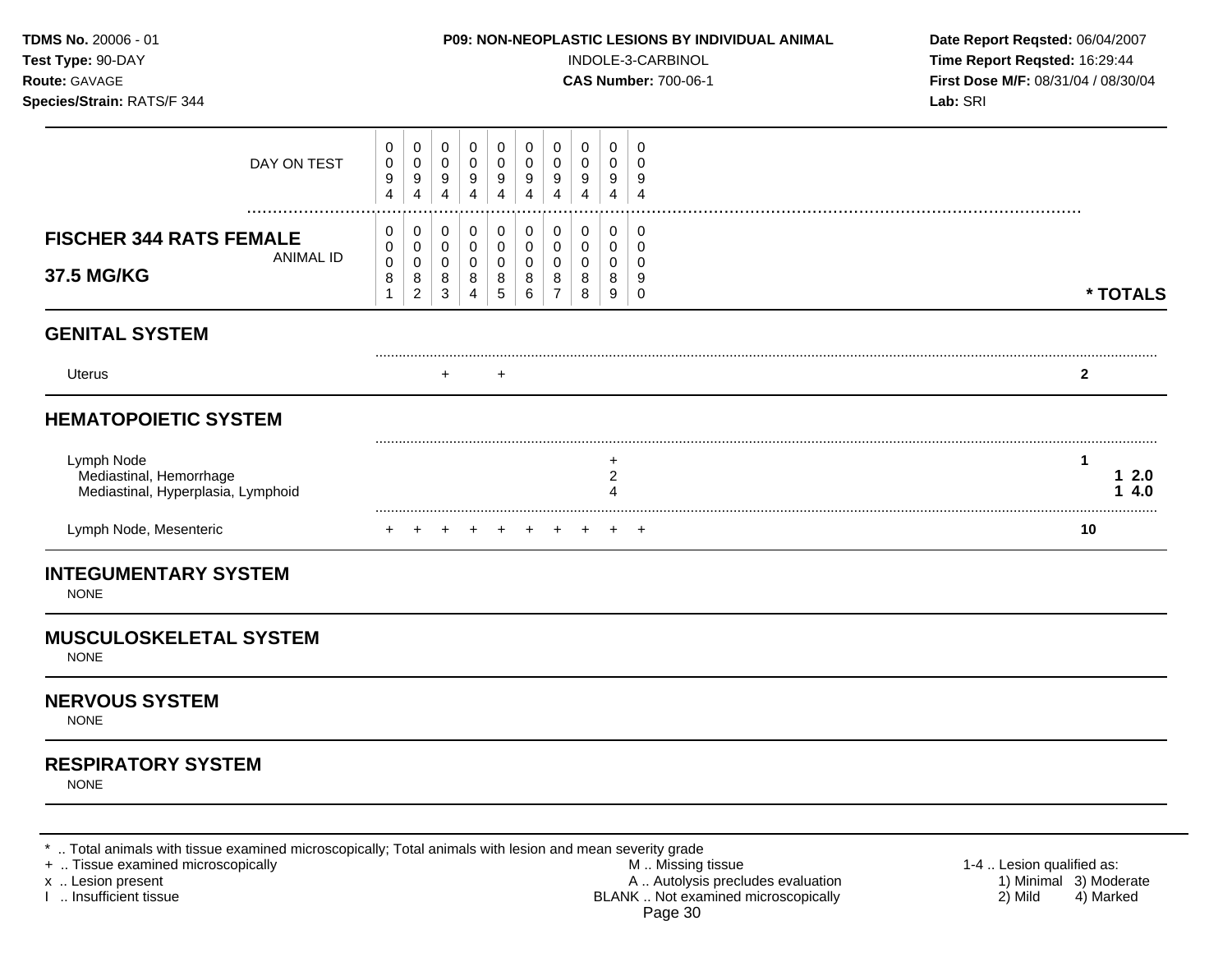| <b>TDMS No.</b> 20006 - 01 |  |
|----------------------------|--|
| Test Type: 90-DAY          |  |
| <b>Route:</b> GAVAGE       |  |

#### **P09: NON-NEOPLASTIC LESIONS BY INDIVIDUAL ANIMAL Date Report Reqsted: 06/04/2007**

**INDOLE-3-CARBINOL Time Report Reqsted:** 16:29:44 **Route:** GAVAGE **CAS Number:** 700-06-1 **First Dose M/F:** 08/31/04 / 08/30/04 **Species/Strain:** RATS/F 344 **Lab:** SRI

| <b>SPECIAL SENSES SYSTEM</b>                |                |                |        |   |        |        |        |        |   |          |
|---------------------------------------------|----------------|----------------|--------|---|--------|--------|--------|--------|---|----------|
|                                             |                | $\overline{2}$ | 3      | 4 | 5      | 6      | 8      | 9      | U | * TOTALS |
| 37.5 MG/KG                                  | 0<br>8         | 0<br>8         | U<br>8 | 8 | U<br>8 | 0<br>8 | 0<br>8 | 0<br>8 |   |          |
| <b>FISCHER 344 RATS FEMALE</b><br>ANIMAL ID | 0              |                | U      |   | C      |        |        | 0      |   |          |
|                                             | 0              | 0              | 0      | υ | 0      | 0      | 0      | 0      |   |          |
|                                             | $\overline{4}$ | 4              | 4      | 4 | 4      | 4      | 4      | 4      | 4 | .        |
|                                             | 9              | 9              | 9      | 9 | 9      | 9      | 9      | 9      |   |          |
| DAY ON TEST                                 | 0              | υ              | U      |   | U      | U      | 0      | 0      |   |          |
|                                             | 0              | 0              | 0      | υ | 0      | 0      | 0      | 0      |   |          |

NONE

#### **URINARY SYSTEM**

NONE

\* .. Total animals with tissue examined microscopically; Total animals with lesion and mean severity grade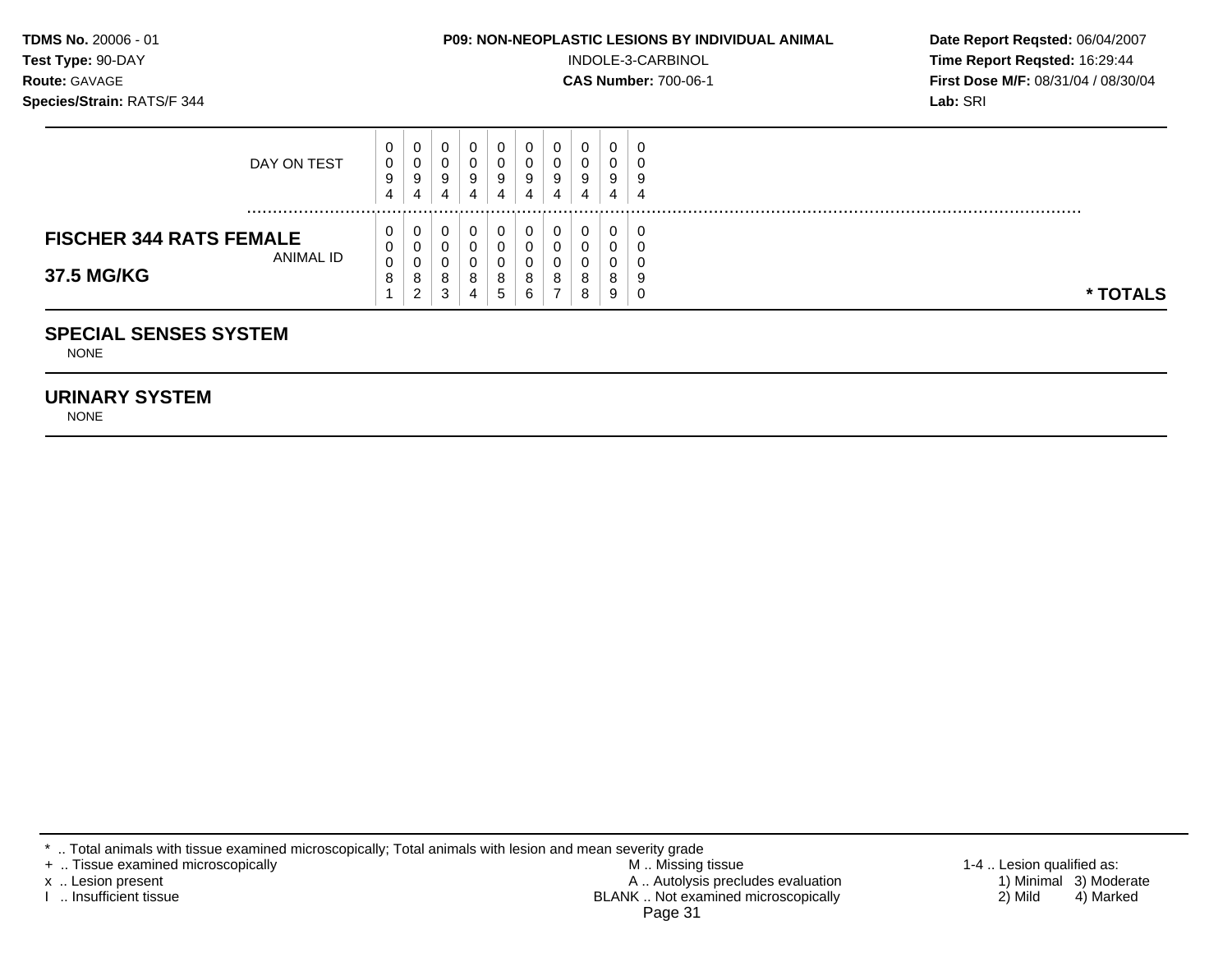| TDMS No. 20006 - 01<br>Test Type: 90-DAY<br>Route: GAVAGE<br>Species/Strain: RATS/F 344                                                                                                 |                               |                                    |                       |                                    |                                         |                               | P09: NON-NEOPLASTIC LESIONS BY INDIVIDUAL ANIMAL<br>INDOLE-3-CARBINOL<br><b>CAS Number: 700-06-1</b> | Date Report Reqsted: 06/04/2007<br>Time Report Reqsted: 16:29:44<br>First Dose M/F: 08/31/04 / 08/30/04<br>Lab: SRI |                       |                                                                                                          |                                                                             |
|-----------------------------------------------------------------------------------------------------------------------------------------------------------------------------------------|-------------------------------|------------------------------------|-----------------------|------------------------------------|-----------------------------------------|-------------------------------|------------------------------------------------------------------------------------------------------|---------------------------------------------------------------------------------------------------------------------|-----------------------|----------------------------------------------------------------------------------------------------------|-----------------------------------------------------------------------------|
| DAY ON TEST                                                                                                                                                                             | 0<br>0<br>9<br>4              | 0<br>0<br>9<br>4                   | 0<br>0<br>9<br>4      | 0<br>0<br>9<br>4                   | 0<br>$\mathbf 0$<br>9<br>$\overline{4}$ | 0<br>$\pmb{0}$<br>9<br>4      | 0<br>0<br>9<br>4                                                                                     | 0<br>0<br>9<br>4                                                                                                    | 0<br>0<br>9<br>4      | 0<br>$\Omega$<br>9<br>$\overline{4}$                                                                     |                                                                             |
| <b>FISCHER 344 RATS FEMALE</b><br><b>ANIMAL ID</b><br><b>75 MG/KG</b>                                                                                                                   | 0<br>0<br>$\pmb{0}$<br>9<br>1 | 0<br>0<br>0<br>9<br>$\overline{c}$ | 0<br>0<br>0<br>9<br>3 | 0<br>0<br>0<br>9<br>$\overline{4}$ | 0<br>0<br>0<br>9<br>5                   | 0<br>$\pmb{0}$<br>0<br>9<br>6 | 0<br>0<br>0<br>9<br>$\overline{7}$                                                                   | 0<br>0<br>0<br>9<br>8                                                                                               | 0<br>0<br>0<br>9<br>9 | 0<br>0<br>-1<br>0<br>0                                                                                   | * TOTALS                                                                    |
| <b>ALIMENTARY SYSTEM</b>                                                                                                                                                                |                               |                                    |                       |                                    |                                         |                               |                                                                                                      |                                                                                                                     |                       |                                                                                                          |                                                                             |
| Intestine Small, Duodenum                                                                                                                                                               |                               |                                    |                       |                                    |                                         |                               |                                                                                                      |                                                                                                                     |                       |                                                                                                          | 10                                                                          |
| Intestine Small, Jejunum<br>Lamina Propria, Lipidosis<br>Lymphatic, Ectasia                                                                                                             |                               |                                    |                       |                                    | $\mathbf{1}$                            | $\mathbf{1}$                  | $\overline{1}$                                                                                       | $\mathbf{1}$                                                                                                        | 1                     | -1                                                                                                       | 10<br>101.0<br>10 1.0                                                       |
| Liver<br>Hemorrhage<br>Hepatodiaphragmatic Nodule                                                                                                                                       |                               |                                    |                       |                                    |                                         | X                             |                                                                                                      | $\pm$                                                                                                               | $+$                   | $^{+}$                                                                                                   | 10<br>11.0<br>1                                                             |
| <b>CARDIOVASCULAR SYSTEM</b><br><b>NONE</b>                                                                                                                                             |                               |                                    |                       |                                    |                                         |                               |                                                                                                      |                                                                                                                     |                       |                                                                                                          |                                                                             |
| <b>ENDOCRINE SYSTEM</b><br><b>NONE</b>                                                                                                                                                  |                               |                                    |                       |                                    |                                         |                               |                                                                                                      |                                                                                                                     |                       |                                                                                                          |                                                                             |
| <b>GENERAL BODY SYSTEM</b><br><b>NONE</b>                                                                                                                                               |                               |                                    |                       |                                    |                                         |                               |                                                                                                      |                                                                                                                     |                       |                                                                                                          |                                                                             |
| <b>GENITAL SYSTEM</b>                                                                                                                                                                   |                               |                                    |                       |                                    |                                         |                               |                                                                                                      |                                                                                                                     |                       |                                                                                                          |                                                                             |
| <b>Clitoral Gland</b>                                                                                                                                                                   |                               | $\ddot{}$                          |                       |                                    |                                         |                               |                                                                                                      |                                                                                                                     |                       |                                                                                                          |                                                                             |
| Total animals with tissue examined microscopically; Total animals with lesion and mean severity grade<br>+  Tissue examined microscopically<br>x  Lesion present<br>Insufficient tissue |                               |                                    |                       |                                    |                                         |                               |                                                                                                      |                                                                                                                     |                       | M  Missing tissue<br>A  Autolysis precludes evaluation<br>BLANK  Not examined microscopically<br>Page 32 | 1-4  Lesion qualified as:<br>1) Minimal 3) Moderate<br>2) Mild<br>4) Marked |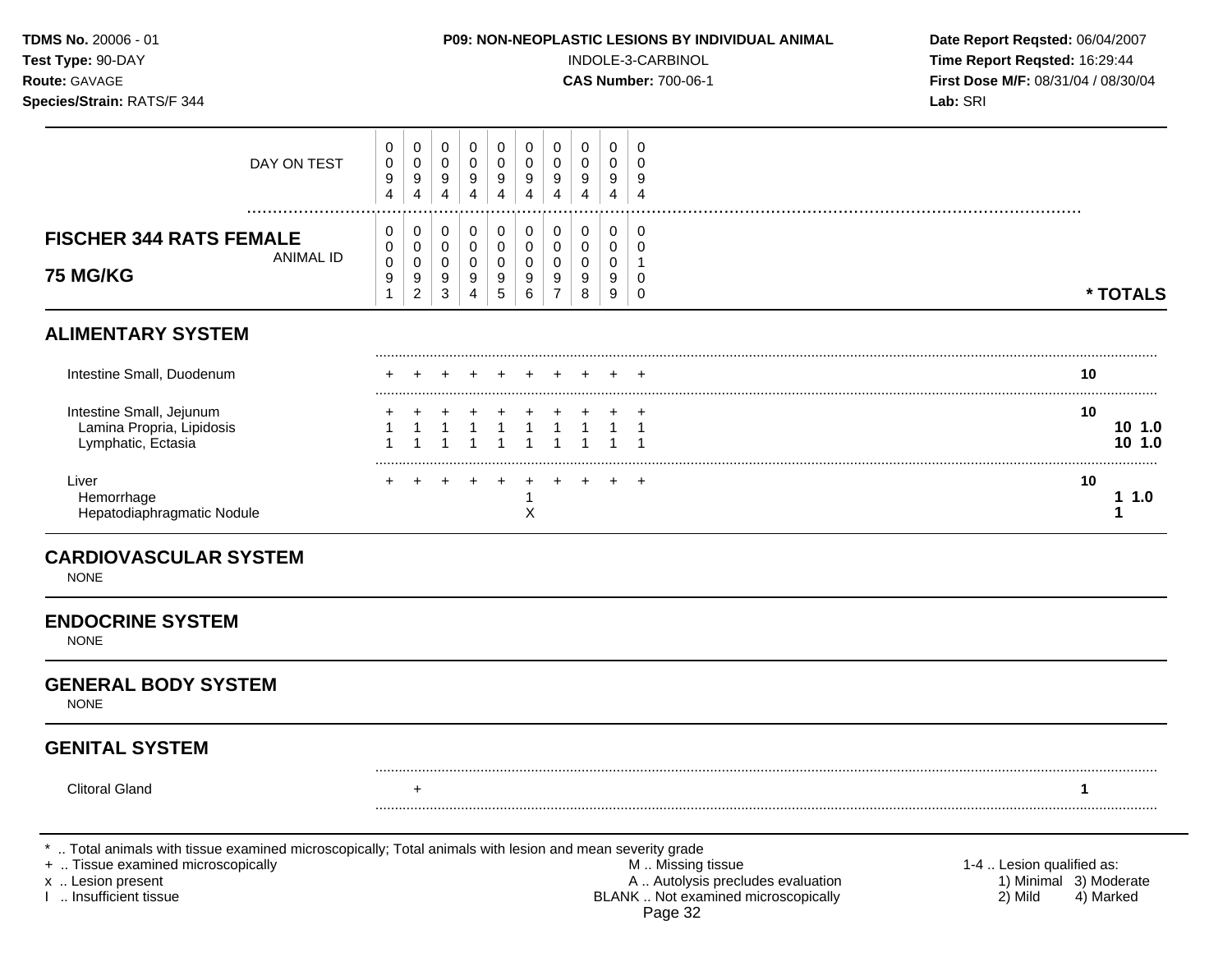| TDMS No. 20006 - 01<br>Test Type: 90-DAY<br>Route: GAVAGE<br>Species/Strain: RATS/F 344 | P09: NON-NEOPLASTIC LESIONS BY INDIVIDUAL ANIMAL<br>INDOLE-3-CARBINOL<br><b>CAS Number: 700-06-1</b>                                                                                                                                                                                                                     | Date Report Reqsted: 06/04/2007<br>Time Report Reqsted: 16:29:44<br>First Dose M/F: 08/31/04 / 08/30/04<br>Lab: SRI |  |
|-----------------------------------------------------------------------------------------|--------------------------------------------------------------------------------------------------------------------------------------------------------------------------------------------------------------------------------------------------------------------------------------------------------------------------|---------------------------------------------------------------------------------------------------------------------|--|
| DAY ON TEST                                                                             | 0<br>0<br>0<br>0<br>0<br>0<br>$\mathbf 0$<br>0<br>0<br>0<br>0<br>0<br>0<br>0<br>0<br>0<br>0<br>0<br>0<br>0<br>9<br>$\boldsymbol{9}$<br>9<br>9<br>9<br>9<br>9<br>9<br>9<br>9<br>$\overline{4}$<br>$\overline{4}$<br>$\overline{4}$<br>$\overline{\mathbf{4}}$<br>4<br>$\overline{4}$<br>4<br>4<br>4<br>$\overline{4}$     |                                                                                                                     |  |
| <b>FISCHER 344 RATS FEMALE</b><br><b>ANIMAL ID</b><br><b>75 MG/KG</b>                   | 0<br>0<br>0<br>0<br>0<br>0<br>0<br>0<br>0<br>0<br>0<br>$\mathbf 0$<br>0<br>$\Omega$<br>$\Omega$<br>$\Omega$<br>0<br>0<br>0<br>0<br>$\pmb{0}$<br>0<br>0<br>0<br>0<br>0<br>0<br>0<br>0<br>-1<br>9<br>9<br>9<br>9<br>9<br>9<br>9<br>9<br>9<br>0<br>5<br>6<br>$\overline{7}$<br>$\overline{2}$<br>3<br>4<br>8<br>9<br>1<br>0 | * TOTALS                                                                                                            |  |
| Uterus                                                                                  | $+$                                                                                                                                                                                                                                                                                                                      | $\mathbf 1$                                                                                                         |  |
| <b>HEMATOPOIETIC SYSTEM</b><br>Lymph Node, Mesenteric                                   | $+$ $+$<br>+ +<br>+ + +                                                                                                                                                                                                                                                                                                  | 10                                                                                                                  |  |
| <b>INTEGUMENTARY SYSTEM</b><br><b>NONE</b>                                              |                                                                                                                                                                                                                                                                                                                          |                                                                                                                     |  |
| <b>MUSCULOSKELETAL SYSTEM</b><br><b>NONE</b>                                            |                                                                                                                                                                                                                                                                                                                          |                                                                                                                     |  |
| <b>NERVOUS SYSTEM</b><br><b>NONE</b>                                                    |                                                                                                                                                                                                                                                                                                                          |                                                                                                                     |  |
| <b>RESPIRATORY SYSTEM</b><br><b>NONE</b>                                                |                                                                                                                                                                                                                                                                                                                          |                                                                                                                     |  |
| <b>SPECIAL SENSES SYSTEM</b><br><b>NONE</b>                                             |                                                                                                                                                                                                                                                                                                                          |                                                                                                                     |  |
| <b>URINARY SYSTEM</b><br><b>NONE</b>                                                    |                                                                                                                                                                                                                                                                                                                          |                                                                                                                     |  |

+ .. Tissue examined microscopically M .. Missing tissue 1-4 .. Lesion qualified as: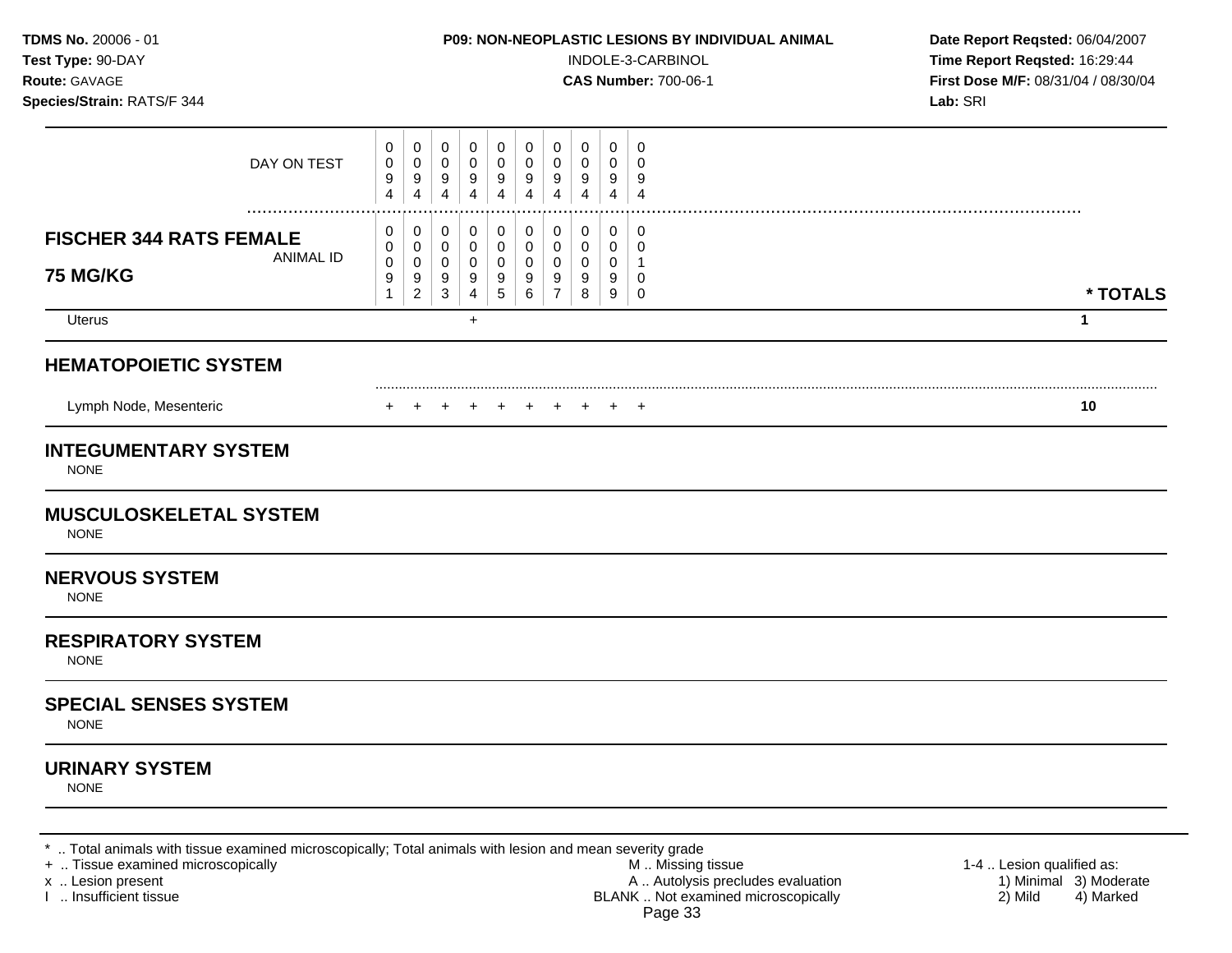| Date Report Reqsted: 06/04/2007<br>Time Report Reqsted: 16:29:44<br>First Dose M/F: 08/31/04 / 08/30/04 | Lab: SRI | P09: NON-NEOPLASTIC LESIONS BY INDIVIDUAL ANIMAL | INDOLE-3-CARBINOL<br><b>CAS Number: 700-06-1</b> |                                                                               |                                                  | TDMS No. 20006 - 01<br>Test Type: 90-DAY<br>Route: GAVAGE<br>Species/Strain: RATS/F 344 |                                                      |                                                    |                                                                 |                                                               |                                                 |                                             |                                                                              |
|---------------------------------------------------------------------------------------------------------|----------|--------------------------------------------------|--------------------------------------------------|-------------------------------------------------------------------------------|--------------------------------------------------|-----------------------------------------------------------------------------------------|------------------------------------------------------|----------------------------------------------------|-----------------------------------------------------------------|---------------------------------------------------------------|-------------------------------------------------|---------------------------------------------|------------------------------------------------------------------------------|
|                                                                                                         |          |                                                  | 0<br>$\mathbf 0$                                 | 0<br>0<br>9<br>4                                                              | 0<br>0<br>9<br>$\overline{4}$                    | 0<br>$\mathbf 0$<br>9<br>$\overline{4}$                                                 | 0<br>$\pmb{0}$<br>$\boldsymbol{9}$<br>$\overline{4}$ | 0<br>$\mathbf 0$<br>9<br>$\overline{4}$            | 0<br>$\mathbf 0$<br>$\boldsymbol{9}$<br>$\overline{4}$          | 0<br>0<br>$\boldsymbol{9}$<br>$\overline{4}$                  | 0<br>0<br>9<br>$\overline{4}$                   | 0<br>$\pmb{0}$<br>9<br>4                    | DAY ON TEST                                                                  |
| * TOTALS                                                                                                |          |                                                  | 0<br>0<br>$\pmb{0}$                              | 0<br>$\pmb{0}$<br>$\mathbf{1}$<br>0<br>9                                      | $\pmb{0}$<br>$\pmb{0}$<br>$\mathbf{1}$<br>0<br>8 | 0<br>$\pmb{0}$<br>$\mathbf{1}$<br>0<br>$\overline{7}$                                   | 0<br>$\pmb{0}$<br>$\mathbf{1}$<br>$\pmb{0}$<br>6     | 0<br>$\pmb{0}$<br>$\mathbf{1}$<br>$\mathbf 0$<br>5 | 0<br>$\pmb{0}$<br>$\mathbf{1}$<br>$\mathbf 0$<br>$\overline{4}$ | 0<br>$\mathsf{O}\xspace$<br>$\mathbf{1}$<br>0<br>$\mathbf{3}$ | 0<br>0<br>$\mathbf{1}$<br>0<br>$\boldsymbol{2}$ | 0<br>0<br>$\mathbf{1}$<br>0<br>$\mathbf{1}$ | <b>FISCHER 344 RATS FEMALE</b><br><b>ANIMAL ID</b><br><b>150 MG/KG</b>       |
|                                                                                                         |          |                                                  |                                                  |                                                                               |                                                  |                                                                                         |                                                      |                                                    |                                                                 |                                                               |                                                 |                                             | <b>ALIMENTARY SYSTEM</b>                                                     |
| 10<br>91.0<br>9 1.0                                                                                     |          |                                                  |                                                  | $\overline{1}$                                                                |                                                  |                                                                                         |                                                      |                                                    |                                                                 |                                                               | $\overline{1}$                                  |                                             | Intestine Small, Duodenum<br>Lamina Propria, Lipidosis<br>Lymphatic, Ectasia |
| 10<br>101.8<br>10 1.8                                                                                   |          |                                                  |                                                  | $\overline{2}$<br>$\overline{1}$<br>$\overline{2}$<br>$\overline{\mathbf{1}}$ | $\overline{1}$<br>$\mathbf{1}$                   | $\overline{2}$<br>2                                                                     | $\overline{2}$<br>2                                  | $\overline{1}$<br>$\overline{1}$                   | $\overline{2}$<br>2                                             | $\overline{2}$<br>$\mathcal{P}$                               | $\overline{2}$<br>$\mathcal{P}$                 | 3                                           | Intestine Small, Jejunum<br>Lamina Propria, Lipidosis<br>Lymphatic, Ectasia  |
| 10<br>$\mathbf{2}$<br>21.0                                                                              |          |                                                  |                                                  | $+$                                                                           | $\pm$                                            | X<br>$\overline{1}$                                                                     | 1                                                    | $\ddot{}$<br>$\mathsf X$                           |                                                                 |                                                               |                                                 |                                             | Liver<br>Hepatodiaphragmatic Nodule<br>Infiltration Cellular, Mixed Cell     |
| 1<br>$12.0$                                                                                             |          |                                                  |                                                  |                                                                               | $\ddot{}$<br>$\overline{c}$                      |                                                                                         |                                                      |                                                    |                                                                 |                                                               |                                                 |                                             | Mesentery<br>Fat, Necrosis                                                   |
|                                                                                                         |          |                                                  |                                                  |                                                                               |                                                  |                                                                                         |                                                      |                                                    |                                                                 |                                                               |                                                 |                                             | <b>CARDIOVASCULAR SYSTEM</b><br><b>NONE</b>                                  |
|                                                                                                         |          |                                                  |                                                  |                                                                               |                                                  |                                                                                         |                                                      |                                                    |                                                                 |                                                               |                                                 |                                             | <b>ENDOCRINE SYSTEM</b><br><b>NONE</b>                                       |
|                                                                                                         |          |                                                  |                                                  |                                                                               |                                                  |                                                                                         |                                                      |                                                    |                                                                 |                                                               |                                                 |                                             | <b>GENERAL BODY SYSTEM</b>                                                   |

NONE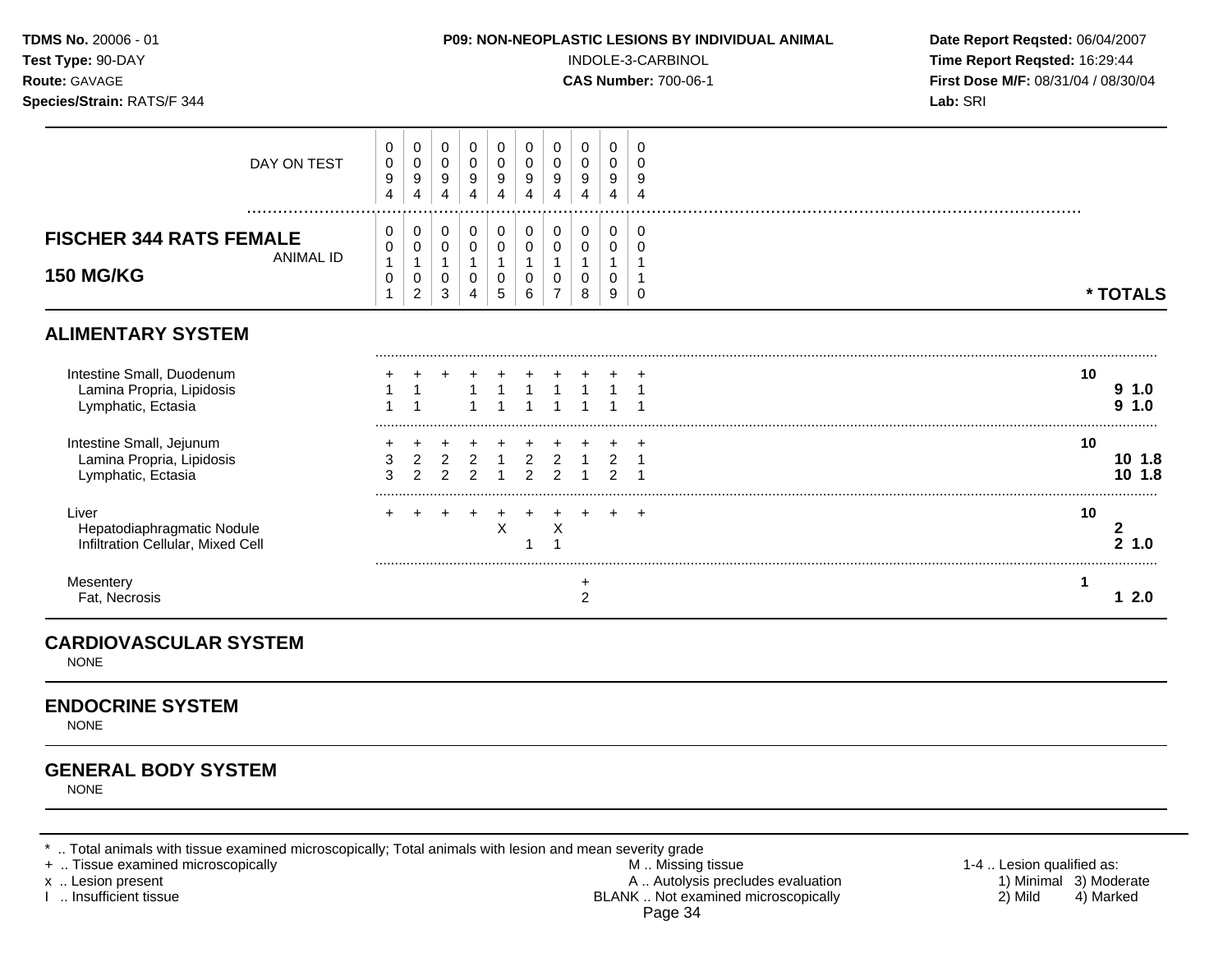| <b>TDMS No.</b> 20006 - 01 |  |
|----------------------------|--|
| Test Type: 90-DAY          |  |
| $D$ outo: $C$ AVACE        |  |

#### **P09: NON-NEOPLASTIC LESIONS BY INDIVIDUAL ANIMAL Date Report Reqsted: 06/04/2007**

**INDOLE-3-CARBINOL Time Report Reqsted:** 16:29:44 **Route:** GAVAGE **CAS Number:** 700-06-1 **First Dose M/F:** 08/31/04 / 08/30/04

| Species/Strain: RATS/F 344                                             |                                                                         |                                                                   |                                                                          |                                                         |                                                                 |                                                          |                                                                             |                                                            |                                            |                                                                | Lab: SRI                       |
|------------------------------------------------------------------------|-------------------------------------------------------------------------|-------------------------------------------------------------------|--------------------------------------------------------------------------|---------------------------------------------------------|-----------------------------------------------------------------|----------------------------------------------------------|-----------------------------------------------------------------------------|------------------------------------------------------------|--------------------------------------------|----------------------------------------------------------------|--------------------------------|
| DAY ON TEST                                                            | 0<br>$\pmb{0}$<br>$\boldsymbol{9}$<br>4                                 | 0<br>$\mathbf 0$<br>9<br>4                                        | 0<br>0<br>9<br>4                                                         | 0<br>0<br>9<br>$\overline{4}$                           | $\mathbf 0$<br>$\pmb{0}$<br>9<br>$\overline{4}$                 | $\mathbf{0}$<br>0<br>$9\,$<br>4                          | 0<br>$\mathbf 0$<br>9<br>$\overline{4}$                                     | $\mathbf 0$<br>0<br>9<br>4                                 | $\mathbf 0$<br>0<br>9<br>4                 | $\mathbf 0$<br>$\Omega$<br>9<br>$\overline{4}$                 |                                |
| <b>FISCHER 344 RATS FEMALE</b><br><b>ANIMAL ID</b><br><b>150 MG/KG</b> | 0<br>$\mathbf 0$<br>$\mathbf{1}$<br>$\mathsf{O}\xspace$<br>$\mathbf{1}$ | 0<br>$\mathbf 0$<br>$\mathbf{1}$<br>$\mathbf 0$<br>$\overline{c}$ | 0<br>$\pmb{0}$<br>$\mathbf{1}$<br>$\pmb{0}$<br>$\ensuremath{\mathsf{3}}$ | 0<br>0<br>$\mathbf{1}$<br>$\mathbf 0$<br>$\overline{4}$ | 0<br>$\mathbf 0$<br>$\mathbf{1}$<br>$\pmb{0}$<br>$\overline{5}$ | 0<br>$\pmb{0}$<br>$\mathbf{1}$<br>$\mathbf 0$<br>$\,6\,$ | 0<br>$\mathbf 0$<br>$\mathbf{1}$<br>$\mathsf{O}\xspace$<br>$\boldsymbol{7}$ | 0<br>$\mathbf 0$<br>$\mathbf{1}$<br>$\mathbf 0$<br>$\bf 8$ | 0<br>$\mathbf 0$<br>$\mathbf{1}$<br>0<br>9 | $\mathbf 0$<br>0<br>$\mathbf 1$<br>$\overline{1}$<br>$\pmb{0}$ | * TOTALS                       |
| <b>GENITAL SYSTEM</b><br><b>NONE</b>                                   |                                                                         |                                                                   |                                                                          |                                                         |                                                                 |                                                          |                                                                             |                                                            |                                            |                                                                |                                |
| <b>HEMATOPOIETIC SYSTEM</b>                                            |                                                                         |                                                                   |                                                                          |                                                         |                                                                 |                                                          |                                                                             |                                                            |                                            |                                                                |                                |
| Lymph Node, Mesenteric<br>Lipidosis<br>Lymphatic, Ectasia              |                                                                         | 1<br>1                                                            |                                                                          |                                                         |                                                                 | +<br>$\mathbf{1}$<br>$\mathbf{1}$                        | $\pm$                                                                       | $\overline{+}$<br>$\overline{2}$<br>$\overline{2}$         |                                            | $\div$                                                         | 10<br>$3 \; 1.3$<br>$3 \; 1.3$ |
| <b>INTEGUMENTARY SYSTEM</b><br><b>NONE</b>                             |                                                                         |                                                                   |                                                                          |                                                         |                                                                 |                                                          |                                                                             |                                                            |                                            |                                                                |                                |
| <b>MUSCULOSKELETAL SYSTEM</b><br><b>NONE</b>                           |                                                                         |                                                                   |                                                                          |                                                         |                                                                 |                                                          |                                                                             |                                                            |                                            |                                                                |                                |
| <b>NERVOUS SYSTEM</b><br><b>NONE</b>                                   |                                                                         |                                                                   |                                                                          |                                                         |                                                                 |                                                          |                                                                             |                                                            |                                            |                                                                |                                |
| <b>RESPIRATORY SYSTEM</b><br><b>NONE</b>                               |                                                                         |                                                                   |                                                                          |                                                         |                                                                 |                                                          |                                                                             |                                                            |                                            |                                                                |                                |
| <b>SPECIAL SENSES SYSTEM</b><br><b>NONE</b>                            |                                                                         |                                                                   |                                                                          |                                                         |                                                                 |                                                          |                                                                             |                                                            |                                            |                                                                |                                |

\* .. Total animals with tissue examined microscopically; Total animals with lesion and mean severity grade<br>+ .. Tissue examined microscopically by myssing tissue<br>M.. Missing tissue

+ .. Tissue examined microscopically  $M$ .. Missing tissue 1-4 .. Lesion qualified as: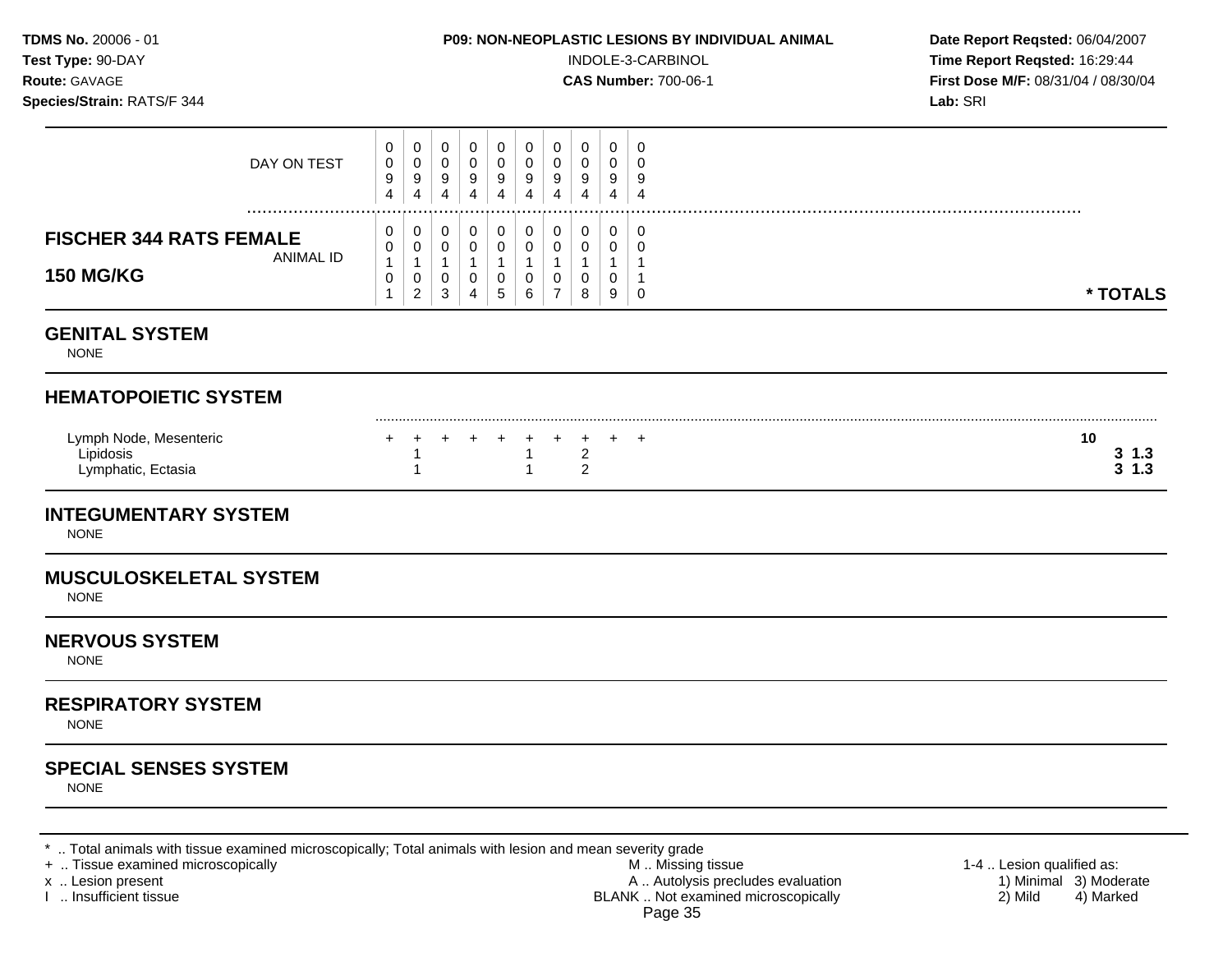| <b>TDMS No. 20006 - 01</b>        | <b>P09: NON-NEOPLASTIC LESIONS BY INDIVIDUAL ANIMAL</b> | Date Rep         |
|-----------------------------------|---------------------------------------------------------|------------------|
| Test Type: 90-DAY                 | INDOLE-3-CARBINOL                                       | Time Rep         |
| <b>Route: GAVAGE</b>              | <b>CAS Number: 700-06-1</b>                             | <b>First Dos</b> |
| <b>Species/Strain: RATS/F 344</b> |                                                         | Lab: SRI         |
|                                   |                                                         |                  |

**BY INDIVIDUAL ANIMAL Date Report Reqsted: 06/04/2007 Time Report Reqsted:** 16:29:44 **Route:** GAVAGE **CAS Number:** 700-06-1 **First Dose M/F:** 08/31/04 / 08/30/04

| DAY ON TEST                                                     | U<br>0<br>9<br>4 | 0<br>0<br>9<br>4      | 0<br>0<br>9<br>4      | U<br>υ<br>9<br>4 | 0<br>0<br>9<br>4            | 9<br>4 | C<br>J<br>9<br>4 | 0<br>υ<br>9<br>4 | 9<br>4 | 0<br>u<br>9<br>4 |          |
|-----------------------------------------------------------------|------------------|-----------------------|-----------------------|------------------|-----------------------------|--------|------------------|------------------|--------|------------------|----------|
| <b>FISCHER 344 RATS FEMALE</b><br>ANIMAL ID<br><b>150 MG/KG</b> | U<br>0<br>0      | 0<br>0<br>0<br>ົ<br>∠ | 0<br>0<br>0<br>ີ<br>J | U<br>U<br>υ<br>4 | 0<br>0<br>0<br>$\mathbf{p}$ | 6      | 0<br>0<br>U<br>- | U<br>U<br>υ<br>8 | ີ<br>9 | 0<br>u<br>J      | * TOTALS |

#### **URINARY SYSTEM**

NONE

- 
- + .. Tissue examined microscopically M .. Missing tissue 1-4 .. Lesion qualified as: x .. Lesion present 1) Minimal 3) Moderate A .. Autor A .. Autor A .. Autor A .. Autor A .. Autor A .. Autor A .. Autor A .. Autor A .. Autor A .. Autor A .. Autor A .. Autor A .. Autor A .. Autor A .. Autor A .. Autor A . I .. Insufficient tissue BLANK .. Not examined microscopically 2) Mild 4) Marked Page 36

<sup>\* ..</sup> Total animals with tissue examined microscopically; Total animals with lesion and mean severity grade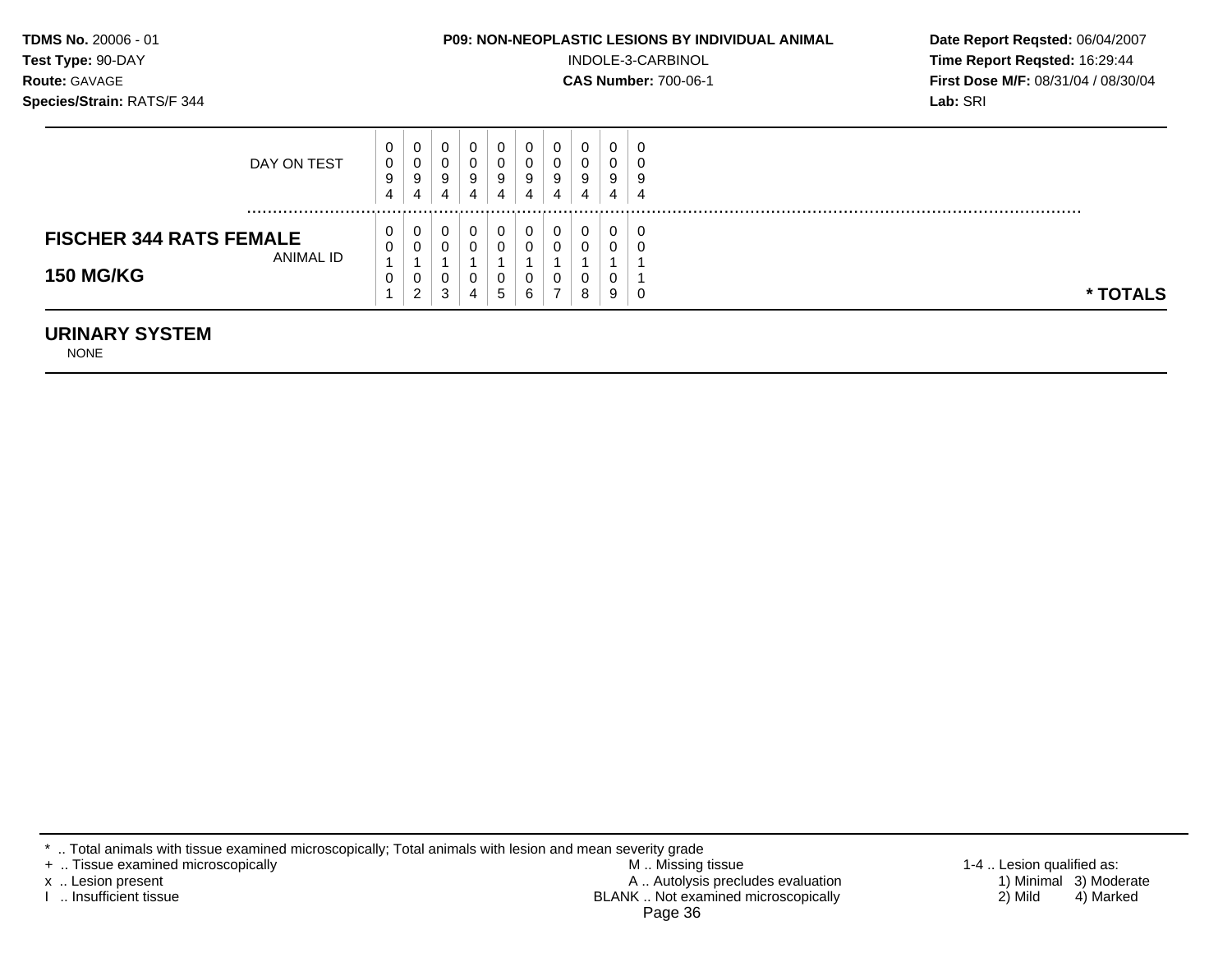| TDMS No. 20006 - 01<br>Test Type: 90-DAY<br>Route: GAVAGE<br>Species/Strain: RATS/F 344 |                                                                |                                                                  |                                                                           |                                                      |                                             |                                                                       |                                                                    |                                                                     |                                                                              | P09: NON-NEOPLASTIC LESIONS BY INDIVIDUAL ANIMAL<br>INDOLE-3-CARBINOL<br><b>CAS Number: 700-06-1</b> | Date Report Reqsted: 06/04/2007<br>Time Report Reqsted: 16:29:44<br>First Dose M/F: 08/31/04 / 08/30/04<br>Lab: SRI |              |                  |
|-----------------------------------------------------------------------------------------|----------------------------------------------------------------|------------------------------------------------------------------|---------------------------------------------------------------------------|------------------------------------------------------|---------------------------------------------|-----------------------------------------------------------------------|--------------------------------------------------------------------|---------------------------------------------------------------------|------------------------------------------------------------------------------|------------------------------------------------------------------------------------------------------|---------------------------------------------------------------------------------------------------------------------|--------------|------------------|
| DAY ON TEST<br>.                                                                        | 0<br>$\pmb{0}$<br>$\boldsymbol{9}$<br>$\overline{4}$           | 0<br>$\pmb{0}$<br>$\boldsymbol{9}$<br>$\overline{4}$             | $\mathbf 0$<br>$\Omega$<br>$\boldsymbol{9}$<br>$\overline{4}$             | 0<br>$\Omega$<br>9<br>$\overline{4}$                 | 0<br>$\Omega$<br>9<br>$\overline{4}$        | $\mathbf 0$<br>$\mathbf 0$<br>$\boldsymbol{9}$<br>$\overline{4}$      | $\mathbf 0$<br>$\Omega$<br>$\boldsymbol{9}$<br>$\overline{4}$      | 0<br>0<br>$9\,$<br>$\overline{4}$                                   | 0<br>$\mathbf 0$<br>9<br>$\overline{4}$                                      | $\mathbf 0$<br>$\Omega$<br>9<br>$\overline{4}$                                                       |                                                                                                                     |              |                  |
| <b>FISCHER 344 RATS FEMALE</b><br><b>ANIMAL ID</b><br><b>300 MG/KG</b>                  | 0<br>$\pmb{0}$<br>$\mathbf{1}$<br>$\mathbf{1}$<br>$\mathbf{1}$ | 0<br>$\pmb{0}$<br>$\mathbf{1}$<br>$\mathbf{1}$<br>$\overline{2}$ | $\mathbf 0$<br>$\Omega$<br>$\overline{1}$<br>$\mathbf{1}$<br>$\mathbf{3}$ | 0<br>$\Omega$<br>1<br>$\mathbf{1}$<br>$\overline{4}$ | 0<br>0<br>$\mathbf{1}$<br>$\mathbf{1}$<br>5 | $\mathbf 0$<br>$\mathbf 0$<br>$\mathbf{1}$<br>$\mathbf{1}$<br>$\,6\,$ | 0<br>$\mathbf 0$<br>$\mathbf{1}$<br>$\mathbf{1}$<br>$\overline{7}$ | 0<br>$\mathsf{O}\xspace$<br>$\mathbf{1}$<br>$\mathbf{1}$<br>$\bf 8$ | $\mathbf 0$<br>$\pmb{0}$<br>$\mathbf{1}$<br>$\mathbf{1}$<br>$\boldsymbol{9}$ | 0<br>$\Omega$<br>$\overline{1}$<br>$\overline{c}$<br>$\mathbf 0$                                     |                                                                                                                     |              | * TOTALS         |
| <b>ALIMENTARY SYSTEM</b>                                                                |                                                                |                                                                  |                                                                           |                                                      |                                             |                                                                       |                                                                    |                                                                     |                                                                              |                                                                                                      |                                                                                                                     |              |                  |
| Esophagus                                                                               |                                                                |                                                                  |                                                                           |                                                      |                                             |                                                                       |                                                                    |                                                                     |                                                                              |                                                                                                      |                                                                                                                     | 10           |                  |
| Intestine Large, Cecum                                                                  |                                                                |                                                                  |                                                                           |                                                      |                                             |                                                                       |                                                                    |                                                                     |                                                                              |                                                                                                      |                                                                                                                     | 10           |                  |
| Intestine Large, Colon                                                                  |                                                                |                                                                  |                                                                           |                                                      |                                             |                                                                       |                                                                    |                                                                     |                                                                              |                                                                                                      |                                                                                                                     | 10           |                  |
| Intestine Large, Rectum                                                                 |                                                                |                                                                  |                                                                           |                                                      |                                             |                                                                       |                                                                    |                                                                     |                                                                              |                                                                                                      |                                                                                                                     | 10           |                  |
| Intestine Small, Duodenum<br>Lamina Propria, Lipidosis<br>Lymphatic, Ectasia            | 3<br>3                                                         | $\overline{2}$<br>$\overline{2}$                                 | $\overline{2}$<br>$\mathcal{P}$                                           | 3<br>3                                               | $\overline{c}$<br>2                         | 3<br>3                                                                | $\overline{c}$<br>2                                                | $\overline{2}$<br>$\overline{2}$                                    | $\overline{2}$<br>2                                                          | $\overline{+}$<br>3<br>3                                                                             |                                                                                                                     | 10           | 10 2.4<br>10 2.4 |
| Intestine Small, Ileum                                                                  |                                                                |                                                                  |                                                                           |                                                      |                                             |                                                                       |                                                                    |                                                                     |                                                                              |                                                                                                      |                                                                                                                     | 10           |                  |
| Intestine Small, Jejunum<br>Lamina Propria, Lipidosis<br>Lymphatic, Ectasia             | $\overline{2}$<br>$\overline{2}$                               |                                                                  | 3<br>3                                                                    |                                                      | 3<br>3                                      | 3<br>3                                                                | $\sqrt{3}$<br>3                                                    | 3<br>3                                                              | 3<br>3                                                                       | $\ddot{}$<br>$\overline{2}$<br>$\overline{2}$                                                        |                                                                                                                     | 10           | 10 3.0<br>10 3.0 |
| Liver                                                                                   |                                                                |                                                                  |                                                                           |                                                      |                                             |                                                                       |                                                                    |                                                                     |                                                                              |                                                                                                      |                                                                                                                     | 10           |                  |
| Mesentery<br>Fat, Necrosis                                                              |                                                                |                                                                  |                                                                           |                                                      |                                             | $\ddot{}$<br>$\overline{2}$                                           |                                                                    |                                                                     |                                                                              |                                                                                                      |                                                                                                                     | $\mathbf{1}$ | 12.0             |
| Pancreas<br>Atrophy                                                                     |                                                                |                                                                  |                                                                           |                                                      | +                                           |                                                                       |                                                                    |                                                                     |                                                                              | $\cdot$<br>1                                                                                         |                                                                                                                     | 10           | 21.0             |

\* .. Total animals with tissue examined microscopically; Total animals with lesion and mean severity grade<br>+ .. Tissue examined microscopically

x .. Lesion present

I .. Insufficient tissue

- M .. Missing tissue A .. Autolysis precludes evaluation<br>BLANK .. Not examined microscopically Page 37
- 1-4 .. Lesion qualified as: 1) Minimal 3) Moderate  $2)$  Mild 4) Marked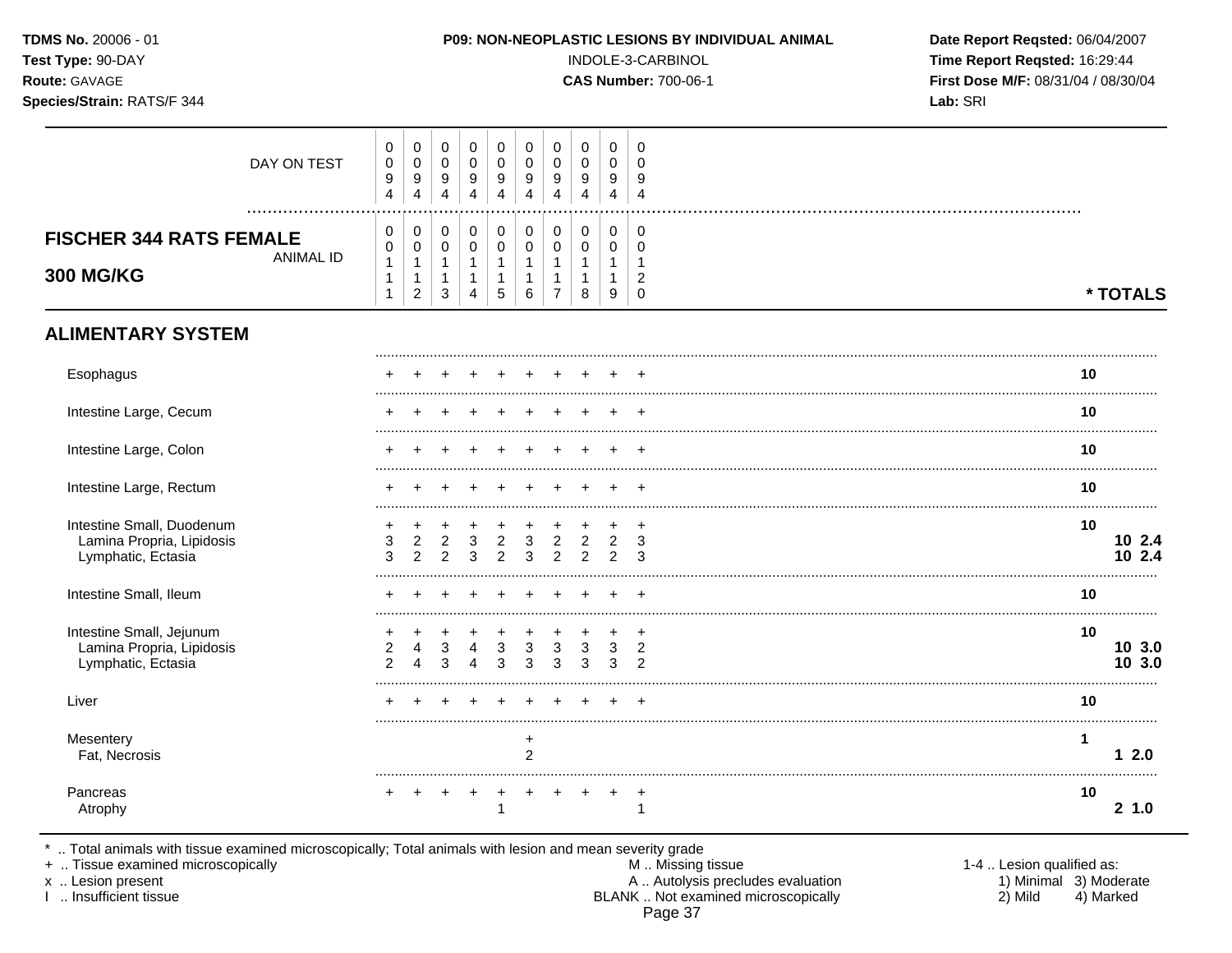| TDMS No. 20006 - 01<br>Test Type: 90-DAY<br>Route: GAVAGE<br>Species/Strain: RATS/F 344 |                                     | P09: NON-NEOPLASTIC LESIONS BY INDIVIDUAL ANIMAL<br>INDOLE-3-CARBINOL<br><b>CAS Number: 700-06-1</b> |                                                               |                                                               |                                                       |                                                              |                                                                              |                                                                     |                                                                         |                                                                             | Date Report Reqsted: 06/04/2007<br>Time Report Reqsted: 16:29:44<br>First Dose M/F: 08/31/04 / 08/30/04<br>Lab: SRI |           |
|-----------------------------------------------------------------------------------------|-------------------------------------|------------------------------------------------------------------------------------------------------|---------------------------------------------------------------|---------------------------------------------------------------|-------------------------------------------------------|--------------------------------------------------------------|------------------------------------------------------------------------------|---------------------------------------------------------------------|-------------------------------------------------------------------------|-----------------------------------------------------------------------------|---------------------------------------------------------------------------------------------------------------------|-----------|
| DAY ON TEST                                                                             | 0<br>$\,0\,$<br>9<br>$\overline{4}$ | $\pmb{0}$<br>$\pmb{0}$<br>9<br>$\overline{\mathbf{4}}$                                               | $\mathbf 0$<br>0<br>9<br>$\overline{\mathbf{4}}$              | 0<br>$\mathbf 0$<br>9<br>$\overline{\mathbf{4}}$              | 0<br>$\mathbf 0$<br>9<br>4                            | $\pmb{0}$<br>$\pmb{0}$<br>$\boldsymbol{9}$<br>$\overline{4}$ | $\mathbf 0$<br>$\mathbf 0$<br>9<br>$\overline{4}$                            | $\mathbf 0$<br>$\mathbf 0$<br>9<br>$\overline{\mathbf{4}}$          | $\mathbf 0$<br>0<br>9<br>$\overline{\mathbf{4}}$                        | 0<br>$\mathbf 0$<br>9<br>$\overline{4}$                                     |                                                                                                                     |           |
| <b>FISCHER 344 RATS FEMALE</b><br><b>ANIMAL ID</b><br><b>300 MG/KG</b>                  | 0<br>0<br>$\mathbf{1}$<br>1<br>1    | $\pmb{0}$<br>$\pmb{0}$<br>$\mathbf{1}$<br>$\mathbf{1}$<br>$\overline{2}$                             | $\pmb{0}$<br>$\mathbf 0$<br>$\mathbf{1}$<br>$\mathbf{1}$<br>3 | $\pmb{0}$<br>$\mathbf 0$<br>$\mathbf{1}$<br>$\mathbf{1}$<br>4 | 0<br>$\mathbf 0$<br>$\mathbf{1}$<br>$\mathbf{1}$<br>5 | $\pmb{0}$<br>$\pmb{0}$<br>$\mathbf{1}$<br>$\mathbf{1}$<br>6  | $\mathbf 0$<br>$\mathbf 0$<br>$\mathbf{1}$<br>$\mathbf{1}$<br>$\overline{7}$ | $\pmb{0}$<br>$\mathbf 0$<br>$\mathbf{1}$<br>$\mathbf{1}$<br>$\,8\,$ | $\mathbf 0$<br>$\mathsf{O}\xspace$<br>$\mathbf{1}$<br>$\mathbf{1}$<br>9 | $\pmb{0}$<br>$\mathbf 0$<br>$\overline{1}$<br>$\overline{c}$<br>$\mathbf 0$ |                                                                                                                     | * TOTALS  |
| Salivary Glands                                                                         |                                     |                                                                                                      |                                                               |                                                               |                                                       |                                                              |                                                                              |                                                                     |                                                                         |                                                                             |                                                                                                                     | 10        |
| Stomach, Forestomach                                                                    |                                     |                                                                                                      |                                                               |                                                               |                                                       |                                                              |                                                                              |                                                                     |                                                                         |                                                                             |                                                                                                                     | 10        |
| Stomach, Glandular                                                                      |                                     |                                                                                                      |                                                               |                                                               |                                                       |                                                              |                                                                              |                                                                     |                                                                         |                                                                             |                                                                                                                     | 10        |
| <b>CARDIOVASCULAR SYSTEM</b>                                                            |                                     |                                                                                                      |                                                               |                                                               |                                                       |                                                              |                                                                              |                                                                     |                                                                         |                                                                             |                                                                                                                     |           |
| Heart                                                                                   |                                     |                                                                                                      |                                                               |                                                               |                                                       |                                                              |                                                                              |                                                                     |                                                                         |                                                                             |                                                                                                                     | 10        |
| <b>ENDOCRINE SYSTEM</b>                                                                 |                                     |                                                                                                      |                                                               |                                                               |                                                       |                                                              |                                                                              |                                                                     |                                                                         |                                                                             |                                                                                                                     |           |
| <b>Adrenal Cortex</b><br><b>Accessory Adrenal Cortical Nodule</b>                       | +                                   |                                                                                                      |                                                               |                                                               |                                                       | $\pm$                                                        |                                                                              |                                                                     |                                                                         |                                                                             |                                                                                                                     | 10<br>1.0 |
| Adrenal Medulla                                                                         |                                     |                                                                                                      |                                                               |                                                               |                                                       |                                                              |                                                                              |                                                                     |                                                                         |                                                                             |                                                                                                                     | 10        |
| Islets, Pancreatic                                                                      |                                     |                                                                                                      |                                                               |                                                               |                                                       |                                                              |                                                                              |                                                                     |                                                                         |                                                                             |                                                                                                                     | 10        |
| Parathyroid Gland                                                                       |                                     |                                                                                                      |                                                               |                                                               |                                                       |                                                              |                                                                              |                                                                     |                                                                         |                                                                             |                                                                                                                     | 10        |
| <b>Pituitary Gland</b>                                                                  |                                     |                                                                                                      |                                                               |                                                               |                                                       |                                                              |                                                                              |                                                                     |                                                                         |                                                                             |                                                                                                                     | 10        |
| <b>Thyroid Gland</b>                                                                    |                                     |                                                                                                      |                                                               |                                                               |                                                       |                                                              |                                                                              |                                                                     |                                                                         | $\pm$                                                                       |                                                                                                                     | 10        |

\* .. Total animals with tissue examined microscopically; Total animals with lesion and mean severity grade<br>
+ .. Tissue examined microscopically<br>
x .. Lesion present A .. Autolysis precludes evaluation<br>
1 .. Insufficient t Page 38

1-4 .. Lesion qualified as:<br>1) Minimal 3) Moderate<br>2) Mild 4) Marked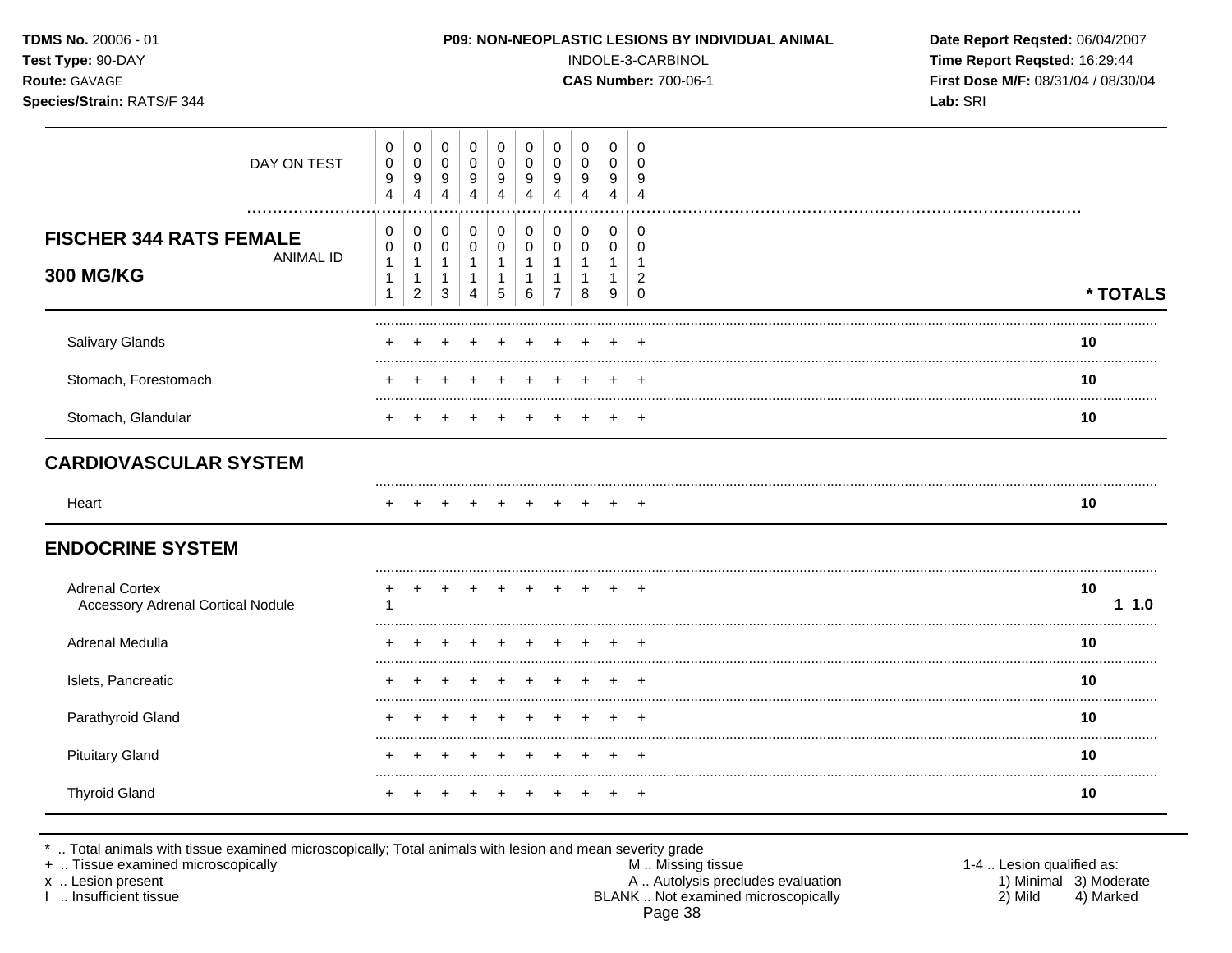| <b>TDMS No. 20006 - 01</b><br>Test Type: 90-DAY<br><b>Route: GAVAGE</b><br>Species/Strain: RATS/F 344 |             | <b>P09: NON-NEOPLASTIC LESIONS BY INDIVIDUAL ANIMAL</b><br>INDOLE-3-CARBINOL<br><b>CAS Number: 700-06-1</b> |                  |   |        |             |                  |                  |        |                  |              |  | Date Report Reqsted: 06/04/2007<br>Time Report Regsted: 16:29:44<br><b>First Dose M/F: 08/31/04 / 08/30/04</b><br>Lab: SRI |  |
|-------------------------------------------------------------------------------------------------------|-------------|-------------------------------------------------------------------------------------------------------------|------------------|---|--------|-------------|------------------|------------------|--------|------------------|--------------|--|----------------------------------------------------------------------------------------------------------------------------|--|
|                                                                                                       | DAY ON TEST | 0<br>0<br>9<br>$\overline{4}$                                                                               | 0<br>0<br>9<br>4 | 4 | 0<br>9 | 0<br>9<br>4 | 0<br>0<br>9<br>4 | 0<br>0<br>9<br>4 | 9<br>4 | 0<br>O<br>9<br>4 | -0<br>9<br>4 |  |                                                                                                                            |  |

# **GENITAL SYSTEM**

**GENERAL BODY SYSTEM** 

**300 MG/KG** 1

NONE

**FISCHER 344 RATS FEMALE 0 ANIMAL ID 0 1** 

ANIMAL ID  $\begin{bmatrix} 0 \\ 1 \\ 1 \end{bmatrix}$ 

| l Glanc       | + + + + + + + + + + |  |             |  |  | 10 |  |
|---------------|---------------------|--|-------------|--|--|----|--|
| Ovary<br>Cyst | + + + + + + + + + + |  |             |  |  | 10 |  |
| Jterus        |                     |  | + + + + + + |  |  | 10 |  |

#### **HEMATOPOIETIC SYSTEM**

| <b>Bone Marrow</b>                           |   |        |   |   |   |   |   |        |        | 10 |
|----------------------------------------------|---|--------|---|---|---|---|---|--------|--------|----|
| Lymph Node, Mandibular                       | M |        | M | M | M | M | M | M      | M      |    |
| Lymph Node, Mesenteric<br>Lymphatic, Ectasia |   | 4<br>4 | З | З | Δ | 3 |   | 3<br>3 | 3<br>3 | 10 |
| Spieer                                       | ົ |        | c |   |   |   |   |        |        | 10 |

\* .. Total animals with tissue examined microscopically; Total animals with lesion and mean severity grade

+ .. Tissue examined microscopically M .. Missing tissue 1-4 .. Lesion qualified as:

- x .. Lesion present 1) Minimal 3) Moderate A .. Autor A .. Autor A .. Autor A .. Autor A .. Autor A .. Autor A .. Autor A .. Autor A .. Autor A .. Autor A .. Autor A .. Autor A .. Autor A .. Autor A .. Autor A .. Autor A . I .. Insufficient tissue BLANK .. Not examined microscopically 2) Mild 4) Marked Page 39
- 

**\* TOTALS**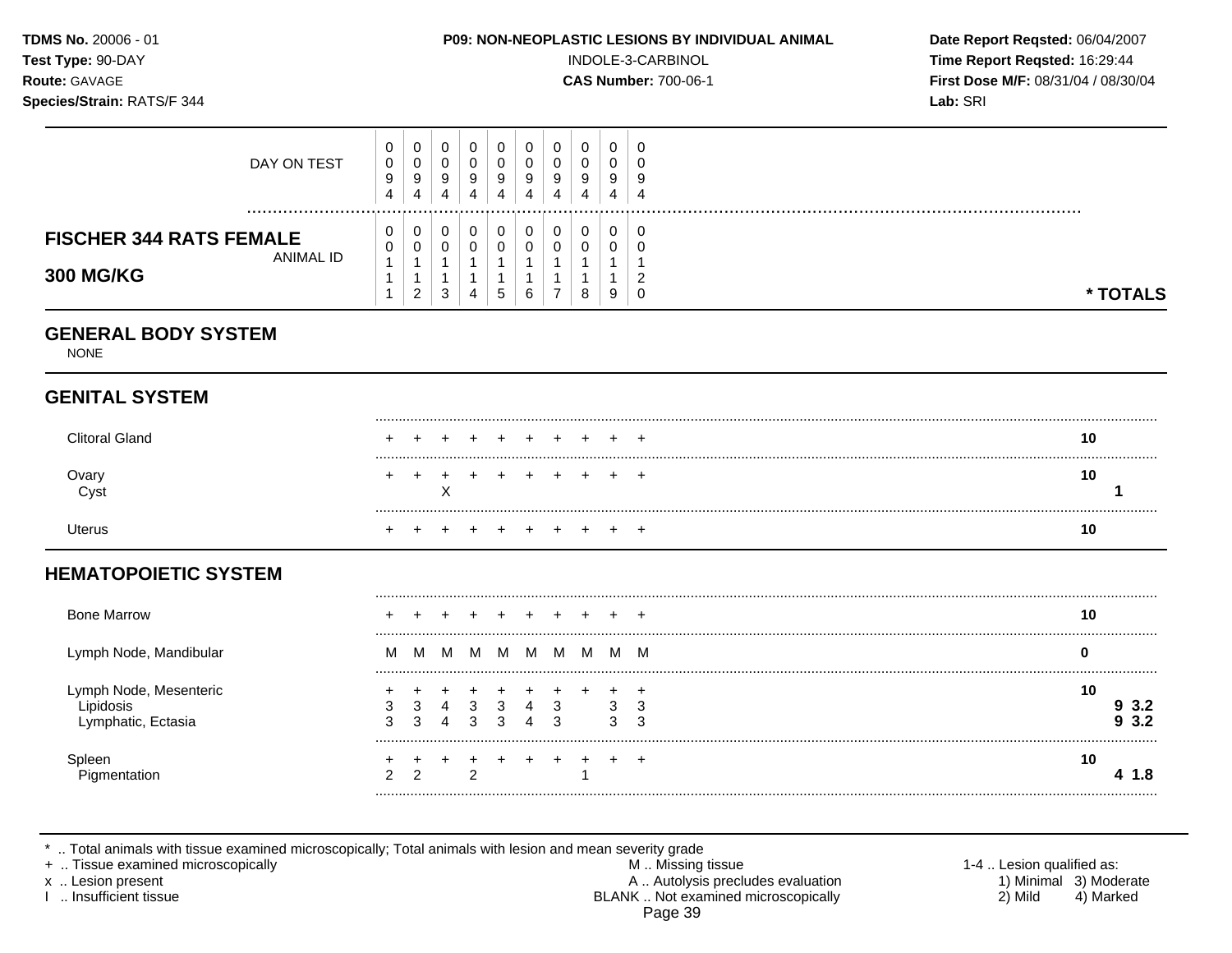| TDMS No. 20006 - 01<br>Test Type: 90-DAY<br>Route: GAVAGE<br>Species/Strain: RATS/F 344 |                                                                  |                                                          |                                                                            |                                                                                | P09: NON-NEOPLASTIC LESIONS BY INDIVIDUAL ANIMAL   |                                                        | INDOLE-3-CARBINOL<br><b>CAS Number: 700-06-1</b>                           | Date Report Reqsted: 06/04/2007<br>Time Report Reqsted: 16:29:44<br>First Dose M/F: 08/31/04 / 08/30/04<br>Lab: SRI |                                                                     |                                                    |  |            |
|-----------------------------------------------------------------------------------------|------------------------------------------------------------------|----------------------------------------------------------|----------------------------------------------------------------------------|--------------------------------------------------------------------------------|----------------------------------------------------|--------------------------------------------------------|----------------------------------------------------------------------------|---------------------------------------------------------------------------------------------------------------------|---------------------------------------------------------------------|----------------------------------------------------|--|------------|
| DAY ON TEST                                                                             |                                                                  | $\mathbf 0$<br>$\mathbf 0$<br>9<br>4                     | 0<br>$\mathbf 0$<br>9<br>$\overline{4}$                                    | $\mathsf{O}\xspace$<br>$\mathsf{O}\xspace$<br>9<br>$\overline{4}$              | $\mathbf 0$<br>$\pmb{0}$<br>9<br>$\overline{4}$    | 0<br>$\mathbf 0$<br>$\boldsymbol{9}$<br>$\overline{4}$ | $\pmb{0}$<br>$\pmb{0}$<br>9<br>$\overline{4}$                              | 0<br>$\mathbf 0$<br>9<br>4                                                                                          | 0<br>$\mathbf 0$<br>9<br>4                                          | $\mathbf 0$<br>$\mathbf 0$<br>9<br>$\overline{4}$  |  |            |
| <br><b>FISCHER 344 RATS FEMALE</b><br><b>ANIMAL ID</b><br><b>300 MG/KG</b>              | 0<br>$\mathbf 0$<br>$\mathbf{1}$<br>$\mathbf{1}$<br>$\mathbf{1}$ | 0<br>0<br>$\mathbf{1}$<br>$\mathbf{1}$<br>$\overline{a}$ | $\mathbf 0$<br>$\mathbf 0$<br>$\mathbf{1}$<br>$\mathbf{1}$<br>$\mathbf{3}$ | $\mathbf 0$<br>$\mathbf 0$<br>$\overline{1}$<br>$\mathbf{1}$<br>$\overline{4}$ | 0<br>$\mathsf{O}\xspace$<br>1<br>$\mathbf{1}$<br>5 | 0<br>$\mathbf 0$<br>$\mathbf{1}$<br>$\mathbf{1}$<br>6  | $\pmb{0}$<br>$\mathbf 0$<br>$\mathbf{1}$<br>$\mathbf{1}$<br>$\overline{7}$ | 0<br>$\mathbf 0$<br>1<br>$\mathbf{1}$<br>8                                                                          | $\mathbf 0$<br>$\mathbf 0$<br>$\mathbf{1}$<br>$\mathbf{1}$<br>$9\,$ | 0<br>$\mathbf 0$<br>1<br>$\sqrt{2}$<br>$\mathbf 0$ |  | * TOTALS   |
| Thymus                                                                                  | $+$                                                              | $+$                                                      | $+$                                                                        | $\ddot{}$                                                                      | $+$                                                | $\ddot{}$                                              | $+$                                                                        | $+$                                                                                                                 | $+$                                                                 | $+$                                                |  | 10         |
| <b>INTEGUMENTARY SYSTEM</b>                                                             |                                                                  |                                                          |                                                                            |                                                                                |                                                    |                                                        |                                                                            |                                                                                                                     |                                                                     |                                                    |  |            |
| <b>Mammary Gland</b>                                                                    |                                                                  |                                                          |                                                                            |                                                                                |                                                    |                                                        |                                                                            |                                                                                                                     |                                                                     |                                                    |  | 10         |
| Skin<br>Cyst Epithelial Inclusion                                                       |                                                                  |                                                          |                                                                            |                                                                                |                                                    |                                                        |                                                                            | $\ddot{}$                                                                                                           | $\ddot{}$                                                           | $\overline{1}$<br>$\times$                         |  | 10<br>1    |
| <b>MUSCULOSKELETAL SYSTEM</b>                                                           |                                                                  |                                                          |                                                                            |                                                                                |                                                    |                                                        |                                                                            |                                                                                                                     |                                                                     |                                                    |  |            |
| <b>Bone</b>                                                                             |                                                                  |                                                          |                                                                            |                                                                                | $+$                                                | $+$                                                    | $+$                                                                        |                                                                                                                     |                                                                     | $+$ $+$                                            |  | 10         |
| <b>NERVOUS SYSTEM</b>                                                                   |                                                                  |                                                          |                                                                            |                                                                                |                                                    |                                                        |                                                                            |                                                                                                                     |                                                                     |                                                    |  |            |
| <b>Brain</b>                                                                            |                                                                  | $+$                                                      | $+$                                                                        | $+$                                                                            | $+$                                                | $+$                                                    | $+$                                                                        | $+$                                                                                                                 |                                                                     | $+$ $+$                                            |  | 10         |
| <b>RESPIRATORY SYSTEM</b>                                                               |                                                                  |                                                          |                                                                            |                                                                                |                                                    |                                                        |                                                                            |                                                                                                                     |                                                                     |                                                    |  |            |
| Lung<br>Hemorrhage                                                                      |                                                                  |                                                          |                                                                            |                                                                                |                                                    |                                                        |                                                                            |                                                                                                                     |                                                                     | $^{+}$<br>2                                        |  | 10<br>12.0 |
| Nose<br>Inflammation, Chronic                                                           |                                                                  |                                                          |                                                                            | 1                                                                              |                                                    |                                                        |                                                                            |                                                                                                                     |                                                                     | $\overline{ }$                                     |  | 10<br>11.0 |